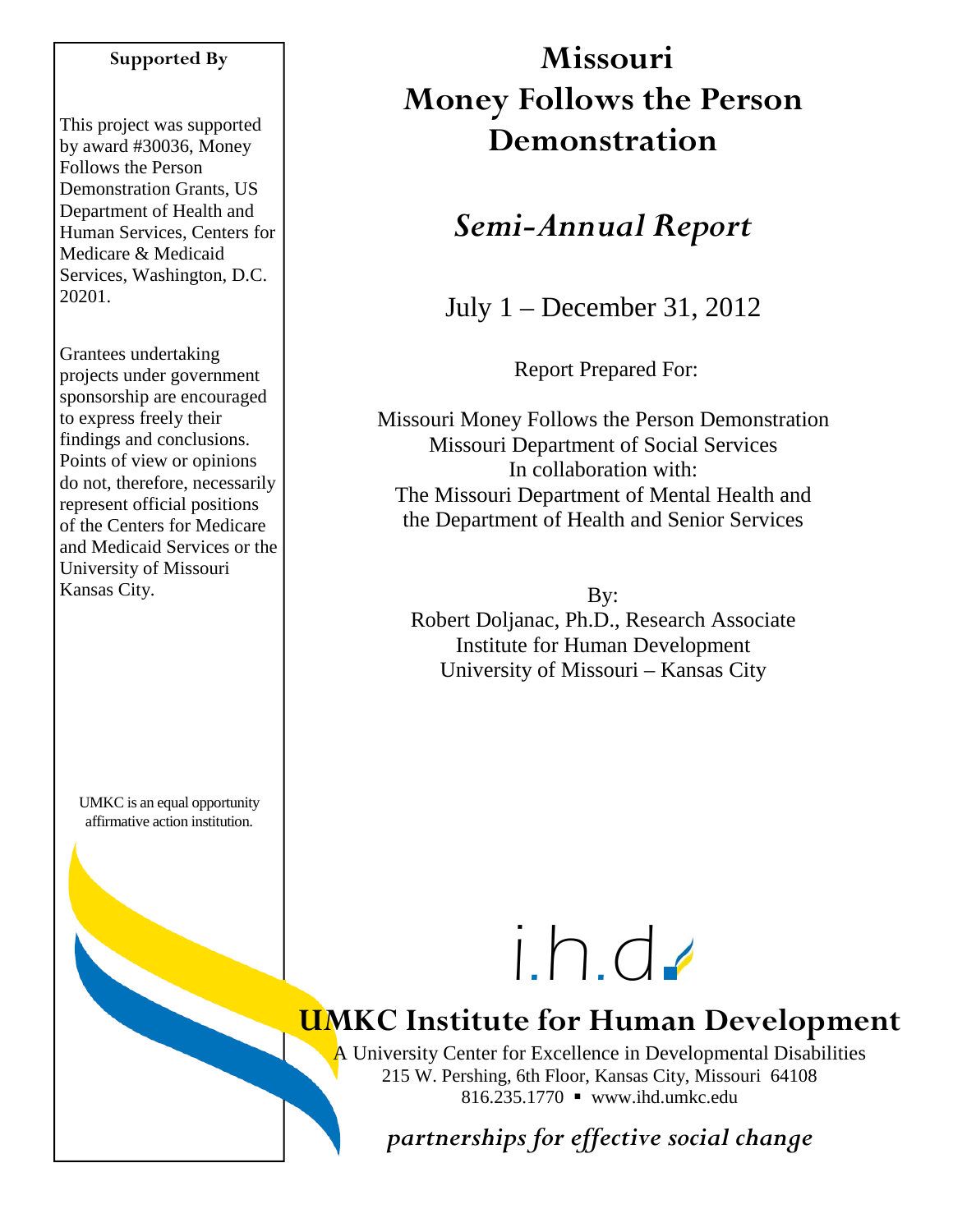## **TABLE OF CONTENTS**

| Page                                                                                                                                                                    |
|-------------------------------------------------------------------------------------------------------------------------------------------------------------------------|
|                                                                                                                                                                         |
|                                                                                                                                                                         |
|                                                                                                                                                                         |
|                                                                                                                                                                         |
|                                                                                                                                                                         |
| Area 1: Establish practices and policies to screen, identify, and assess persons who are<br>candidates for transitioning into the community through the MFP Project. 15 |
| Objective 1a: Changes in relevant policies and procedures related to screening,                                                                                         |
|                                                                                                                                                                         |
| Objective 1b: Number of eligible MFP participants who choose to participate in                                                                                          |
|                                                                                                                                                                         |
| Area 2: Development of flexible financing strategies or other budget transfer strategies that                                                                           |
| Objective 2a: Changes in the balance of long term care funding between institutional and                                                                                |
| Objective 2b: Increases in the number of persons funded under the Medicaid waiver                                                                                       |
| Objective 2c: Increases in the amount of funding for supplemental services received by                                                                                  |
| Area 3: Availability and accessibility of supportive services for MFP participants22                                                                                    |
| Objective 3a: Level of consumer involvement in planning transitions and delivery                                                                                        |
|                                                                                                                                                                         |
|                                                                                                                                                                         |
| Objective 3c: Number of MFP participants who choose to self-direct services27                                                                                           |
| Objective 3d: Number of individuals who were unable to transition due to a lack of                                                                                      |
| Objective 3e: Types and amount of transition services including supplemental                                                                                            |
| Objective 3f: Why individuals interested in participating in MFP were unable to                                                                                         |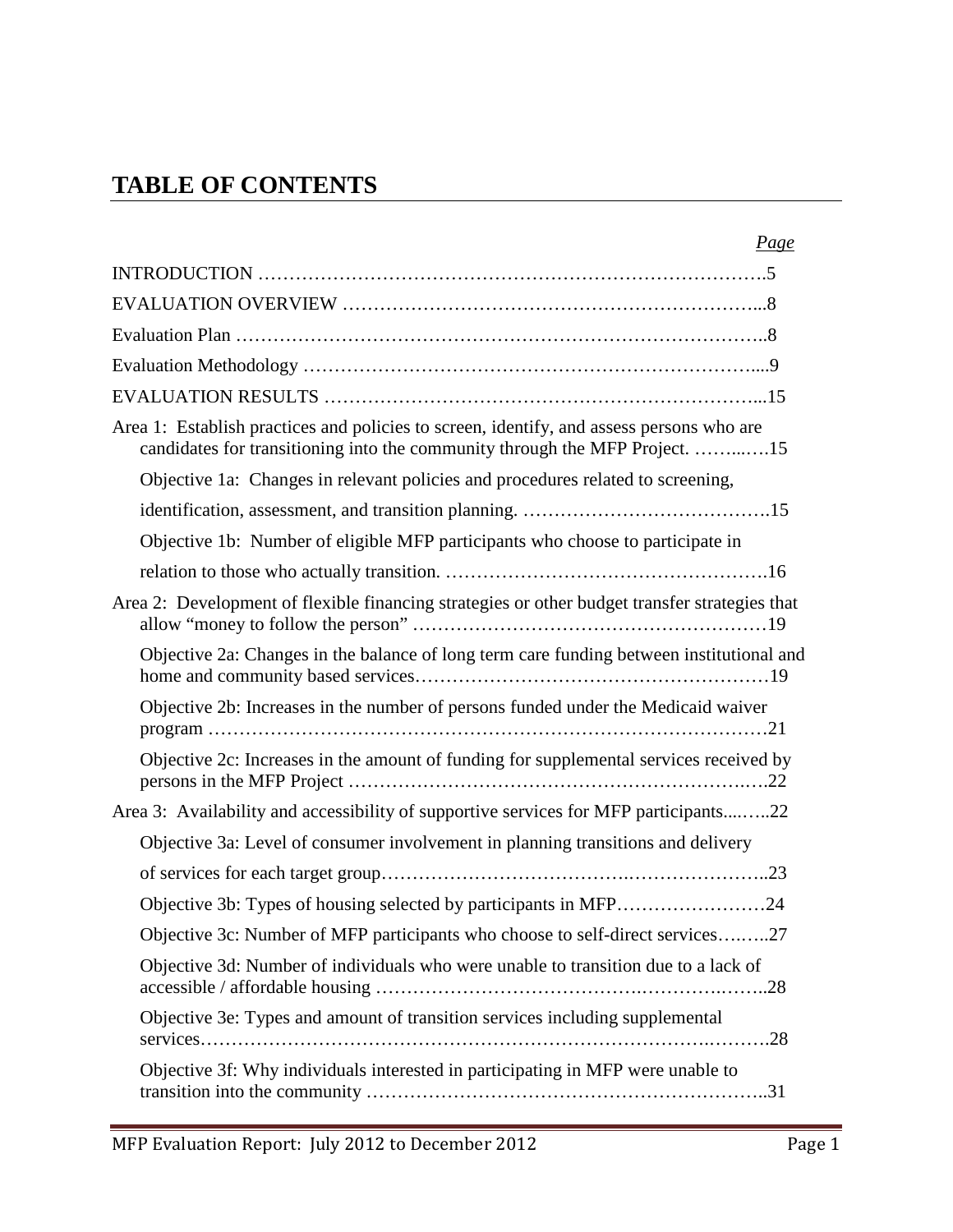| Area 4: Performance of a cost analysis on support services for individuals participating                                                                                                                                                                                    |  |
|-----------------------------------------------------------------------------------------------------------------------------------------------------------------------------------------------------------------------------------------------------------------------------|--|
| Objective 4a: Cost of Medicaid services prior to participating in MFP 32                                                                                                                                                                                                    |  |
| Objective 4b: Cost of Medicaid services after transitioning and participating in                                                                                                                                                                                            |  |
| Area 5: Development of policies and practices to improve quality management systems to<br>monitor services and supports provided to participants in the MFP Project. 33                                                                                                     |  |
| Objective 5a: Level of satisfaction with home and community based services and                                                                                                                                                                                              |  |
|                                                                                                                                                                                                                                                                             |  |
|                                                                                                                                                                                                                                                                             |  |
| Area 6: Persons eligible to participate in MFP and who decline or cease participation will be<br>evaluated to determine the reasons for their decisions. Individuals who die while<br>participating in MFP will have the cause of death examined to help identify areas for |  |
|                                                                                                                                                                                                                                                                             |  |
|                                                                                                                                                                                                                                                                             |  |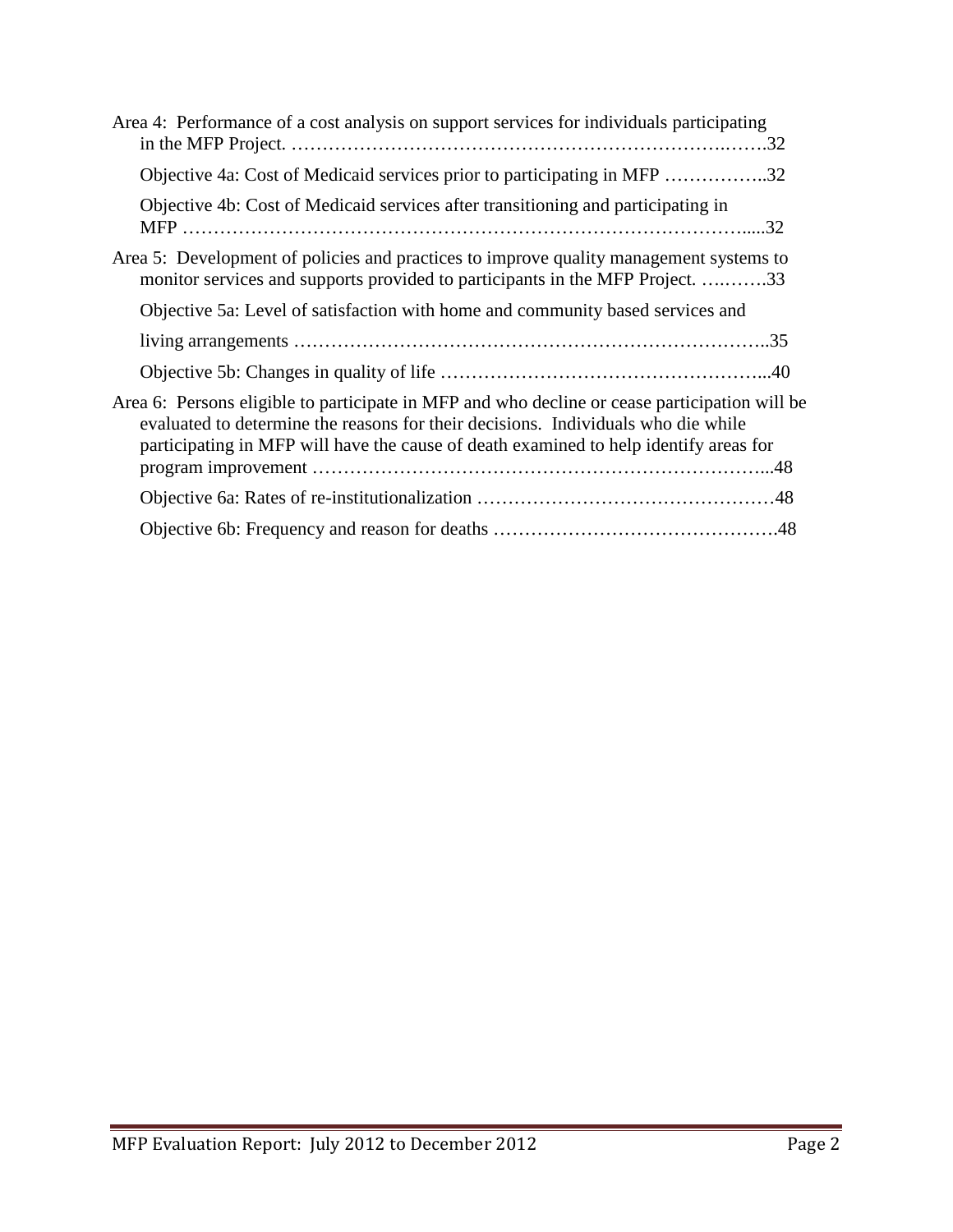## **TABLE OF TABLES**

|                                                                                                                                                                    | <u>Page</u> |
|--------------------------------------------------------------------------------------------------------------------------------------------------------------------|-------------|
| Table 1. Outcomes and data elements for measuring progress toward Area 1,                                                                                          |             |
| Table 2. Outcomes and data elements for measuring progress toward Area 2,                                                                                          |             |
| Table 3. Outcomes and data elements for measuring progress toward Area 3,                                                                                          |             |
| Table 4. Outcomes and data elements for measuring progress toward Area 4,                                                                                          |             |
| Table 5. Outcomes and data elements for measuring progress toward Area 5,                                                                                          |             |
| Table 6. Outcomes and data elements for measuring progress toward Area 6,                                                                                          |             |
| Table 7. Number persons assessed and/or transitioned this reporting period 17<br>Table 8b. Annual proportion of LTC expenditures for persons with DD spent on HCBS |             |
|                                                                                                                                                                    |             |
| Table 11. Number of MFP participants who choose to self-direct services 27                                                                                         |             |
| Table 15. Changes in Quality of Life Domains by Target Group 47                                                                                                    |             |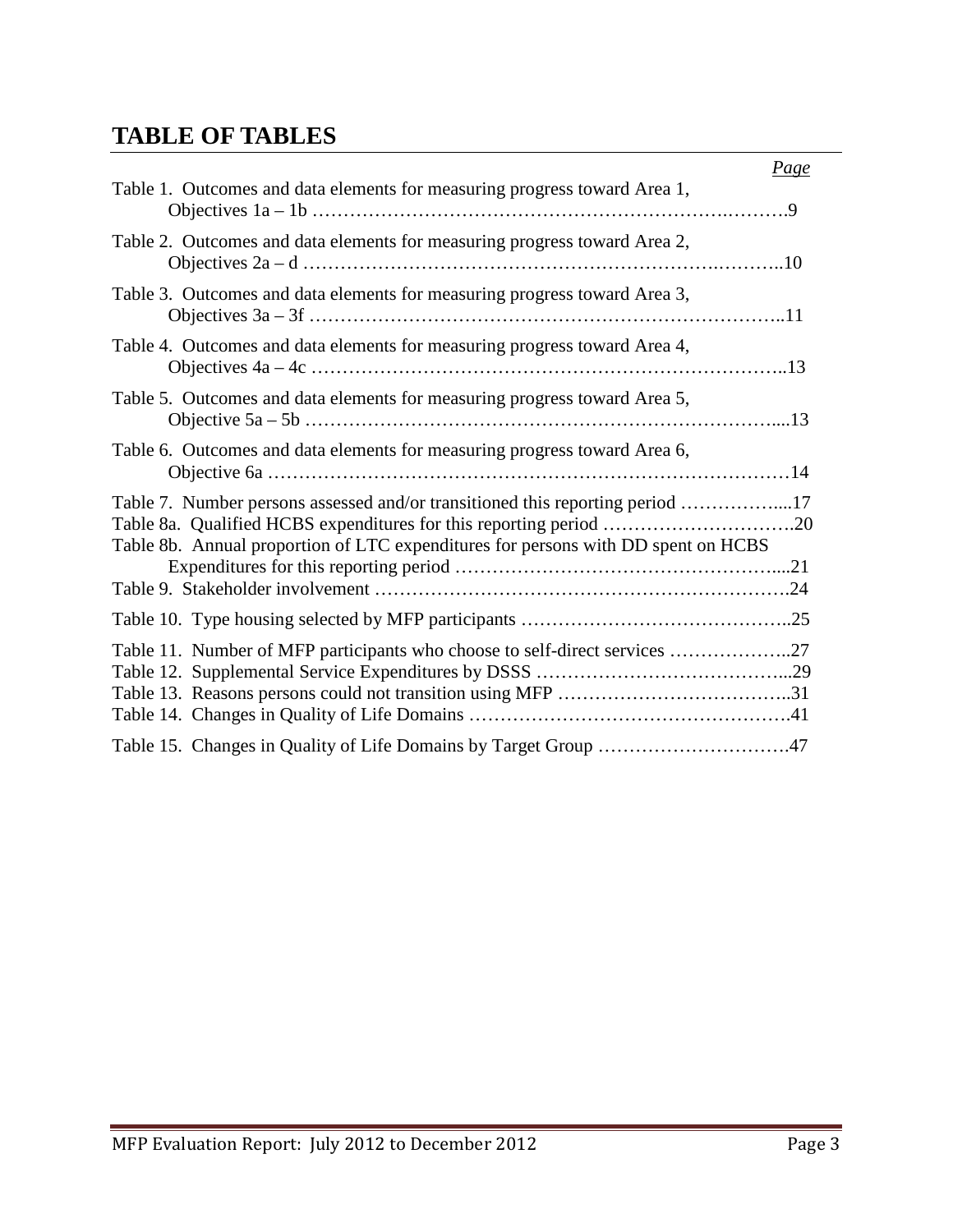## **TABLE OF FIGURES**

|           |                                                                                  | Page |
|-----------|----------------------------------------------------------------------------------|------|
|           |                                                                                  |      |
|           |                                                                                  |      |
|           | Figure 3a. Type of housing selected by MFP participants this reporting period26  |      |
|           | Figure 3b. Type of housing selected by MFP participants since start of project26 |      |
| Figure 4. | Supplemental service expenditures authorized by DHHS 30                          |      |
| Figure 5. |                                                                                  |      |
| Figure 6. | Mo MFP participants who desired to work for pay after one year38                 |      |
| Figure 7. |                                                                                  |      |
| Figure 8. |                                                                                  |      |
| Figure 9. |                                                                                  |      |
|           |                                                                                  |      |
|           |                                                                                  |      |
|           |                                                                                  |      |
|           |                                                                                  |      |
|           |                                                                                  |      |
|           |                                                                                  |      |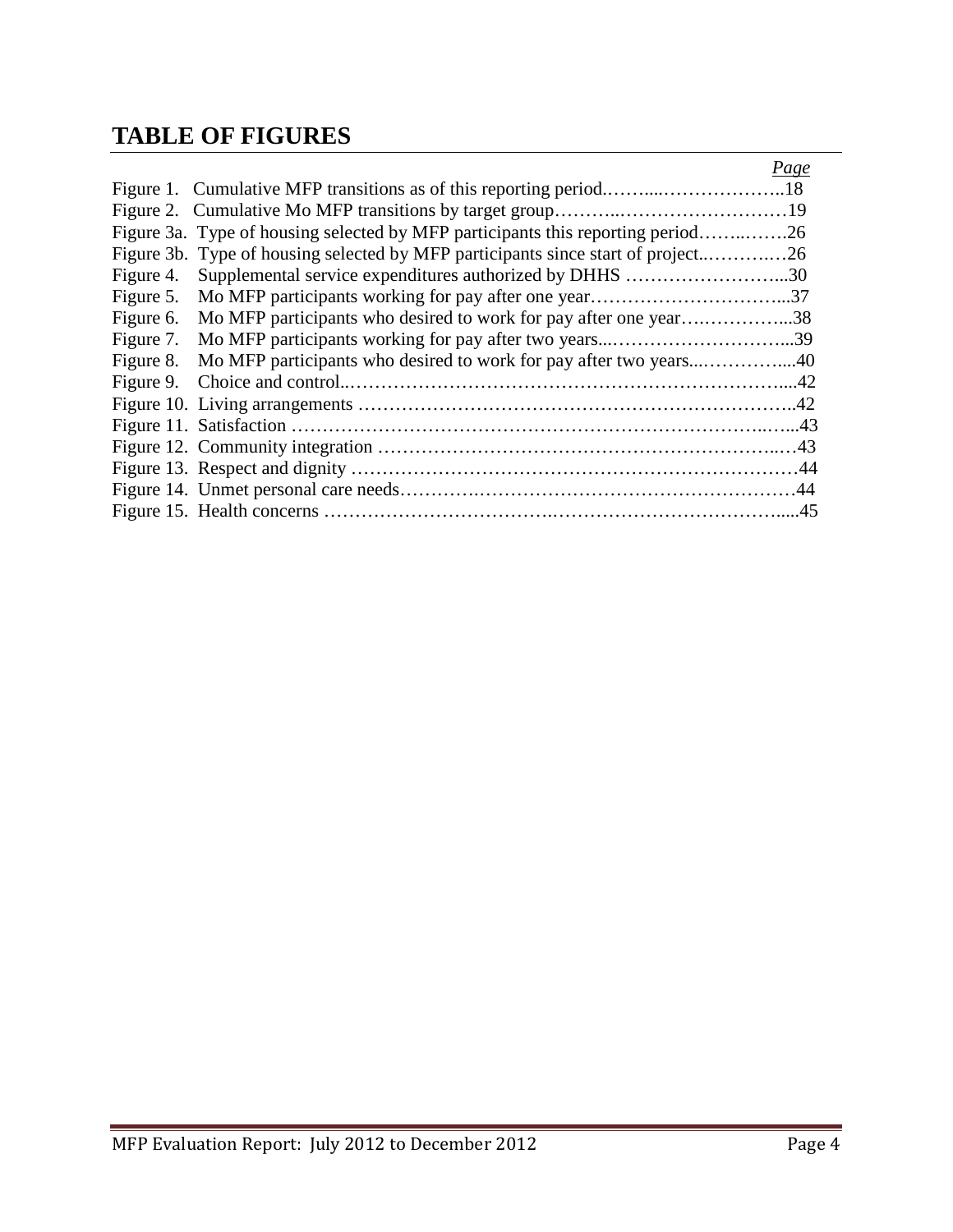## **INTRODUCTION**

The federal Money Follows the Person demonstration was authorized by Congress as part of the 2005 Deficit Reduction Act (DRA) and was extended under the Affordable Care Act (ACA). MFP offers states the opportunity to receive enhanced federal matching funds for 12 months for each Medicaid beneficiary who transitions from an institutional setting to back to a community based setting as a MFP participant.

The Center for Medicare and Medicaid Services (CMS) has defined Money Follows the Person (MFP) as "a system of flexible-financing for long-term services and supports that enable available funds to move with the individual to the most appropriate and preferred setting as the individual's needs and preferences change." This approach has two major components. One component is a financial system that allows sufficient Medicaid funds to be spent on home and community-based services. This often involves a redistribution of State funds between the long term institutional care (LTC) and community based state plan and waiver programs. The second component is a nursing facility transition program that identifies consumers in institutions who wish to transition to the community and helps them to do so.

This grant supports State efforts to: a) rebalance LTC support systems so that individuals have a choice where they live and receive services; b) transition individuals from institutions who want to live in the community; and c) promote a strategic approach to implement a system that provides person centered, appropriate, needs based quality of care and quality of life services that ensures the provision of, and improvement of such services in both home and community based settings.

The overall goal of the Money Follows the Person Demonstration (MFP) is to support and assist persons with disabilities or who are aging to make the transition from nursing homes and habilitation centers to quality community settings that can meet their individual support needs and preferences. This project will enhance existing state efforts to reduce the use of institutional, long-term care services and increase the use of home and community based programs.

The purpose of this proposal is to evaluate the effectiveness of the State of Missouri's Money Follows the Person Project, provide information for program improvement and provide information to speak with the state legislature to gain support to sustain and to grow the program. This evaluation process will generate data briefs and reports that can be used to influence key legislative members. These reports can also be used by MFP stakeholders as part of community outreach to attract individuals to participate in the program and return more individuals to the community.

This program evaluation will examine points throughout the transition process from institutions to community settings. These stages include but are not limited to: how the persons in the project are selected as participants; the type funding they will receive; the type residence they will occupy; the support services they will receive; and their satisfaction with these services. Information will be gathered on MFP participants that leave the program to help identify the reasons for their leaving. This information can be used to identify trends and aid in the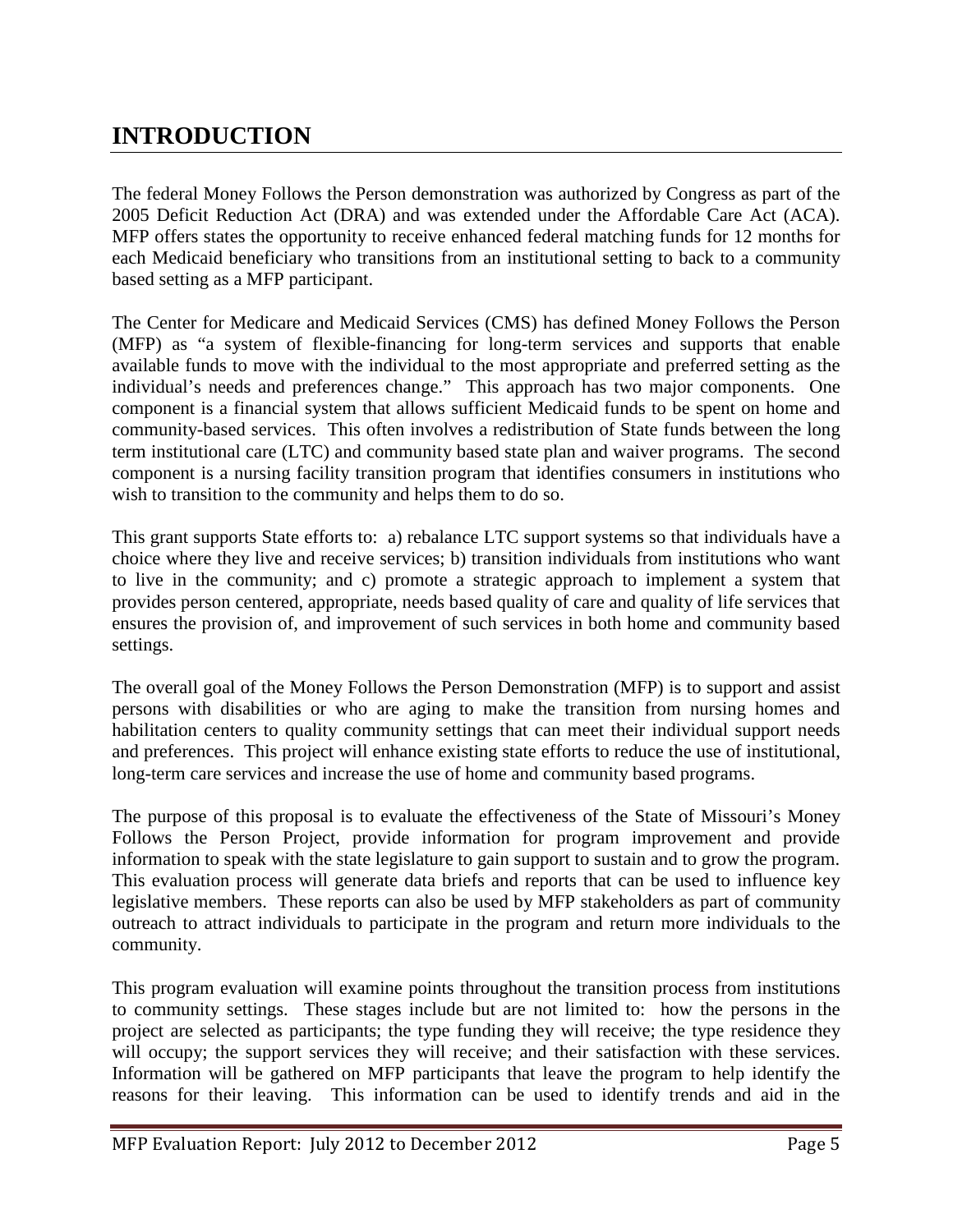development of supports and services to help keep individuals living in community settings. This will become important as individuals with more complicated needs return to the community and aid the MFP Project in reaching their benchmarks for successful community transitions.

The following objectives have been developed to examine and evaluate various aspects of the MFP project. It is intended that these objectives will provide feedback on essential components of the project that are necessary for the project to be successful.

Area 1: Establish practices and policies to screen, identify, and assess persons who are candidates for transitioning into the community through the MFP project.

- **Objective 1a:** Changes in relevant policies and procedures related to screening, identification, assessment, and transition planning.
- **Objective 1b:** Number in each target group who choose to participate and those who actually transition.

**Area 2:** Development of flexible financing strategies or other budget transfer strategies that allow "money to follow the person".

- **Objective 2a**: Changes in the balance of long term care funding between institutional and home and community based services.
- **Objective 2b**: Increases in the number of persons funded under the Medicaid Waiver program.
- **Objective 2c**: Increases in the amount of funding for supplemental services received by persons in the MFP Project.

**Area 3:** Availability and accessibility of supportive services for MFP participants. Supportive services include a full array of health services, 'one time' transitions services, adaptive medical equipment, housing and transportation.

**Objective 3a**: Level of consumer involvement in planning transitions and delivery of services.

**Objective 3b:** Types of housing selected by participants in MFP.

**Objective 3c:** Number of MFP participants who self-direct services.

**Objective 3d**: Number of individuals who were unable to transition due to lack of housing.

**Objective 3e:** Types and amounts of transition services, including demonstration and supplemental services, used by MFP participants.

**Objective 3f:** Why individuals interested in participating in MFP were unable to transition.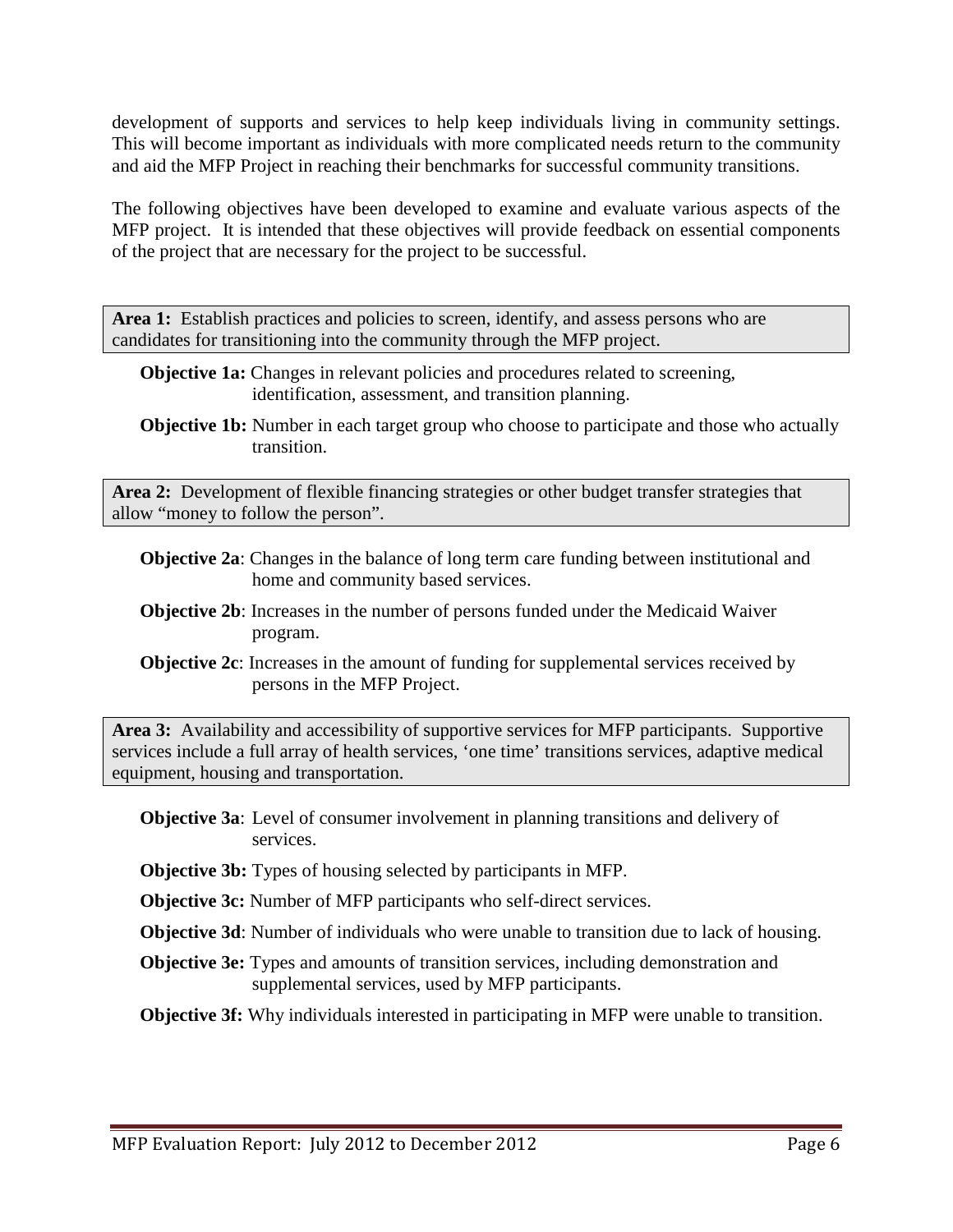**Area 4:** Performance of a cost analysis on support service costs for individuals participating in the MFP Project.

**Objective 4a**: Medicaid costs prior to participation in MFP. **Objective 4b**: Medicaid costs following transition and participating in MFP.

Area 5: Development of policies and practices to improve quality management systems to monitor services and supports provided to participants in the MFP Project.

**Objective 5a**: Level of satisfaction with home and community based services including living arrangements. **Objective 5b:** Changes in quality of life.

**Area 6:** Persons eligible to participate in MFP and who decline or those persons enrolled in MFP and who cease participation in MFP will be evaluated to determine the reasons for their decisions. Individuals who die while participating in MFP will also have their cause of death examined.

**Objective 6a**: Rates of re-institutionalization of MFP participants and reasons cited. **Objective 6b**: Frequency and reason for deaths.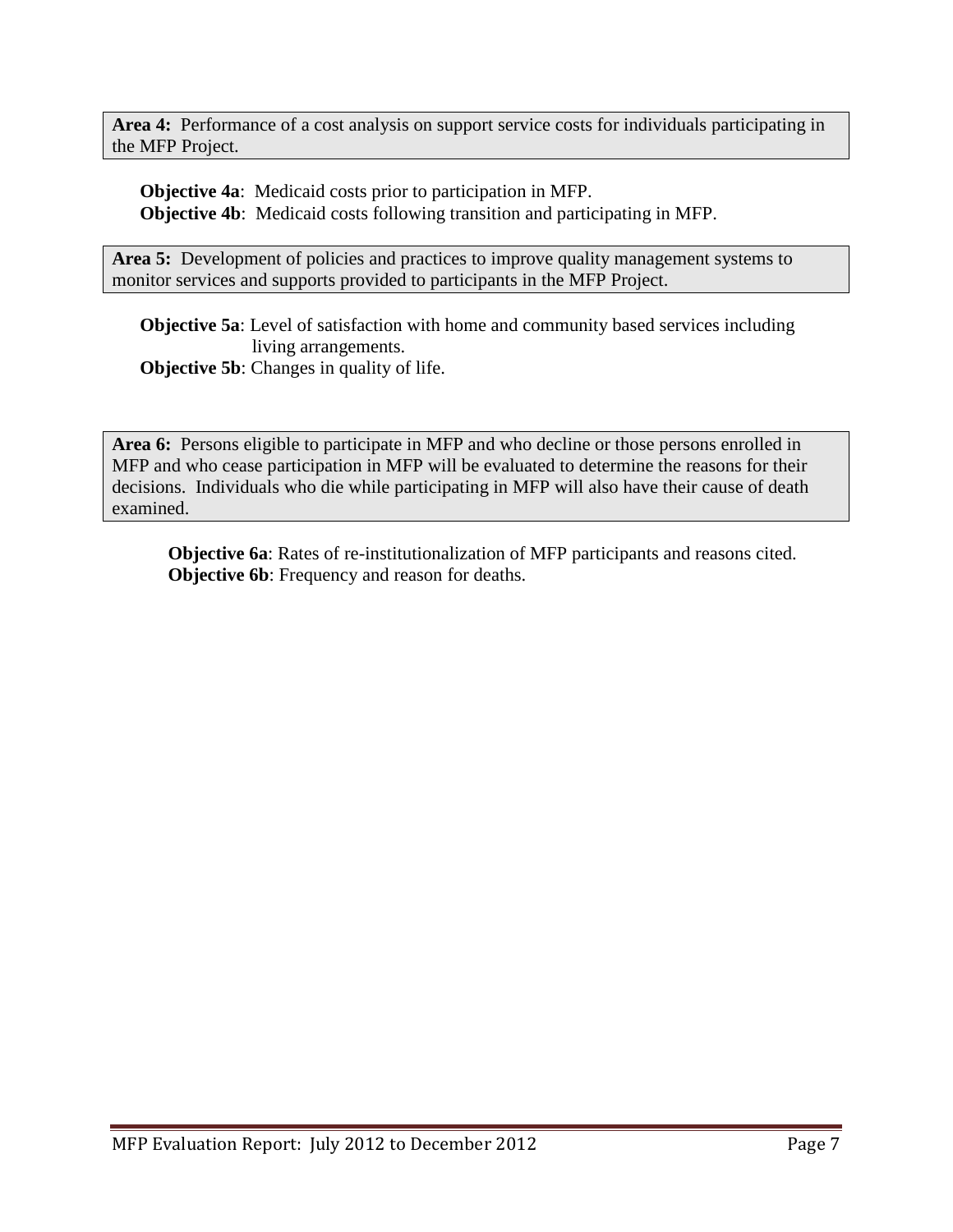## **EVALUATION OVERVIEW**

This semi-annual report for the evaluation of the Missouri Money Follows the Person Demonstration covers the 6-month period from July 2012 through December 2012. The evaluation activities described in this report align with the (a) evaluation plan that was submitted to the Centers for Medicare and Medicaid Service (CMS) and (b) the required semi-annual reporting format.

#### **Evaluation Plan**

The evaluation plan was developed in collaboration between Tom McVeigh, Robert Doljanac and the MO MFP project staff. During the planning phase, project work teams developed a strategic plan including specific activities and relevant data sources. The evaluation plan was designed to complement the strategic plan such to inform implementation process and outcomes. Overall, the evaluation plan details, by grant objective, the evaluation processes, measures, and data sources.

Given the integrated nature of the data comprising the evaluation of the Missouri Money Follows the Person Demonstration, implementation of the evaluation plan has involved collaboration across many partners within the Departments of Mental Health, Social Services and Health and Senior Services.

The evaluation plan includes both a process and outcome evaluation. The purpose of the process evaluation is to:

- Determine the perceptions of the stakeholders about the planning and implementation of the projects,
- Determine the extent to which the implementation of the grant follows proposed protocols,
- Document changes to grant processes and reasons for changes, and
- Record participation from various stakeholders in grant activities and decision-making.

The outcome evaluation involves:

- Integrating existing data sources contributing to the understanding of the effects of the grant processes on the quality of life for people with disabilities,
- Examining the usefulness of current data systems, and
- Measuring stakeholder perspectives of outcomes and document their personal experiences.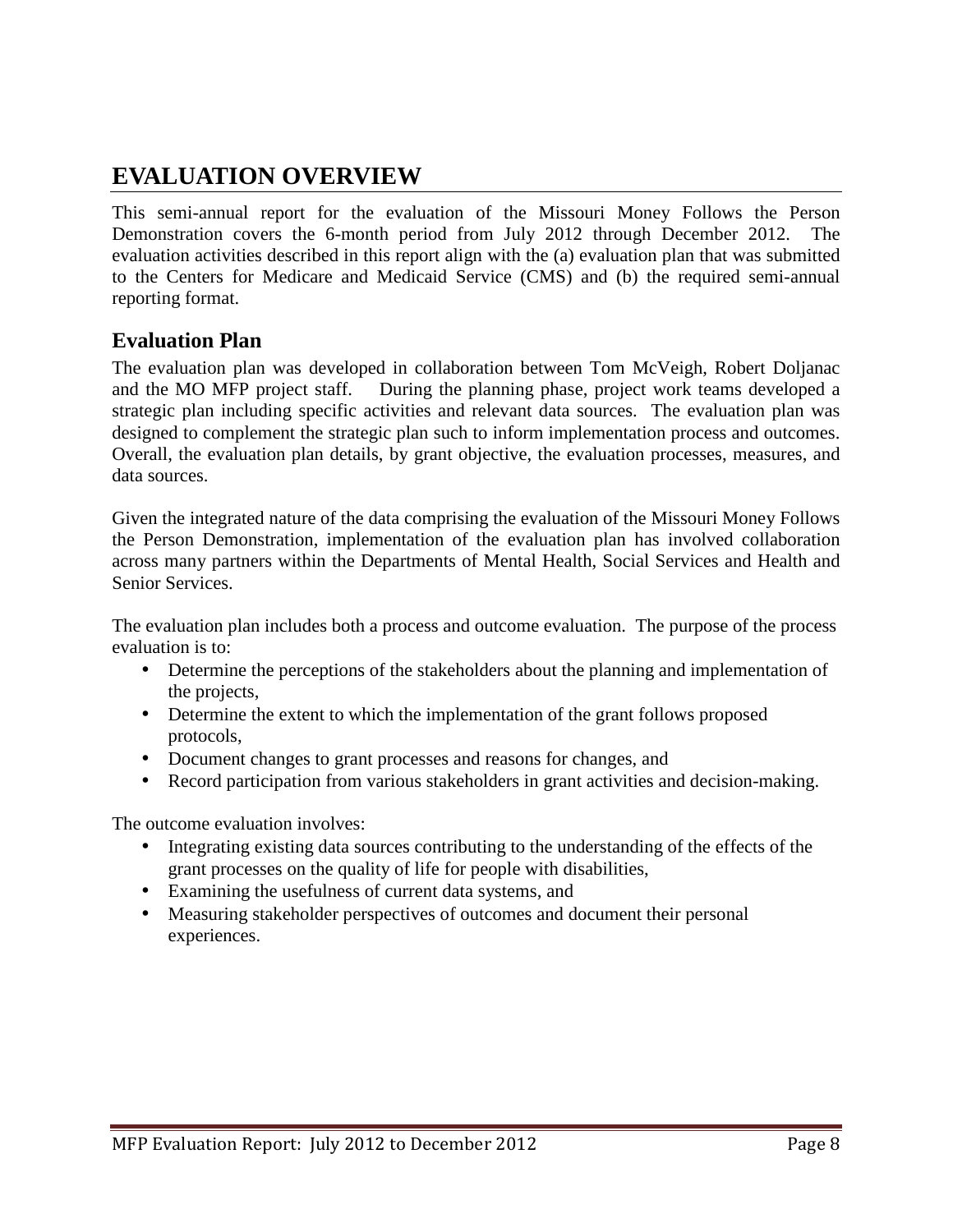### **Evaluation Methodology**

#### **Table 1. Outcomes and data elements for measuring progress toward Area 1.**

|    | Area #1: The MFP Project will establish practices and policies to screen, identify, and assess persons who are candidates for transitioning into<br>the community through the MFP Project |                                                                                |                                                 |                                                                        |             |  |  |
|----|-------------------------------------------------------------------------------------------------------------------------------------------------------------------------------------------|--------------------------------------------------------------------------------|-------------------------------------------------|------------------------------------------------------------------------|-------------|--|--|
|    | Data Elements for Measure<br>Information / Data<br>Entity / Agency providing data<br>Frequency of Data<br><b>Outcome</b><br>Collection<br>Source(s)                                       |                                                                                |                                                 |                                                                        |             |  |  |
| a. | Changes in policies & procedures<br>relevant to persons in each target<br>group                                                                                                           | Related policies and<br>procedures                                             | Interviews and Dept.<br>Policy Reports          | Dept. of Mental Health DD & CPS<br>Dept. of Health and Senior Services | Semi-Annual |  |  |
|    |                                                                                                                                                                                           |                                                                                |                                                 |                                                                        |             |  |  |
| b. | Number in each target group who<br>choose to participate and those<br>who actually transition                                                                                             | Numbers identified<br>Numbers who transition<br>Reasons for non-<br>transition | Annual reviews,<br>referrals, and<br>interviews | Dept. of Mental Health DD & CPS<br>Dept. of Health and Senior Services | Semi-Annual |  |  |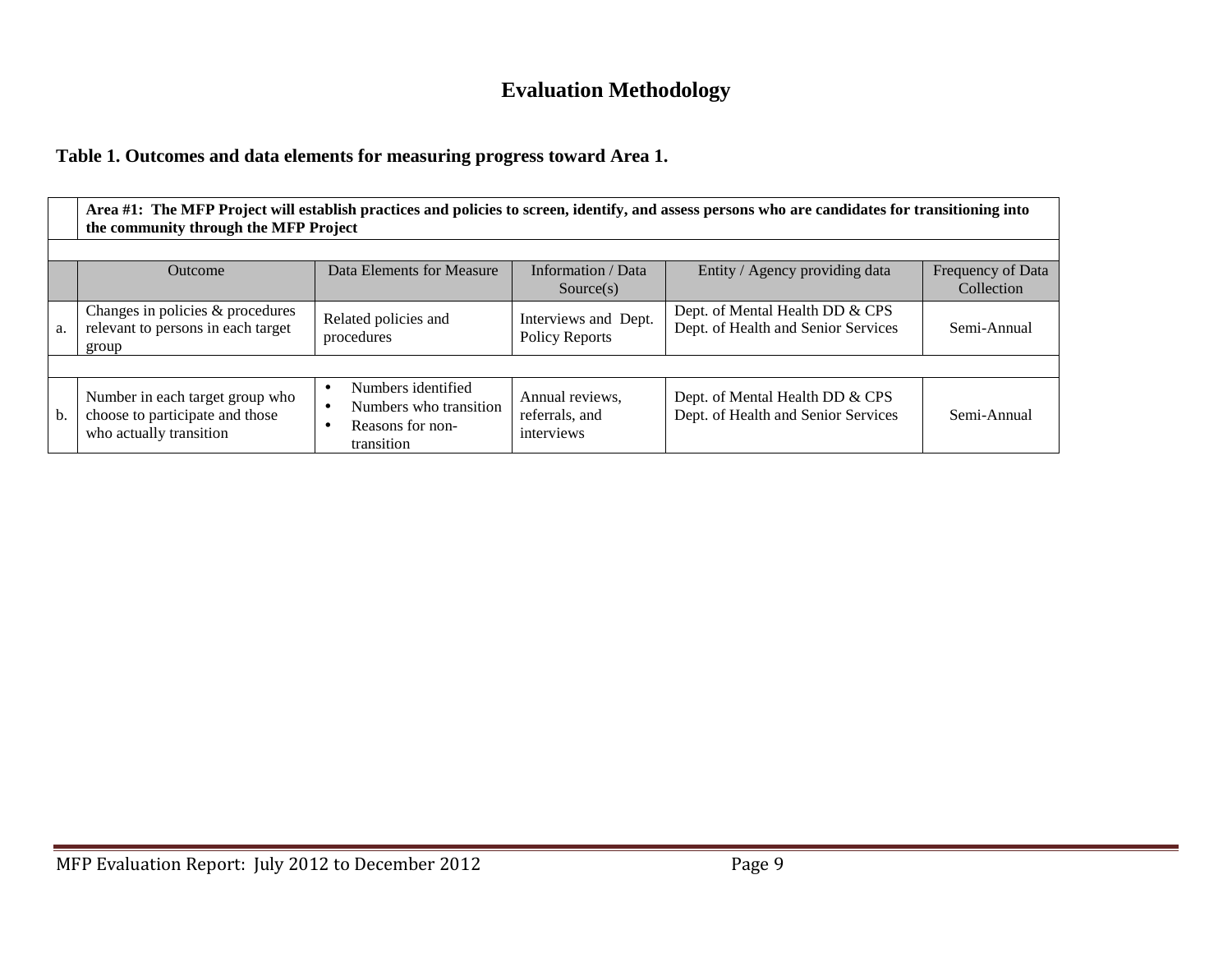#### **Table 2. Outcomes and data elements for measuring progress toward Area 2.**

|               | Area #2: Development of flexible financing strategies or other budget transfer strategies that allow "money to follow the person".                        |                                                           |                      |                                                                          |             |  |  |  |
|---------------|-----------------------------------------------------------------------------------------------------------------------------------------------------------|-----------------------------------------------------------|----------------------|--------------------------------------------------------------------------|-------------|--|--|--|
|               | Data Elements for<br>Information / Data<br>Entity / Agency<br>Frequency of<br><b>Outcome</b><br>Data Collection<br>providing data<br>Measure<br>Source(s) |                                                           |                      |                                                                          |             |  |  |  |
| a.            | Changes in the balance of long term care<br>funding between institutional and home and<br>community based services                                        | Long term care<br>funding<br>Institutional funding        | State budget reports | Dept. of Mental Health<br>Dept. of Health and<br><b>Senior Services</b>  | Semi-Annual |  |  |  |
|               |                                                                                                                                                           |                                                           |                      |                                                                          |             |  |  |  |
| $\mathbf b$ . | Increases in the number of persons funded<br>under the Medicaid waiver program                                                                            | Number of persons<br>receiving Medicaid<br>waiver funding | State data reports   | Dept. of Mental Health,<br>Dept. of Health and<br><b>Senior Services</b> | Semi-Annual |  |  |  |
|               |                                                                                                                                                           |                                                           |                      |                                                                          |             |  |  |  |
| c.            | Increases in the amount of funding for<br>demonstration services received by persons in<br>the MFP Project                                                | Supplemental services<br>funding                          | State budget reports | Dept. of Health and<br><b>Senior Services</b>                            | Semi-Annual |  |  |  |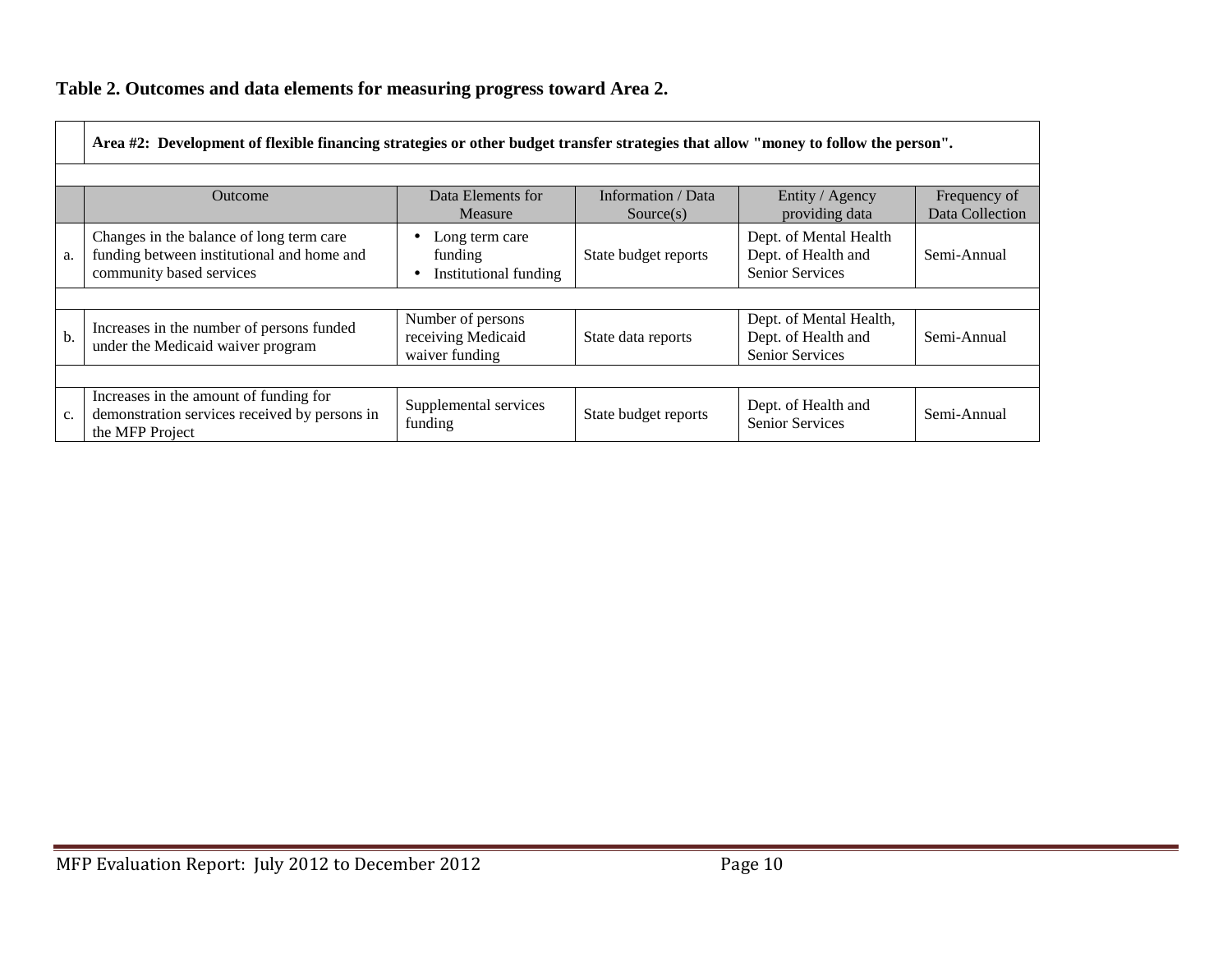#### **Table 3. Outcomes and data elements for measuring progress toward Area 3.**

|    | Area #3: Availability and accessibility of supportive services for MFP Project Participants                                      |                                                                                                    |                                 |                                                                                   |                                 |  |  |
|----|----------------------------------------------------------------------------------------------------------------------------------|----------------------------------------------------------------------------------------------------|---------------------------------|-----------------------------------------------------------------------------------|---------------------------------|--|--|
|    | Outcome                                                                                                                          | Data Elements for<br>Measure                                                                       | Information / Data<br>Source(s) | Entity / Agency providing data                                                    | Frequency of Data<br>Collection |  |  |
| a. | Level of involvement of consumers in the<br>MFP Project in transition planning and<br>delivery of services for each target group | Individual responses<br>to survey/interview<br>questions                                           | Quality of Life<br>Survey (QLS) | <b>CMS</b>                                                                        | Semi-Annual                     |  |  |
|    |                                                                                                                                  |                                                                                                    |                                 |                                                                                   |                                 |  |  |
| b. | Types of housing selected by MFP<br>participants for each target group                                                           | Type housing<br>selected and received                                                              | <b>MFP</b> Data Files           | Department of Mental Health<br>Department of Health and Senior<br><b>Services</b> | Semi-Annual                     |  |  |
|    | Apt. or Unit with an individual lease<br>$\bullet$                                                                               |                                                                                                    |                                 |                                                                                   |                                 |  |  |
|    | <b>Community Based Residential Setting</b><br>$\bullet$                                                                          |                                                                                                    |                                 |                                                                                   |                                 |  |  |
|    | Home Owned or Leased by Individual<br>$\bullet$<br>or Family                                                                     |                                                                                                    |                                 |                                                                                   |                                 |  |  |
|    |                                                                                                                                  |                                                                                                    |                                 |                                                                                   |                                 |  |  |
| c. | Number of MFP participants who self-<br>direct services for each target group                                                    | Number of persons<br>self-directing services                                                       | <b>MFP</b> Data Files           | Department of Mental Health<br>Department of Health and Senior<br><b>Services</b> | Semi-Annual                     |  |  |
|    |                                                                                                                                  |                                                                                                    |                                 |                                                                                   |                                 |  |  |
| d. | The number of individuals who were unable<br>to transition due to lack of accessible /<br>affordable housing                     | Number of<br>individuals who were<br>unable to transition<br>due to housing                        | DSS / MFP Data<br>Files         | <b>MFP</b> Project Staff                                                          | Semi-Annual                     |  |  |
|    |                                                                                                                                  |                                                                                                    |                                 |                                                                                   |                                 |  |  |
| e. | Types and amount of transition services,<br>including supplemental services                                                      | <b>Transition Services</b>                                                                         | <b>MFP</b> Data Files           | Department of Mental Health<br>Department of Health and Senior<br>Services        | Semi-Annual                     |  |  |
|    |                                                                                                                                  |                                                                                                    |                                 |                                                                                   |                                 |  |  |
| f. | Why individuals interested in participating<br>in MFP were unable to transition into the<br>community                            | Number of<br>individuals who were<br>unable to transition<br>into the community<br>and reasons why | <b>MFP</b> Data Files           | <b>MFP</b> Project Staff                                                          | Semi-Annual                     |  |  |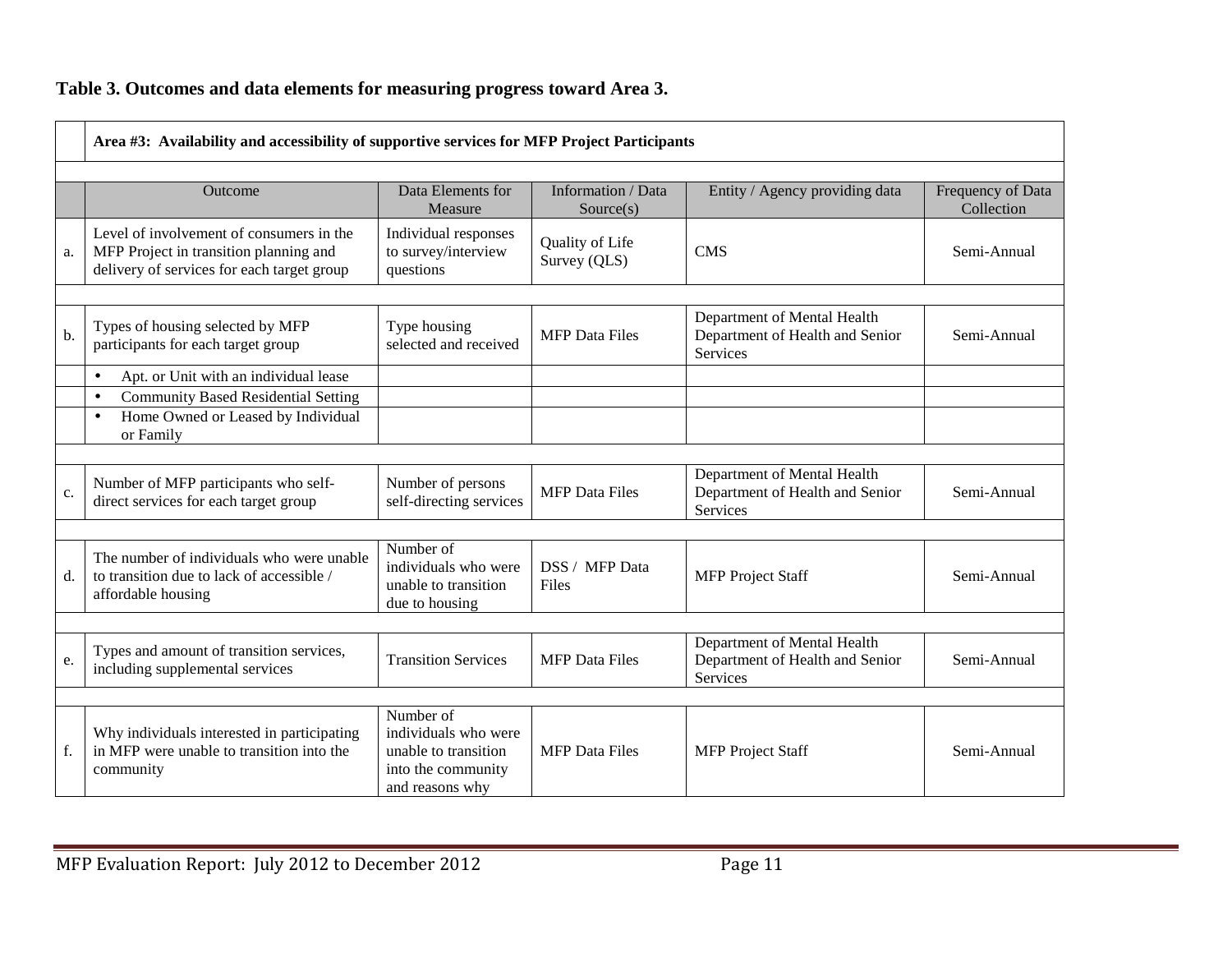#### **Table 4**. **Outcomes and data elements for measuring progress toward Area 4.**

|     | Area #4: Performance of a cost analysis on support service costs for individuals participating in the MFP Project |                                                                               |                                                |                                   |                                 |  |  |  |
|-----|-------------------------------------------------------------------------------------------------------------------|-------------------------------------------------------------------------------|------------------------------------------------|-----------------------------------|---------------------------------|--|--|--|
|     |                                                                                                                   |                                                                               |                                                |                                   |                                 |  |  |  |
|     | Outcome                                                                                                           | Data Elements for<br>Measure                                                  | Information / Data<br>Source(s)                | Entity / Agency<br>providing data | Frequency of Data<br>Collection |  |  |  |
| a.  | Cost of Medicaid services prior to participation in<br><b>MFP</b>                                                 | Total support service<br>costs billed 12 mo. prior<br>to participating in MFP | <b>Individual Medicaid</b><br>billing invoices | Mo Health Net                     | Semi-Annual                     |  |  |  |
|     |                                                                                                                   |                                                                               |                                                |                                   |                                 |  |  |  |
| $b$ | Cost of Medicaid services after transitioning and<br>participating in MFP                                         | Total support service<br>costs billed 12 mo. after<br>participating in MFP    | Individual Medicaid<br>billing invoices        | Mo Health Net                     | Semi-Annual                     |  |  |  |

#### **Table 5. Outcomes and data elements for measuring progress toward Area 5.**

|    | Area #5: Development of policies and practices to improve quality management systems to monitor services and supports provided to<br>participants in the MFP Project |                                                       |                                           |            |             |  |  |
|----|----------------------------------------------------------------------------------------------------------------------------------------------------------------------|-------------------------------------------------------|-------------------------------------------|------------|-------------|--|--|
|    | Entity / Agency<br>Data Elements for Measure<br>Information / Data<br>Frequency of Data<br><b>Outcome</b><br>providing data<br>Collection<br>Source(s)               |                                                       |                                           |            |             |  |  |
| a. | Level of satisfaction with home<br>and community based services<br>including living arrangements                                                                     | Individual responses to<br>survey/interview questions | MFP participants<br>completing QLS        | <b>CMS</b> | Semi-Annual |  |  |
|    |                                                                                                                                                                      |                                                       |                                           |            |             |  |  |
| b. | Changes in quality of life                                                                                                                                           | Individual responses to<br>survey/interview questions | <b>MFP</b> Participants<br>completing QLS | <b>CMS</b> | Semi-Annual |  |  |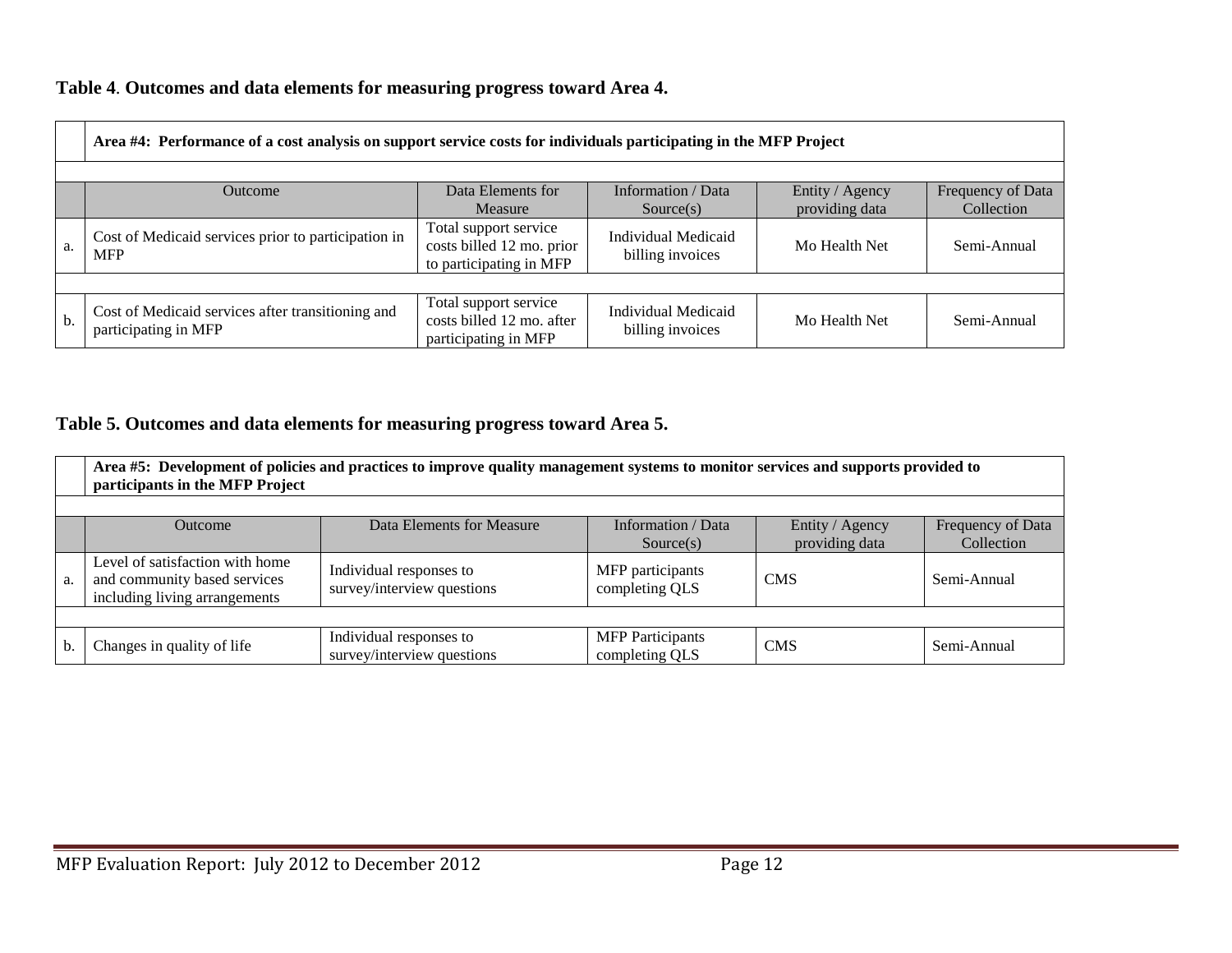#### **Table 6. Outcomes and data elements for measuring progress toward Area 6.**

**Area #6: Persons eligible to participate in MFP and who decline or cease participation will be evaluated to determine the reasons for their decisions. Individuals who die while participating in MFP will have their cause of death examined to help identify areas for program improvement.** 

|    | Outcome                            | Data Elements for                                                 | Information / Data                       | Entity / Agency providing data                                                                | Frequency of Data |
|----|------------------------------------|-------------------------------------------------------------------|------------------------------------------|-----------------------------------------------------------------------------------------------|-------------------|
|    |                                    | Measure                                                           | Source(s)                                |                                                                                               | Collection        |
| a. | Rates of re-institutionalization   | Persons returning<br>$\bullet$<br>Reasons for return<br>$\bullet$ | Records and interviews<br>MFP data files | The Departments of Mental Health,<br>Social Services and Health and<br><b>Senior Services</b> | Semi-Annual       |
|    |                                    |                                                                   |                                          |                                                                                               |                   |
| b. | Frequency and reason for<br>deaths | Number of persons<br>$\bullet$<br>dying<br>Reasons for death      | MFP data files                           | The Departments of Mental Health<br>and Health and Senior Services                            | Semi-Annual       |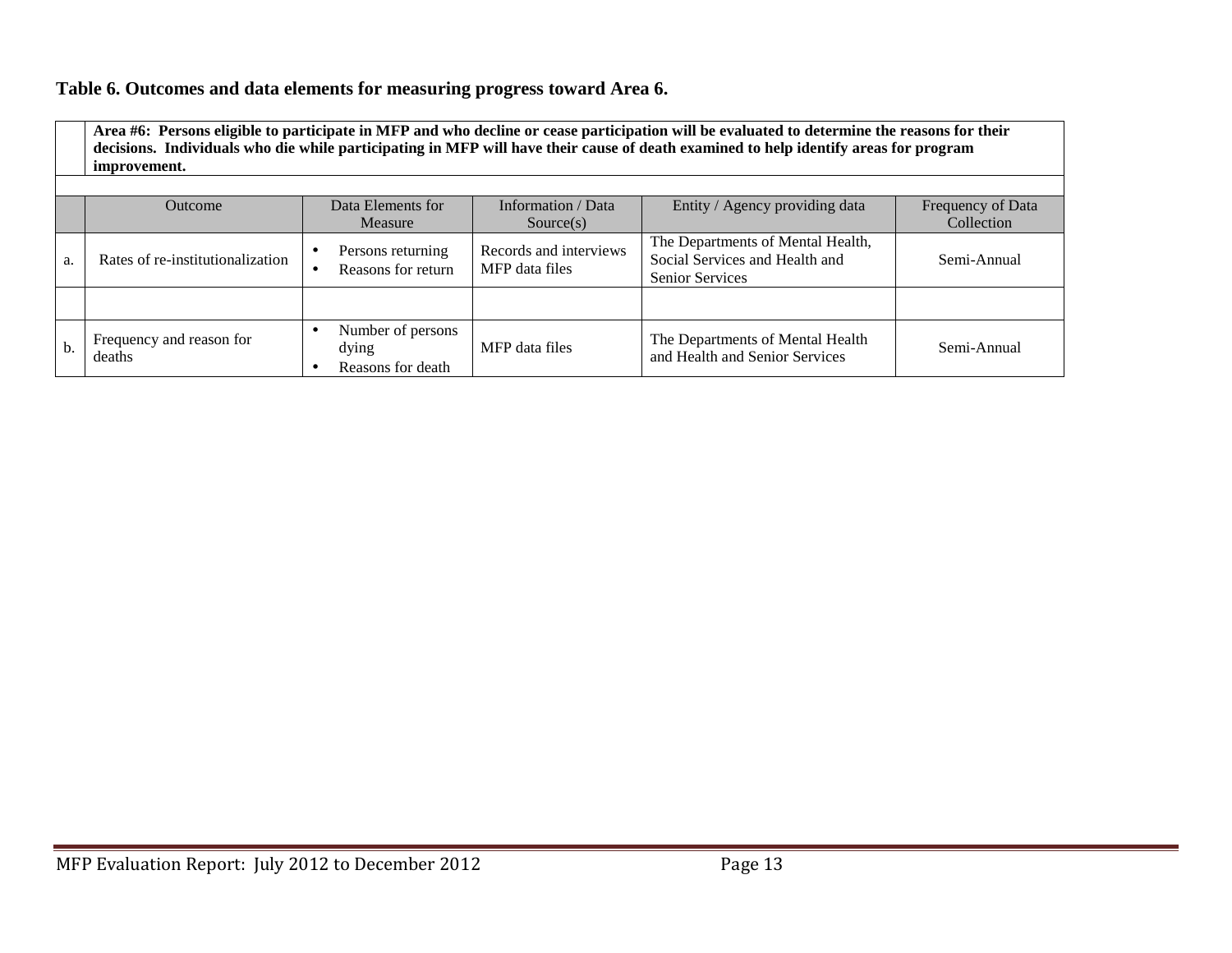## **EVALUATION RESULTS**

The Evaluation Results section provides a description of the Money Follows the Person Demonstration activities and progress made with regard for each goal and objective. For each area goal, the objectives, outcomes, strategies or activities, and data measures are stated. This is followed by a discussion of the progress made during July through December 2012. For some data measures, baseline data was available. In this circumstance, progress over time is compared. When baseline data is not available, the discussion is limited to progress made during this reporting period, which may serve for comparison in upcoming years.

Area 1: Establish practices and policies to screen, identify, and assess persons who are candidates for transitioning into the community through the MFP project.

The rationale for this goal is to examine state policies and procedures for changes that will affect individuals who express a desire to leave an institutional living setting and return to the community. This goal is intended to help determine if the state has made permanent changes in their system to ensure that persons have access to a transparent process for returning to their communities.

**Objective 1a:** Changes in relevant State policies and procedures related to screening, identification, assessment, and transition planning.

The Missouri Money Follows the Person Demonstration Project has targeted three groups of persons to be involved in the program: persons with developmental disabilities including those with developmental disabilities and mental illness, persons with a physical disability, and the elderly. As a result of these target populations, the state agencies involved in providing services to these groups will be surveyed. For those persons with an intellectual or developmental disability (DD) it will be the Department of Mental Health – Division of Developmental Disabilities (DDD) and for the elderly (aged 63 and older) and persons with physical disabilities under the age of 63 (PD), the Department of Health and Senior Services (DHSS) – Division of Senior and Disability Services (DSDS).

For this reporting period, representatives from the Department of Mental Health – Division of Developmental Disabilities reported no new or pending legislative initiatives that would affect the MFP Program. The DMH has developed state-wide re-structured positions on transitions that focused on Employment Coordinators, Family Support Coordinators, and Community Living Coordinators. The DSS applied in partnership with DMH and DHSS to CMS for a Balancing Incentives Program and was approved in June 2012 to begin in July 2012. This program makes Missouri eligible for an enhanced federal match rate of 2% for all non-institutional long term supports and services (LTSS). This will create structural changes to the LTSS system: No Wrong Door / Single Point Entry System, conflict-free case management and a core standardized assessment instrument.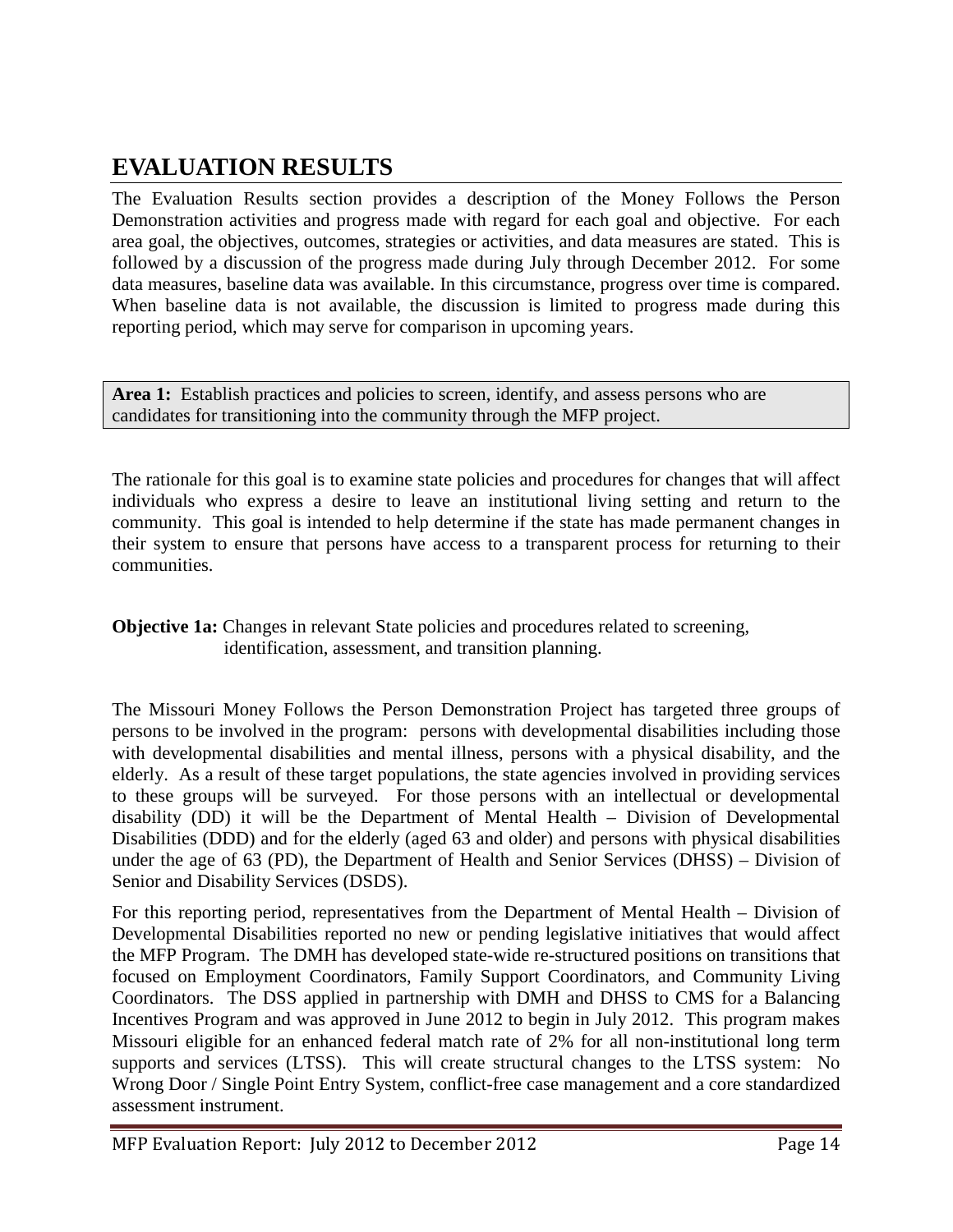The Division of Developmental Disabilities continues to have a major focus on guardianship outreach in regard to transition for the DD target group. It has proven difficult to obtain guardianship consent for this population. To help address this problem, the division has developed and implemented a series of approaches. This includes the sharing of transition success stories on video and in parent organization meetings, meeting one-on-one with peers, and providing video tapes on community housing options. The stakeholder group is also addressing this issue of consentwith guardians.

For the time period covered by this report, the Department of Health and Senior Services continues to use their HCBS Web Tool or Inter RAI HC which is intended to enhance the client assessment process and HCBS authorization. The Inter RAI HC focuses on a person's functioning and quality of life by assessing needs, strengths, and preferences. Upon completion, the Inter RAI HC will calculate the participant's nursing facility level of care for eligibility purposes. This is also intended to provide a continuity of care across settings and promote a person centered evaluation. In conjunction to the HCBS Web Tool, DHSS has implemented a data base system, the Case Compass which focuses on gathering pertinent information on critical incidents / abuse, neglect and exploitation involving their clients which includes MFP participants.

During the time period covered by this report, the DHSS awarded contracts to 24 Centers for Independent Living (CILS) and Area Agencies on Aging to provide Options Counseling and Transition Coordination services. With the implementation of the contracts, procedures were modified as issues were identified. The DSDS also created permanent positions for staff to conduct Level of Care Assessments.

DHSS also reported a significant change in MFP eligibility for their target populations. Nursing home level of care screening was now accepted when determining MFP eligibility. Participants still need to meet LOC as determined by DSDS when HCBS will be needed in the community as this involves an assessment of the individual's current needs.

#### **Objective 1b:** Number of eligible MFP participants who choose to participate in relation to those who actually transition.

In order to be eligible to participate in MFP, an individual must have resided in a habilitation center or nursing facility for at least 90 days; received MO HealthNet benefits in the care facility for one day; and transition to a home that is leased or owned by the participant or participant's family or move to residential housing with no more than four individuals living in the house. For the period covered in this report, a total of 342 persons were assessed to determine eligibility for participation in MFP. Again, for the period covered in this report, 126 persons were identified as being eligible for MFP and transitioned into the community.

During this reporting period, a MFP website for nursing homes to enter MDS Section Q referrals came on-line. This was accompanied by a webinar training session for nursing home on how to best make referrals using this website. These changes have resulted in an increase in Section Q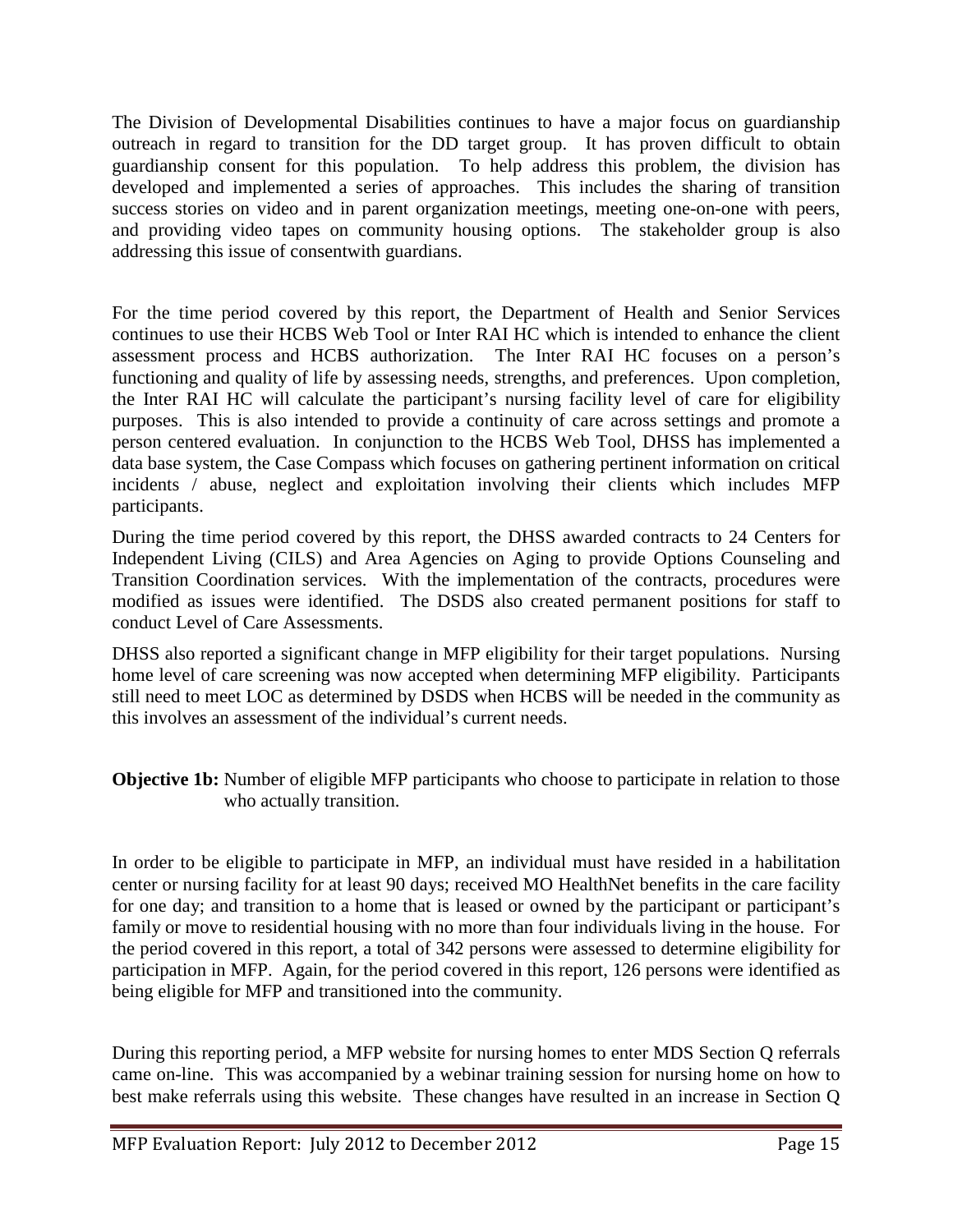referrals across the state. For this reporting period, 143 persons were referred to MO MFP through Section Q and 24 of these individuals were then enrolled in the MFP program and transitioned to the community. As more individuals move out of nursing facilities due to MFP, people are becoming aware of the program and the Missouri MFP Project continues to receive more self-referrals regarding the program and possible eligibility. MFP is also receiving more contacts from family members regarding the program and what it might do for their family members. The use of the MFP website and brochures will continue to be used for outreach.

#### **Table 7.**

|                                                                                                                    | Elderly | DD  | <b>PD</b> | DD/MI |
|--------------------------------------------------------------------------------------------------------------------|---------|-----|-----------|-------|
| Number of institutionalized residents<br>assessed to determine eligibility for MFP<br>during this reporting period | 138     | 31  | 167       | 6     |
| Number of eligible institution residents<br>who transitioned during this reporting<br>period                       | 43      | 25  | 52        | 6     |
| Cumulative number of eligible<br>institutionalized residents who transitioned<br>due to MFP                        | 149     | 237 | 258       | 28    |

#### **MFP Assessment and Transition Status: July to December 2012**

Available data indicate that the numbers of persons who have been assessed for MFP eligibility and who have left institutions for community living settings during this reporting period appears to be on target to achieve the 2012 goal of 173 transitions. The implementation of the Section Q website accompanied by training for nursing home staff appears to have helped the MO MFP project in achieving transition goals. The addition of staff for the MO MFP Project also appears to have helped achieve desired transition levels year.

By the end of December 2012, 672 individuals had enrolled in the MO MFP project and transitioned to the community. Figure 1 shows the progress the MO MFP project has made in the state of Missouri in returning individuals to the community.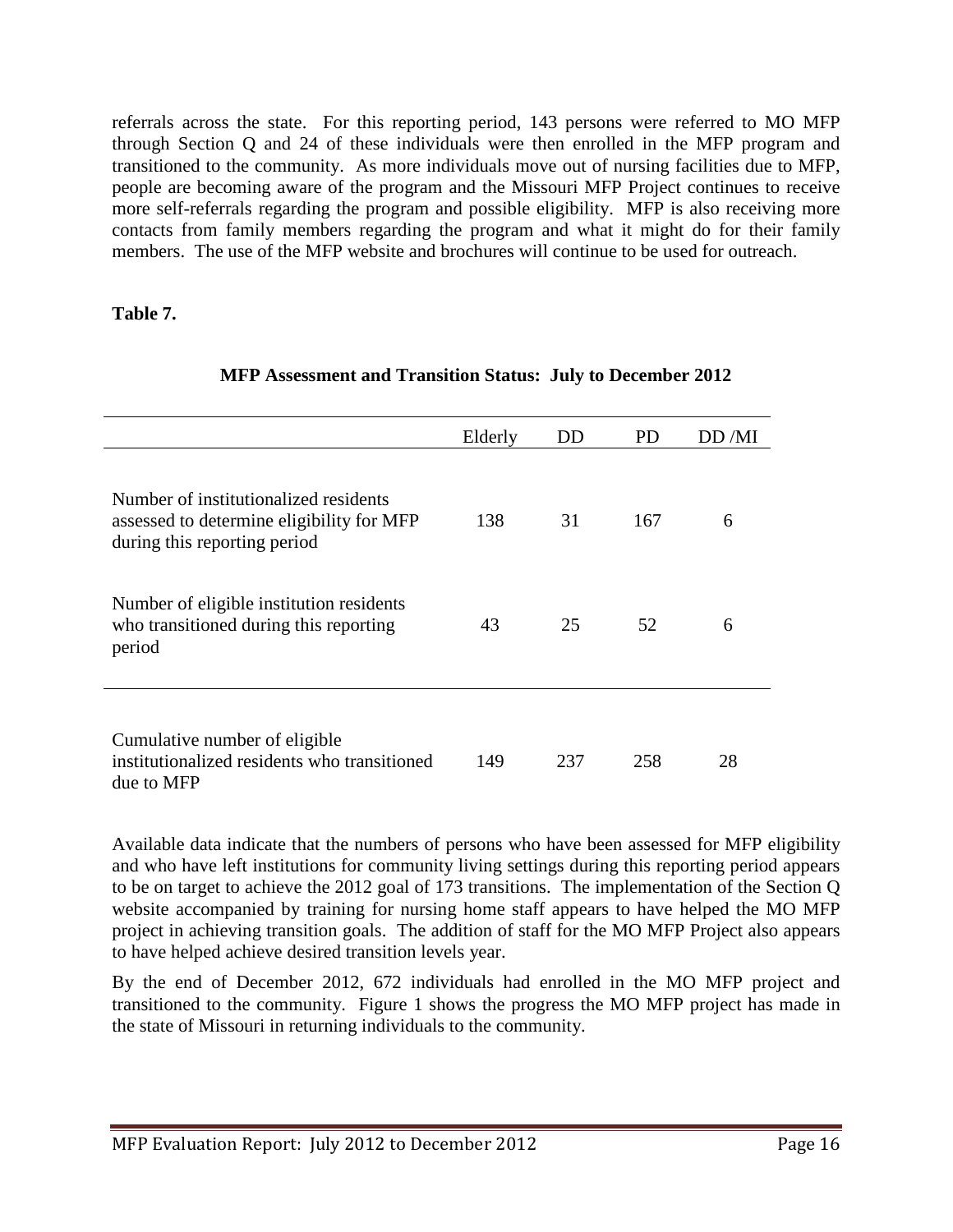Figure 1.



### **Cumulative MFP Enrollees, Current MFP Participants, and New MFP Enrollees July 2012 to December 2012.**

For this reporting period, the majority of persons enrolling in the MFP program and returning to the community was in the physically disabled target group (n=52) and closely followed by those in the elderly target groups (n=43). Rates for persons in the DD transition target group also showed an improvement for this reporting period with 25 persons returning to the community through the MO MFP project and six persons in the DD/MI also returned to the community through MO MFP. Figure 2 shows the cumulative community transitions broken down by target group with the project target goals for each group.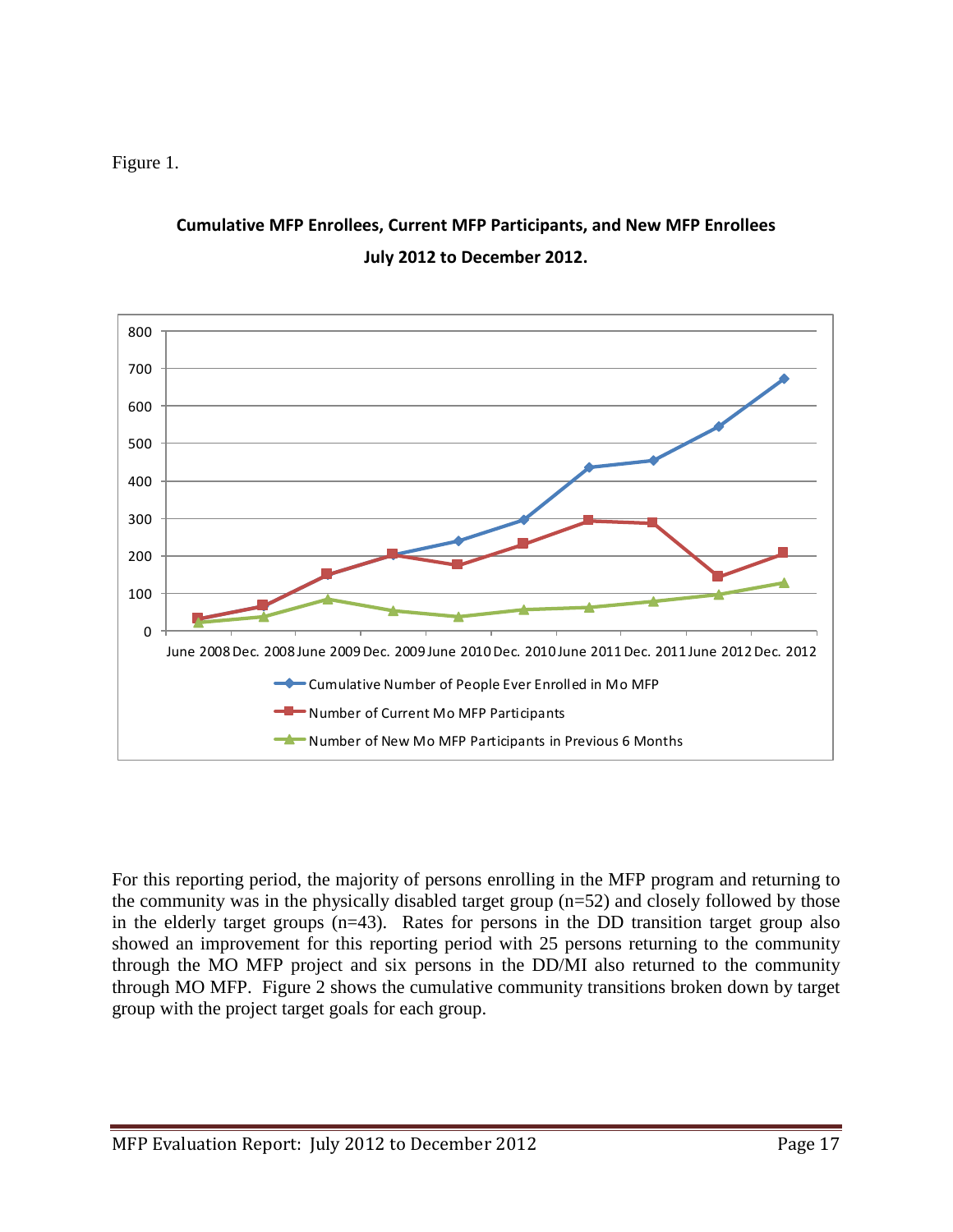#### **Figure 2.**



**Cumulative Transitions as December 2012 by Target Group**

**Area 2:** Development of flexible financing strategies or other budget transfer strategies that allow "money to follow the person".

The rationale for this goal was to examine state policies and approaches to ensuring that funding is provided for persons who transition back into the community. This is intended to help ensure that persons can obtain needed support services to fully participate in their community.

**Objective 2a**: Changes in the balance of long term care funding between institutional and home and community based services.

The DHSS reported that during this reporting period, there were no changes in state policies or procedures relevant to budgeting and financing for the elderly or PD in the MO MFP program. During the period covered in this report, the MO DDD submitted a waiver amendment to the CMS to expand the coverage of MO Comprehensive. This amendment was approved by CMS and expands waiver capacity from 8,275 to 8,441 slots. No changes were reported in state practices or policies that would affect the transitioning of money from LTC institutions to community programs.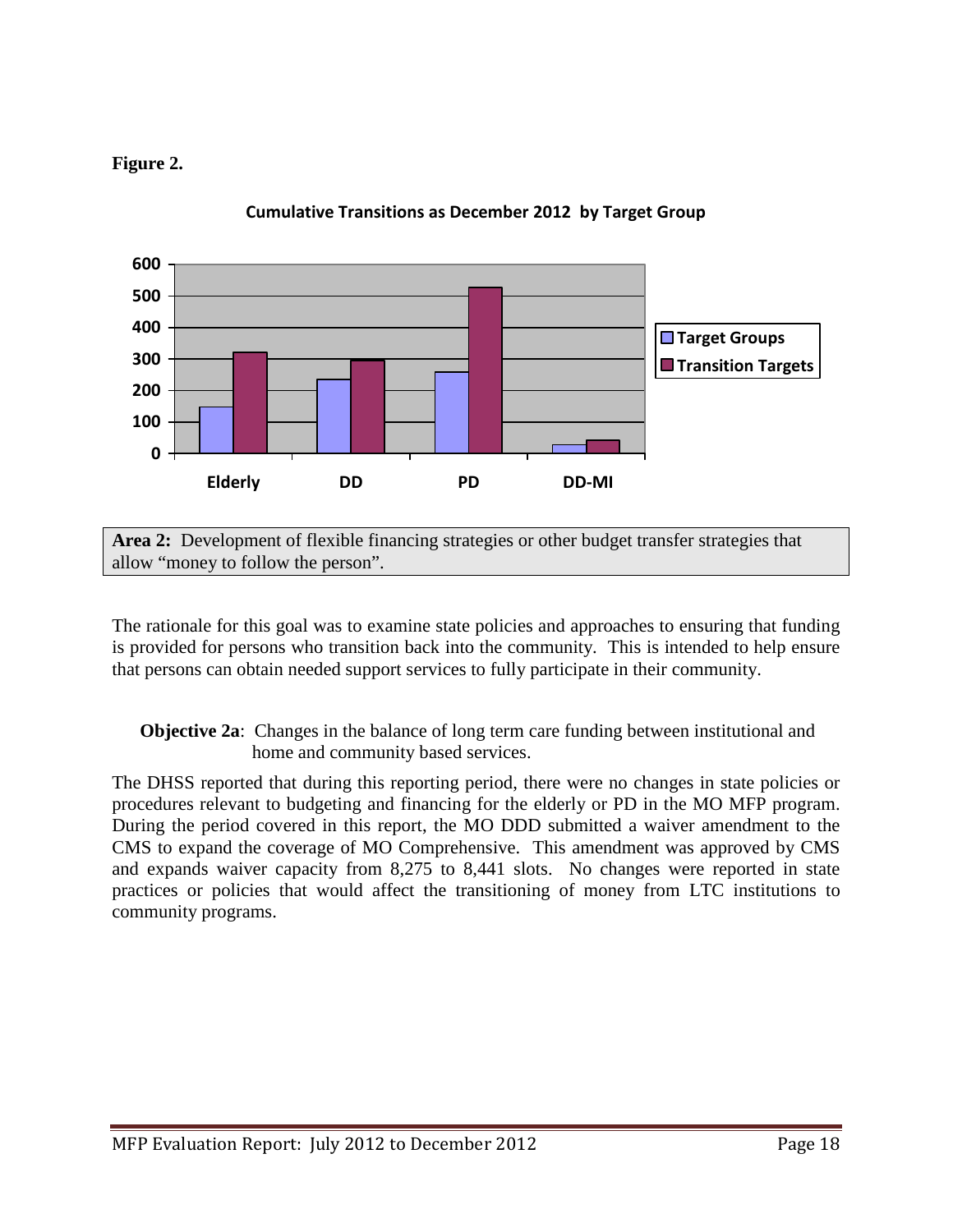#### **Table 8a.**

| Year | <b>Target Level</b><br>Spending | Percent Annual<br>Growth Projected | Total Spending for<br>the Calendar Year | Percent of Target<br>Level Reached |
|------|---------------------------------|------------------------------------|-----------------------------------------|------------------------------------|
| 2008 | \$867,401,313                   | $\overline{4}$                     | \$848,348,408                           | 97.80%                             |
| 2009 | \$902,095,157                   | $\overline{4}$                     | \$950,207,636                           | 105.33%                            |
| 2010 | \$938,176,756                   | $\overline{4}$                     | \$1,032,654,952                         | 110.07%                            |
| 2011 | \$975,701,618                   | $\overline{4}$                     | \$1,032,114,154                         | 105.78%                            |
| 2012 | \$1,014,727,475                 | 4                                  | \$1,164,955,196                         | 114.80%                            |

#### **Qualified Total Medicaid HCBS Expenditures**

The State of Missouri continues to anticipate a four percent increase in total Medicaid HCBS expenditures for each year of the demonstration program. For this reporting period, the State of Missouri continues to make increases in the amount of expenditures for total HCBS Medicaid expenditures (federal and state funds) for all Medicaid recipients. This includes, but is not limited to MFP participants (See Table 8a).

An example of the State of Missouri's commitment to changing the balance in long term funding can be observed in annual funding levels reported by the Missouri Division of Developmental Disabilities for LTC expenditures spent on HCBS support and services for persons with DD (See Table 8b). The State of Missouri anticipates a two percent increase in total Medicaid HCBS expenditures for persons with DD for each year of the demonstration program due to awareness of available services in response to implementation of the MFP demonstration. For this reporting period, the State of Missouri is behind the annual target goal for this period.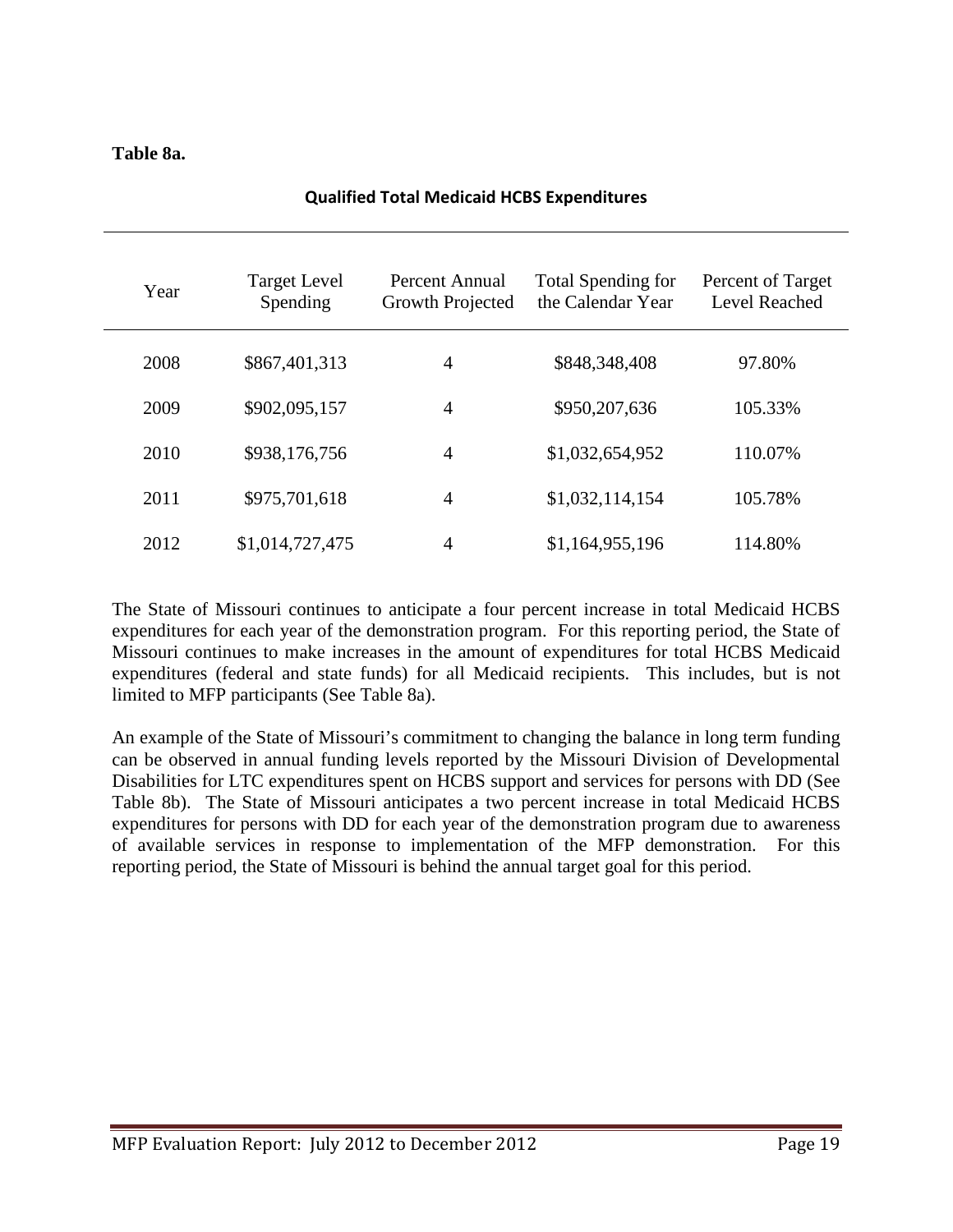#### **Table 8b.**

| Year | <b>Annual Target Level</b><br>Spending | <b>First Spending Period</b> | Second Spending<br>Period |
|------|----------------------------------------|------------------------------|---------------------------|
| 2008 | 75.0                                   | 73.0                         | 73.0                      |
| 2009 | 77.0                                   | 79.0                         | 78.0                      |
| 2010 | 79.0                                   | 85.0                         | 77.0                      |
| 2011 | 81.0                                   | 82.0                         | 82.0                      |
| 2012 | 83.0                                   | 63.0                         | 73.0                      |

#### **Annual Proportion of LTC Expenditures for Persons with DD Spent on HCBS Expenditures Through the DD Waiver as of this Reporting Period**

#### **Objective 2b**: Increases in the number of persons funded under the Medicaid waiver program.

For this reporting period, the state of Missouri made no programmatic or policy changes to increase the availability of home and community based services during the one year MFP transition period. No changes were made to increase home and community based services following the one year transition period for MFP. The Missouri Comprehensive Waiver amendment was submitted to increase the number of waiver slots for individuals with DD. This request is pending approval as of this reporting period. No additional waiver slots were sought for the elderly population as there is no waiting list for this target group.

For this reporting period, the MO Department of Mental Health submitted to CMS a waiver amendment for the MO Comprehensive Waiver to expand capacity and increase slots from 8,275 to 8,441. This amendment was approved and took effect on July 1, 2012.

The state of Missouri did apply for and received approval for a Prevention Waiver called "Partnership for Hope" for individuals with a developmental disability. This waiver is a partnership between the Division of Developmental Disabilities and 74 County Boards. This waiver will be used to serve individuals who can be supported with an annual cost cap of \$12,000 or less. It is intended that this waiver will help reduce the state's waiver waiting list and help prevent future out of home placements. The state also submitted a waiver amendment for this program and received approval to add an additional county to the program. This brings a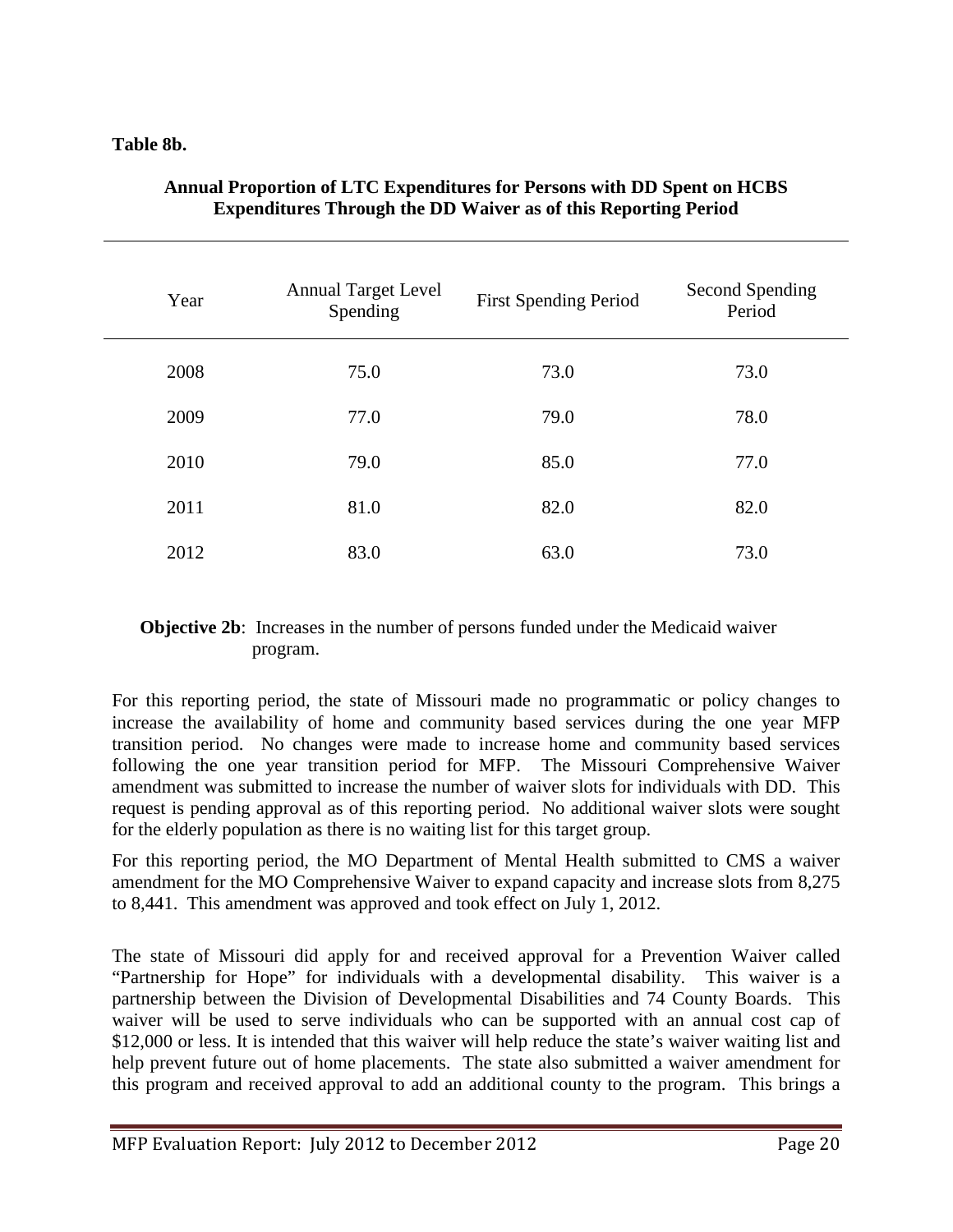total of 96 counties into the program and as of the end of July 2012 has provided services to nearly 1,500 persons.

The MO Departments of Social Services, Health and Senior Services and Mental Health developed a plan to remove adult day health care service (ADHC) from the Medicaid State Plan and offer this service through a HCBS waiver. The state requested federal authorization for this move and is awaiting approval for this change.

#### **Objective 2c**: Increases in the amount of funding for demonstration transition services received by persons in the MFP Project.

For this reporting period, the amount of funding for demonstration transition services is reported to have increased as the number of individuals served has increased. Funding for demonstration transition services is set at a fixed amount (\$2,400 per person) from the Federal Government through the MFP Project. As the number of persons served through MFP continues to increase, there is a corresponding increase in the total amount of funding in this area.

Many individuals in the Elderly and Physically Disabled target groups have complex health and safety needs that require 24 hour services or a more substantial amount of support services than is allowed by the state. As a consequence, some individuals that might be interested in MFP are disallowed due to these financial restraints. HCBS waivers continue to remain under the Nursing Facility Cost Cap. MO MFP participants in the DD and DD/MI target groups are not eligible for these funds because transition funds already exist in the current waiver.

**Area 3:** Availability and accessibility of supplemental services for MFP participants. Demonstration services include a full array of health services, 'one time' transitions services, adaptive medical equipment, housing and transportation.

The purpose of this goal was to examine the availability and accessibility of demonstration services in the community. The achievement of this goal is necessary to ensure that persons who leave an institutional setting have access to the services and supports needed to live and thrive in the community to the fullest extent possible. Well trained community support services will also be needed to help prevent the need for persons to return to an institutional setting for health or safety issues.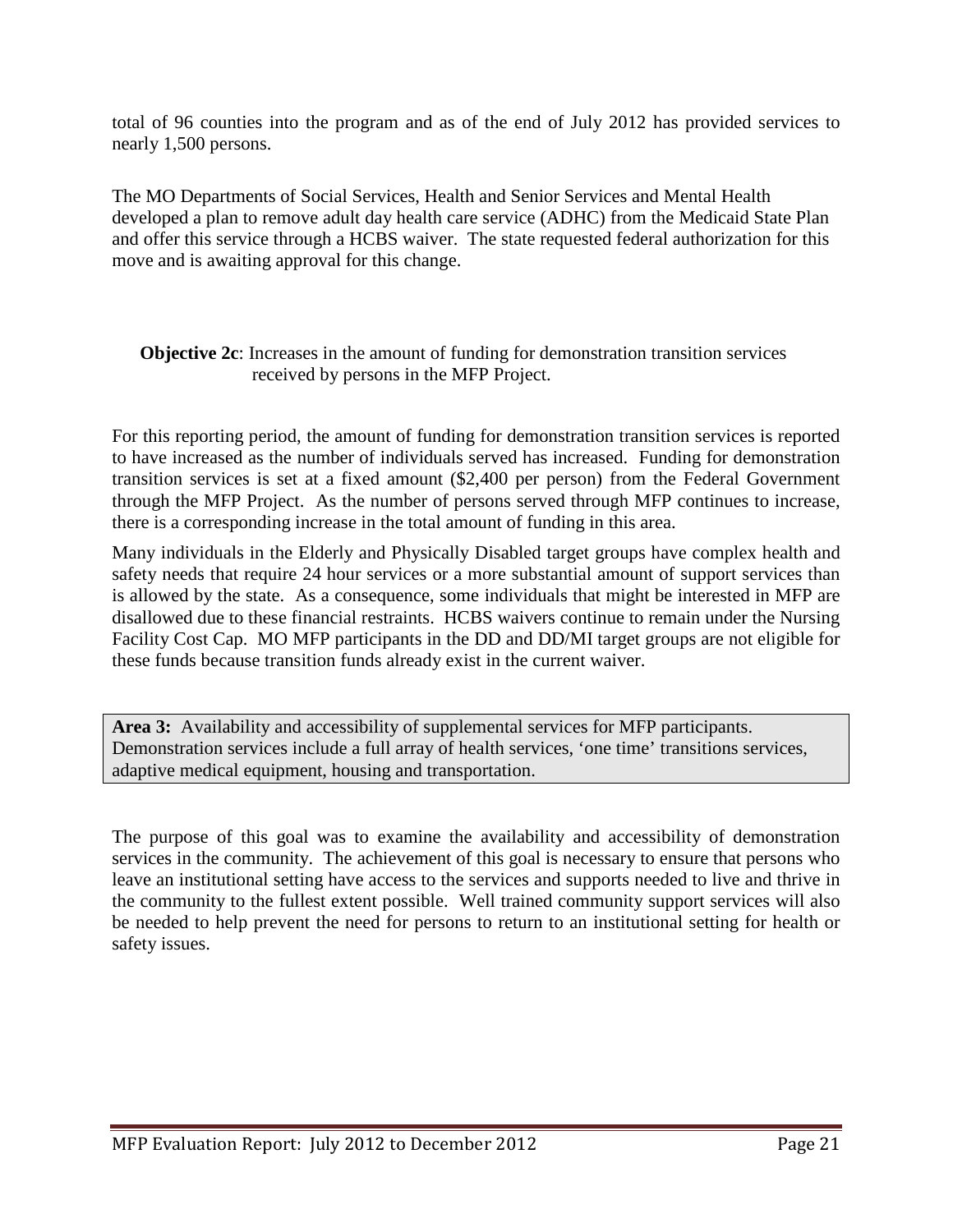#### **Objective 3a**: Level of consumer involvement in planning transitions and delivery of services for each target group.

Consumer involvement at both the individual and family level has been and continues to be a strong and consistent theme throughout the planning and implementation of this demonstration program. The Missouri MFP Project works closely with other state agencies, commissions, and state advisory groups to address issues related to the transformation of the long-term care system. The State of Missouri MFP Project continues to operate its outreach activities through a grassroots model. Consumers and their families continue to provide input through various groups that meet across the state. Consumers and families are asked to provide feedback on MFP processes, progress and any other concerns and generate recommendations. The MFP Stakeholder Committee formed an Outreach and Marketing Subcommittee to discuss and develop possible outreach strategies and other approaches to help move the MFP program forward. Missouri has requested financing from the MFP grant to recruit and fund families and self-advocates in order that they may better attend and participate in the MFP stakeholder meetings.

The MFP stakeholders group continues to work with their respective communities throughout the state to spread information regarding the MFP program. Non-consumers aid in the outreach process by providing information to their respective communities about MFP. They also help identify barriers and problems they see in the transition process and help generate possible solutions. The MFP website and program brochures continue to be used to supplement in-person outreach activities.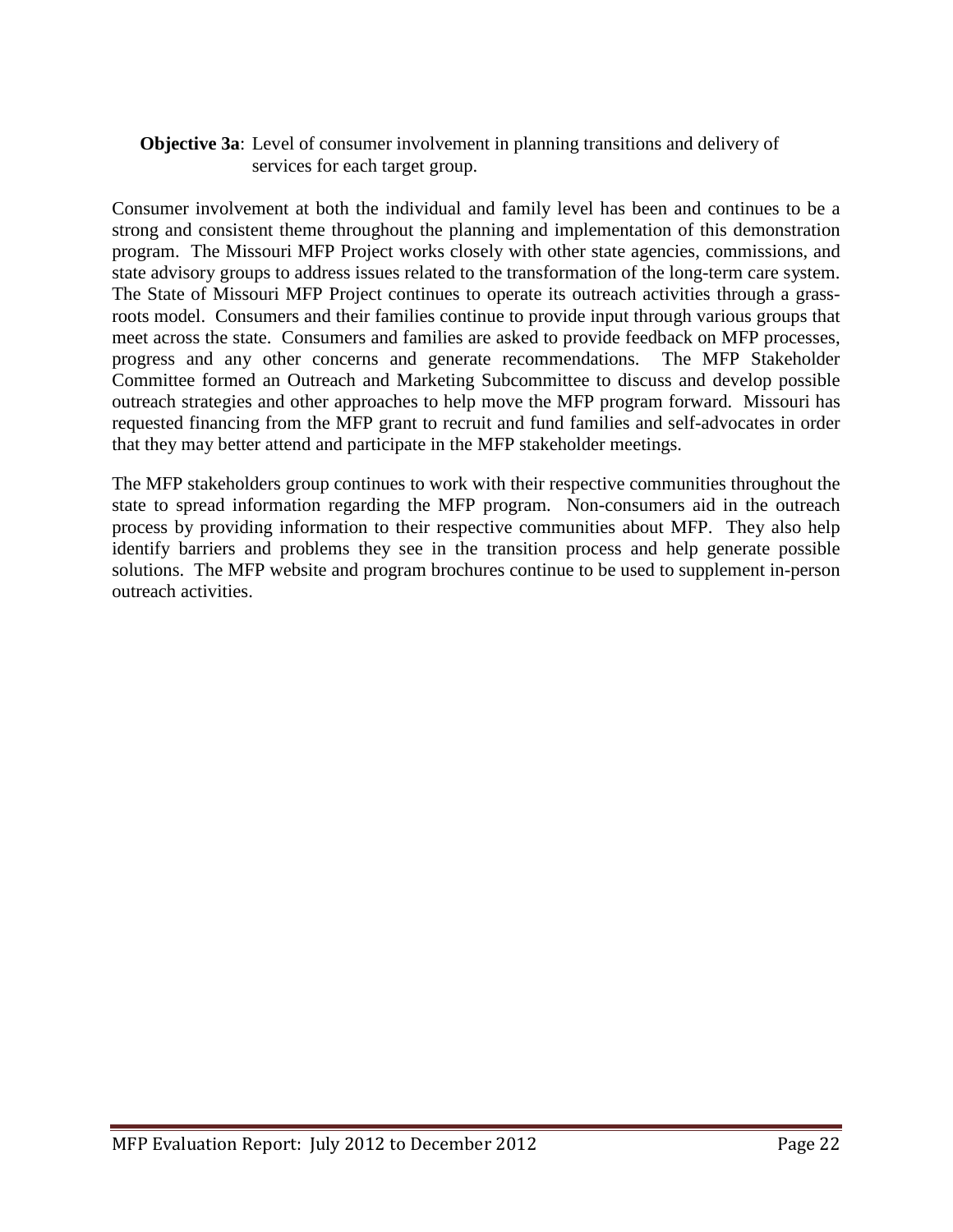#### **Table 9.**

|                                    | Provided input<br>on MFP policies<br>or procedures | Helped to<br>promote or<br>market MFP<br>program | Involved in<br>housing<br>development | Involved in<br>Quality of<br>Care<br>assurance | Attended<br><b>MFP</b><br>Advisory<br>meetings |
|------------------------------------|----------------------------------------------------|--------------------------------------------------|---------------------------------------|------------------------------------------------|------------------------------------------------|
| Consumers<br>Families              | X                                                  | X                                                |                                       |                                                | X                                              |
| Advocacy<br>Organizations          | X                                                  | X                                                |                                       | X                                              | X                                              |
| <b>HCBS</b> Providers              | X                                                  |                                                  |                                       |                                                | X                                              |
| Institutional<br>Providers         |                                                    |                                                  |                                       |                                                |                                                |
| Labor/Worker<br>Association(s)     | X                                                  |                                                  |                                       |                                                | X                                              |
| <b>Public Housing</b><br>Agency(s) |                                                    |                                                  | X                                     |                                                |                                                |
| <b>Other State</b><br>Agencies     | X                                                  | X                                                | X                                     | X                                              | X                                              |
| Non-Profit<br>Housing Assoc.       | X                                                  |                                                  | X                                     |                                                | X                                              |

**Objective 3b:** Types of housing selected by MFP participants in each target group.

The availability of affordable and accessible housing for MFP participants continues to be problematic across the state. To help address the housing barriers with transitions, MFP has partnered with the Missouri Housing Development Commission (MHDC) which is the housing finance agency for the state. The MHDC has partnered with the Department of Social Services, the DMH, the DHSS and the Department of Corrections to develop a Memorandum of Understanding (MOU) to address housing issues across the disabled populations. The state has applied for the Project Rental Assistance 811 funding under HUD and is awaiting response from HUD on award announcements. Regional staff continues to seek housing and works with area public housing authorities for creative ways to address housing problems across the state. Contractors with the DSDS in two regions have begun to meet with local housing authorities to help address this problem.

Wait lists for housing vouchers remain closed the majority of time. When vouchers become available, the short time period of availability does not allow for individuals who wish to transition to apply. In many cases, these individuals have not yet been identified. Missouri maintains around 96 pending transitions at all times. In many cases, it is because affordable housing is not available in a timely manner. The MO MFP Director and others will continue to

MFP Evaluation Report: July 2012 to December 2012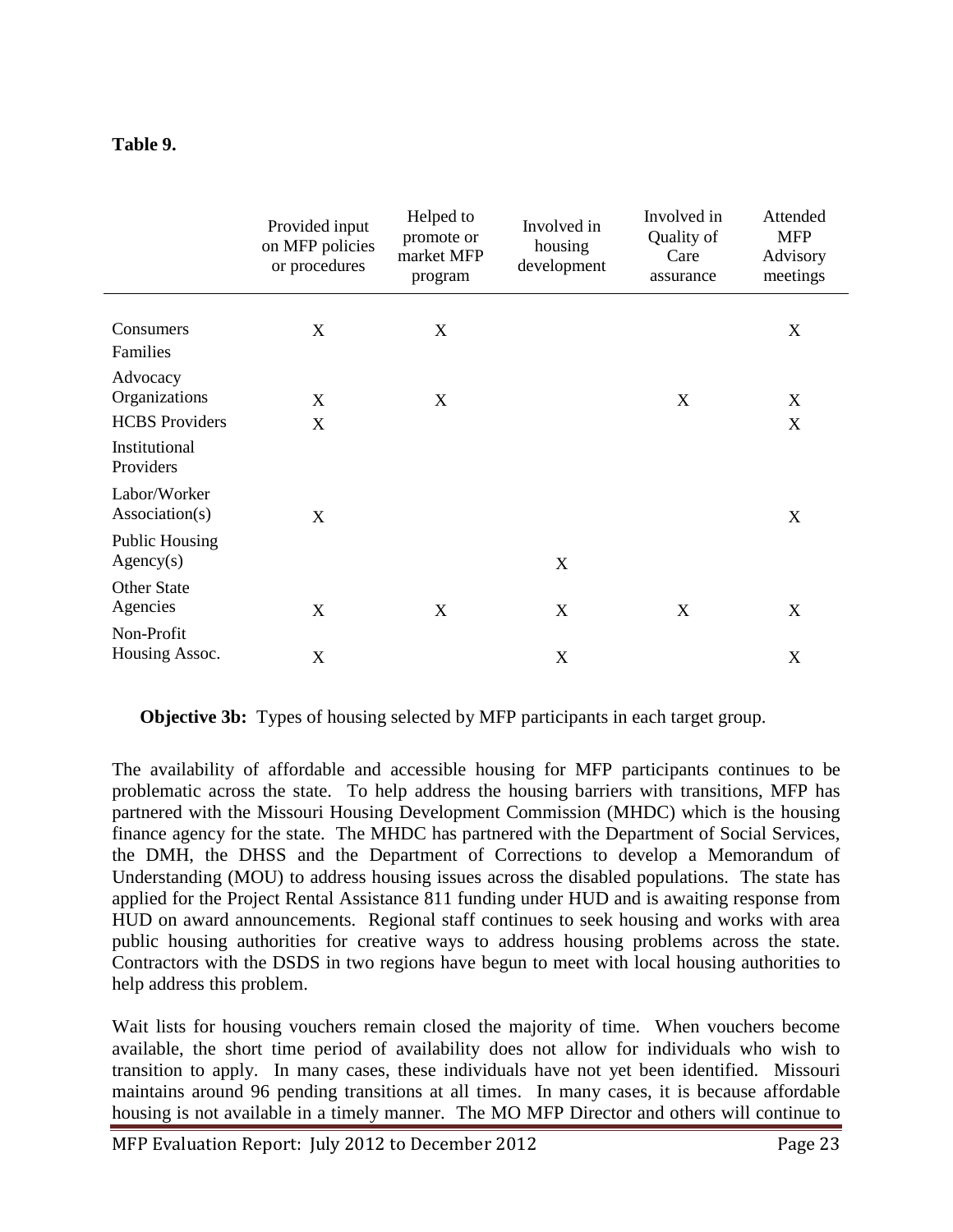work with public housing authorities to apply for vouchers when made available through future NOFAs.

#### **Table 10.**

|                                        | Elderly  | <b>Physical Disability</b> | DD       | DD & MI  |
|----------------------------------------|----------|----------------------------|----------|----------|
| Home (owned or leased)                 | 16       | 6                          |          | 0        |
| Apartment (individual lease)           | 27       | 45                         | $\Omega$ | $\theta$ |
| Group Home<br>(4 or fewer individuals) | $\Omega$ | 6                          | 24       | $\theta$ |

#### **Type Housing Chosen by Current MFP Participants Through December 2012**

**Figure 3a.** 





As of this reporting period (See Table 10 and Figure 3a), the majority of persons in the elderly or physical disability target groups making the transition to the community using the MFP Project have chosen to live in either apartments or individual home settings. Group home living situations of four or fewer individuals were primarily selected by individuals experiencing DD or a dual diagnosis of DD and MI.

The types of housing selected by participants in the MO MFP project since the start of the program can be seen in Figure 3b.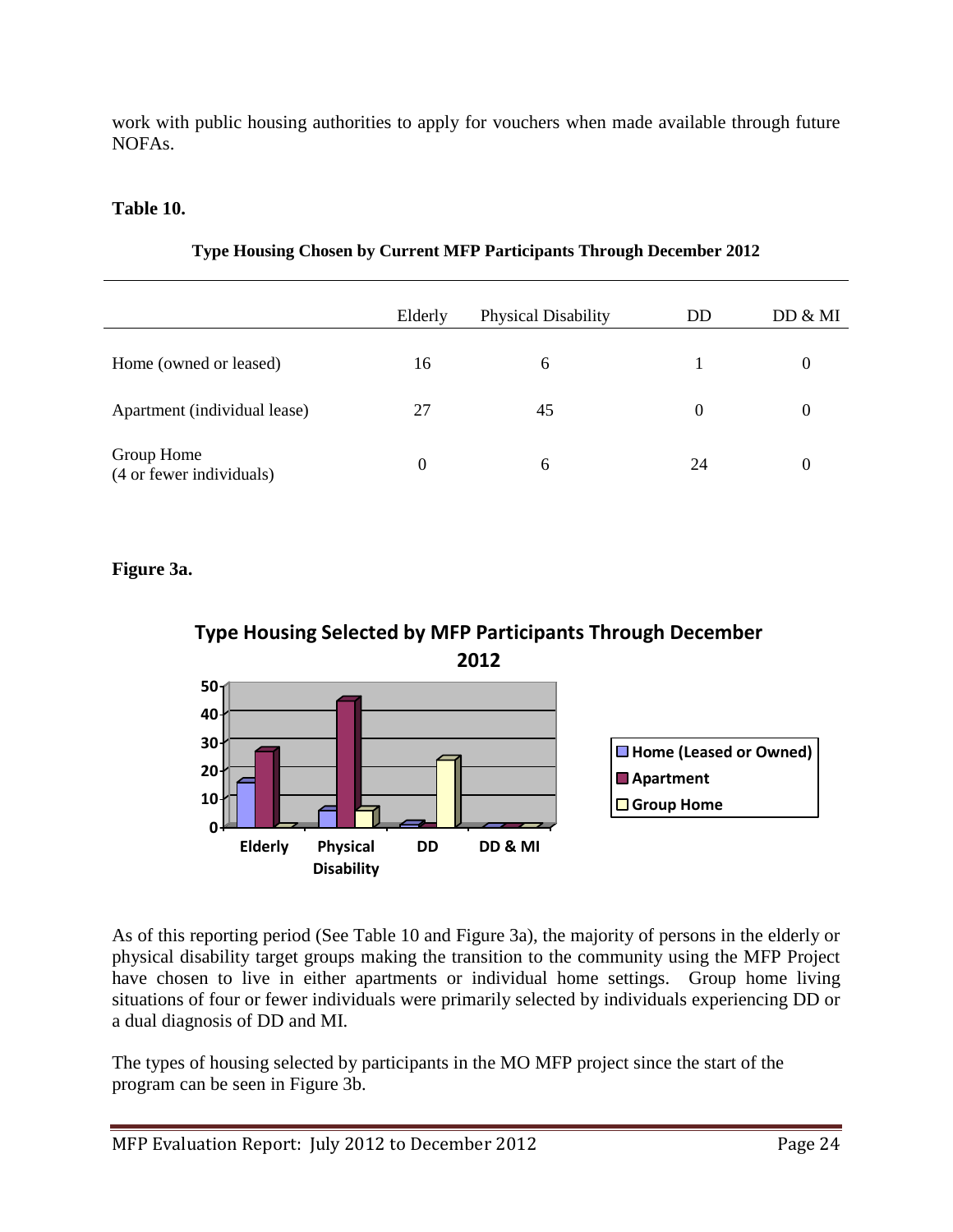**Figure 3b.** 



**Type Housing Selected by MFP Participants Since the Start of the Project**

**Objective 3c**: Number of MFP participants who choose to self-direct.

As of this reporting period, a total of 68 (See Table 11) persons are currently self-directing their support services upon returning to the community. The largest number of persons (44) who elected this option was in the PD target group. They were followed by individuals in the elderly target group (23). For this reporting period, 41 persons in the PD target group and 21 in the elderly target group elected to hire and supervise their own personal assistants. In the area of finance, 43 individuals in the PD group and 22 elderly chose to manage their own budgets.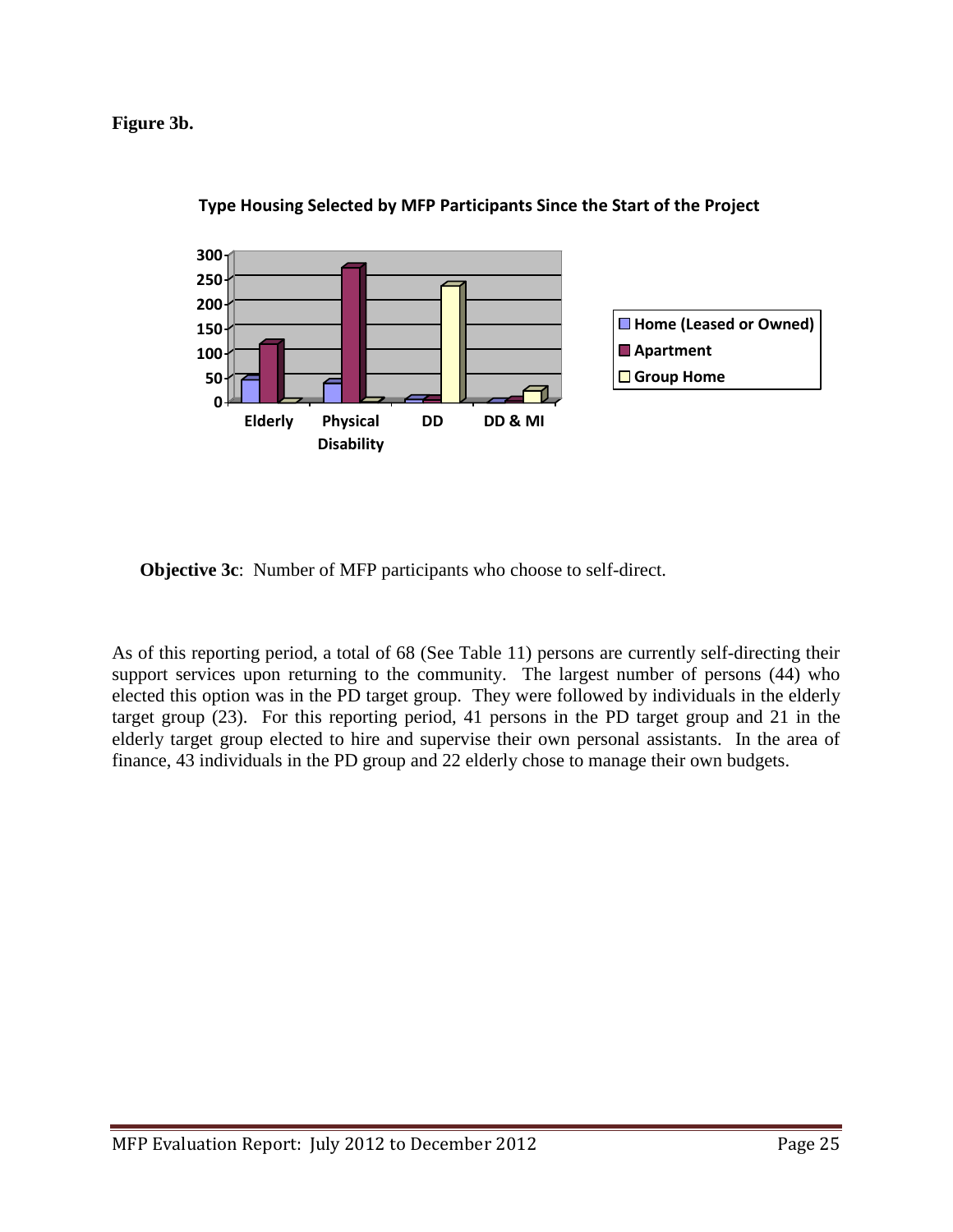#### **Table 11.**

|                                                       | Elderly | <b>Physical Disability</b> | DD | DD & MI |
|-------------------------------------------------------|---------|----------------------------|----|---------|
| Number MFP participants<br>enrolled in self-direction | 23      | 44                         | 1  | 0       |
| Used self-direction to:                               |         |                            |    |         |
| Hire or supervise own<br>personal assistants          | 21      | 41                         | 0  | 0       |
| Manage own allowance or<br>service budget             | 22      | 43                         | 0  | 0       |

#### **Number of Current MFP Participants in a Self-Direction Program: January to June 2012**

During this reporting period, three persons in the non-elderly, physical disability target group elected to opt out of the self-direction program.

#### **Objective 3d:** The number of individuals who were unable to transition due to lack of accessible / affordable housing.

For this reporting period, there were 25 reported instances where an individual was unable to transition into the community either because they could not find affordable, accessible housing, or chose a type of housing that did not meet the definition of a MFP qualified residence. To help address the housing barriers with transitions, MFP has partnered with the Missouri Housing Development Commission (MHDC) which is the housing finance agency for the state. The MHDC has partnered with the Department of Social Services, the DMH, the DHSS and the Department of Corrections to develop a Memorandum of Understanding (MOU) to address housing issues across the disabled populations. This application, if approved, would provide funding for 250 MFP participants. The state has applied for the Project Rental Assistance funding sent out in the HUD notification of funding and is awaiting response from HUD on award announcements. Regional staff continues to seek housing and works with area public housing authorities for creative ways to address housing problems across the state. Contractors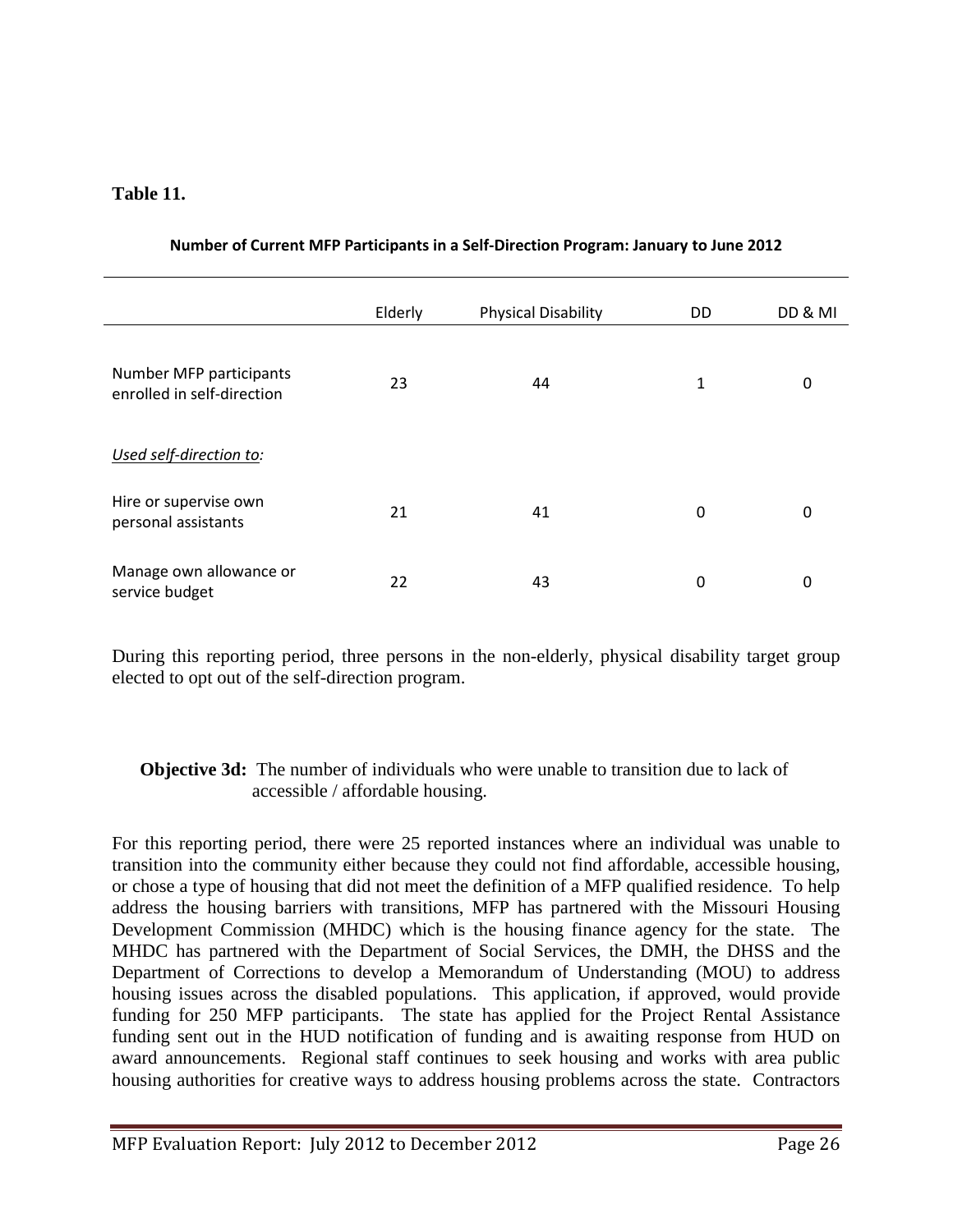with the DSDS in two regions have begun to meet with local housing authorities to help address this problem.

Wait lists for housing vouchers remain closed the majority of time. When vouchers become available, the short time period of availability often does not allow for individuals who wish to transition to apply. In many cases, these individuals have not yet been identified to notify them of available housing. Other times, it is because affordable housing is not available in a timely manner. The MFP Director and others will continue to work with public housing authorities to apply for vouchers made available through future NOFAs.

#### **Objective 3e:** Types and amounts of transition services, including demonstration and supplemental services, used by MFP participants.

The Department of Health and Senior Services (DHSS) has used and anticipates continuing to use funds on one-time expenses as a result of consumers transitioning into the community. DHSS funds are utilized to reimburse contractors for Transition Coordination Services. Contractors are eligible to receive \$1,350 at the time of transition; \$675 if the individual remains in the community for 6 months; and \$675 if the individual remains in the community for a total of 12 months. MFP funds are also utilized to reimburse contractors for Options Counseling services at a rate of \$300 per session, per resident, per year.

A maximum of \$2,400 for demonstration services is allotted for each MFP participant in the elderly or non-elderly physically disabled target groups who transitions from a nursing facility to the community. For this reporting period, the DHSS authorized \$220,800 on demonstration services for 92 individuals making the transition into the community. Of this amount, \$89,607.48 was requested and used by 49 persons. The breakdown of DHSS authorized demonstration service expenditures can be seen below in Table 12.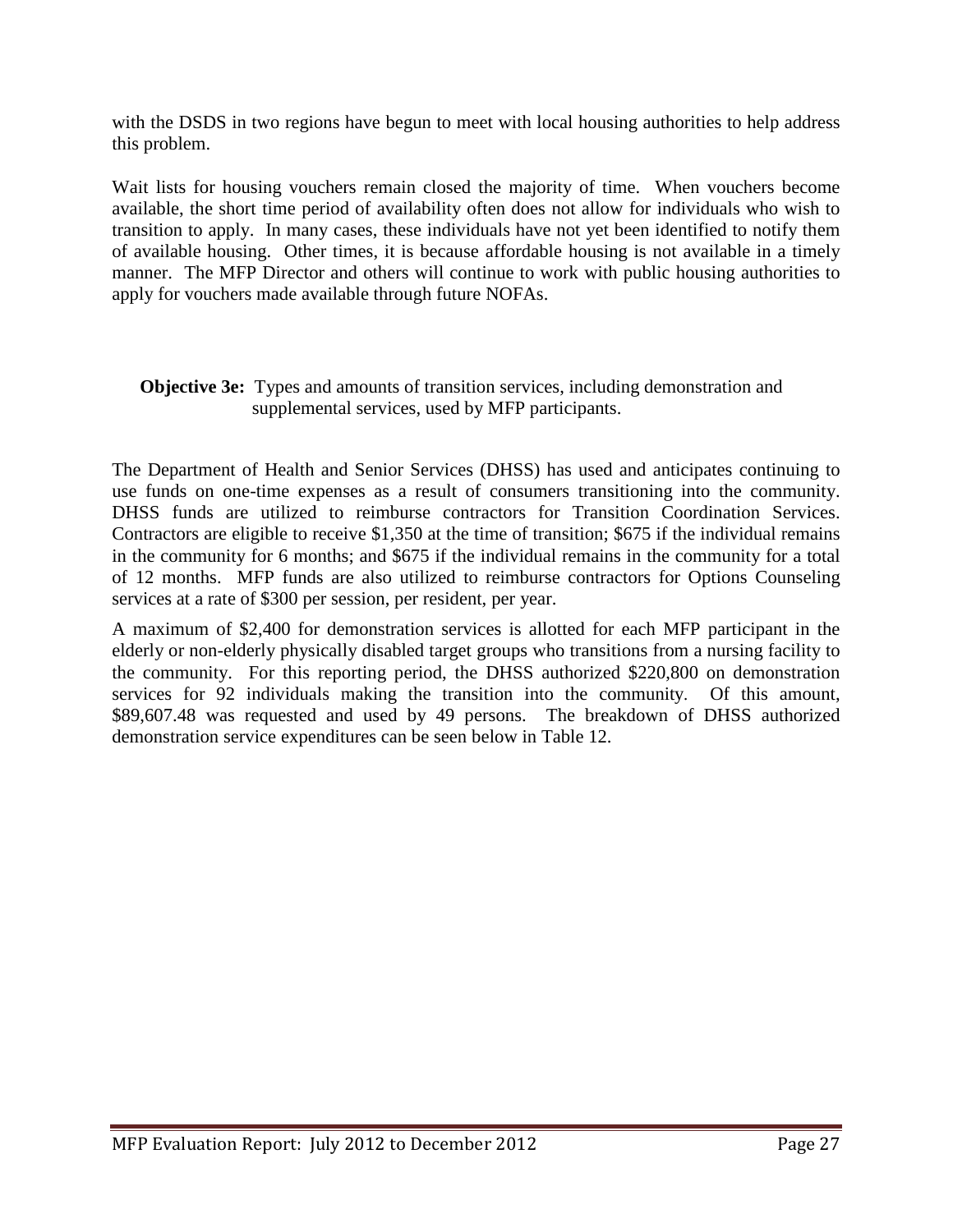#### **Table 12**

| Demonstration Service Expenditures Authorized by DHSS - July to December 2012 |  |  |  |  |
|-------------------------------------------------------------------------------|--|--|--|--|
|                                                                               |  |  |  |  |

|                                             | <b>Amount</b> | <b>Percent</b> |
|---------------------------------------------|---------------|----------------|
| <b>Rent Deposits</b>                        | \$17,804.81   | 20%            |
| <b>Utility Deposits</b>                     | \$2,295.90    | 3%             |
| <b>Cleaning Supplies</b>                    | \$1,400.29    | 1.5%           |
| Toiletries                                  | \$735.23      | .5%            |
| Furniture                                   | \$27,680.36   | 31%            |
| Household Items                             | \$18,519.24   | 21%            |
| Groceries                                   | \$4,810.37    | 5%             |
| Miscellaneous (including medical equipment) | \$16,286.93   | 18%            |
| Accessible Vehicle                          | $\mathbf{0}$  | $\mathbf{0}$   |
| Total                                       | \$89,607.48   | 100%           |

As can be seen in Figure 4, the majority of demonstration service expenditures authorized by the Missouri DHSS for this reporting period was used to purchase furniture, household items, pay for rent deposits, and other items needed to help establish a viable living setting back in the community. These demonstration service expenditures continue to play an important role in helping individuals return to the community. These expenditures were used by 52% of MFP participants eligible for these supplemental service expenditures and who transitioned during this reporting period.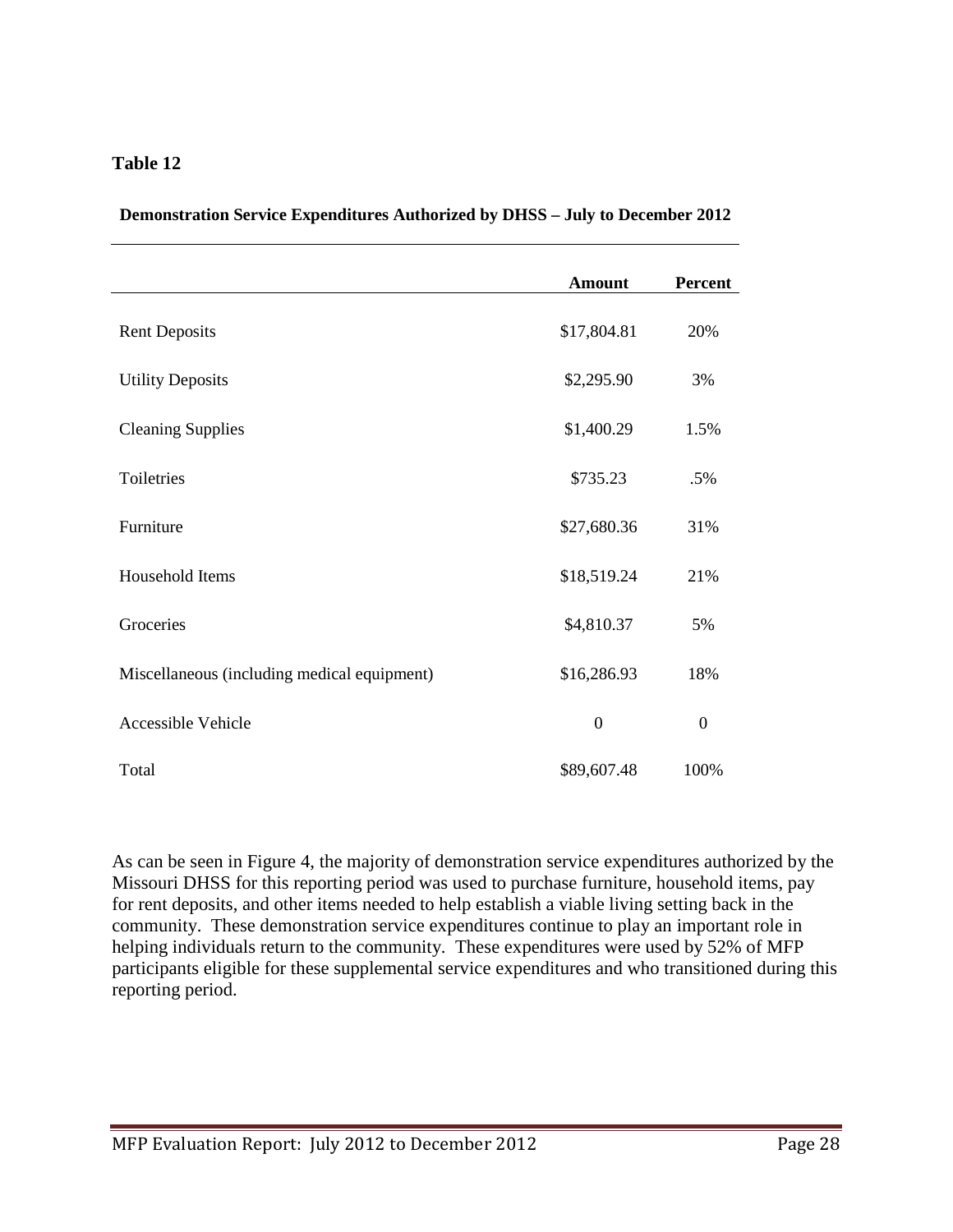**Figure 4.** 

### **Supplemental Service Expenditures Authorized by DHSS - July to December 2012**

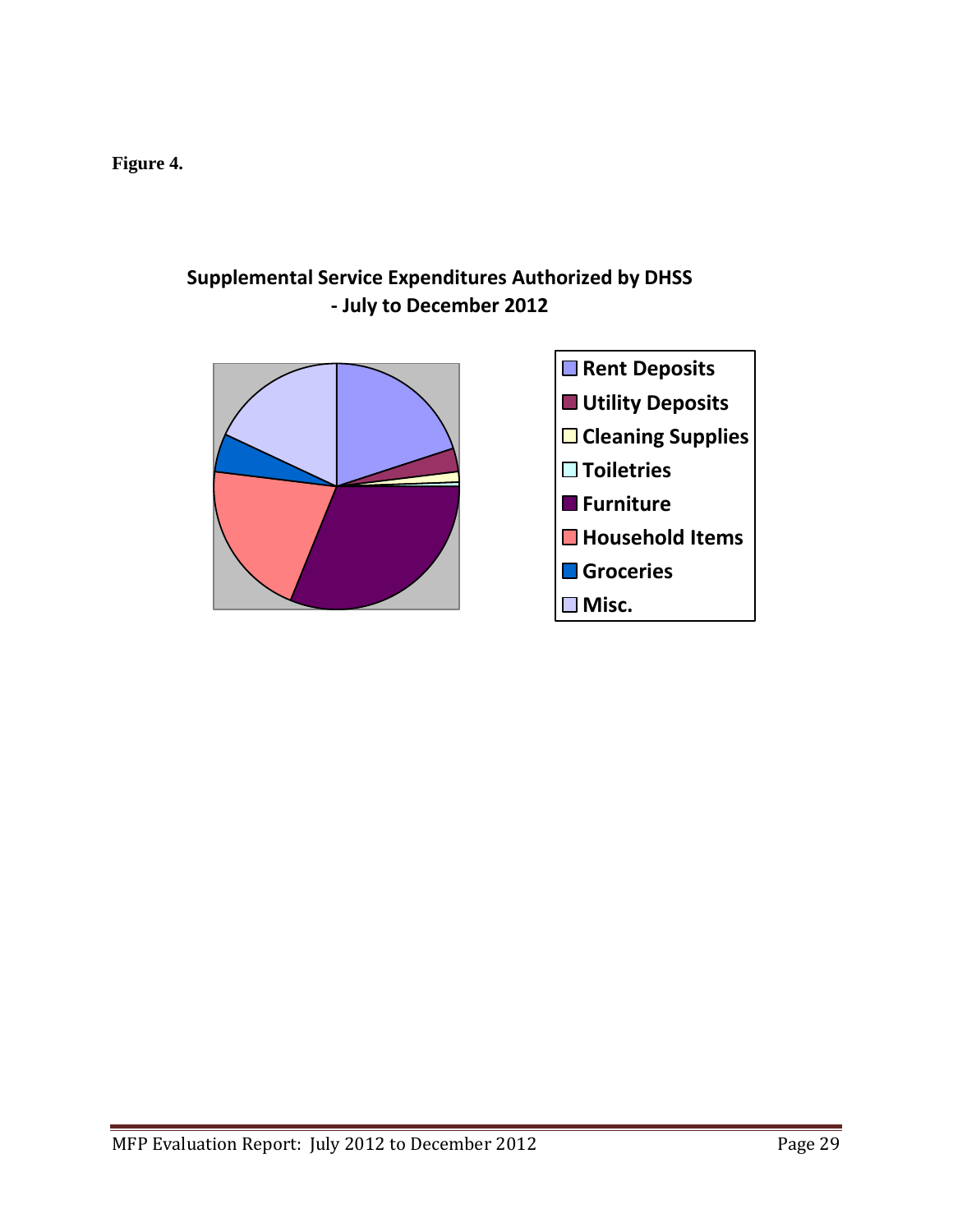**Objective 3f:** Why individuals interested in participating in MFP were unable to transition to the community.

#### **Table 13.**

#### **Reasons Persons Could Not be Transitioned Using the MFP Program - July to December 2012**

|                                                                                                                                                                                               | $12 - 10$    | $6 - 11$       | $12 - 11$        | $6 - 12$     | $12 - 12$        |  |
|-----------------------------------------------------------------------------------------------------------------------------------------------------------------------------------------------|--------------|----------------|------------------|--------------|------------------|--|
| Individual transitioned to the community<br>but did not enroll on MFP                                                                                                                         | $\mathbf{1}$ | $\mathbf{0}$   | $\boldsymbol{0}$ | $\mathbf{0}$ | $\boldsymbol{0}$ |  |
| Individuals physical health, mental<br>health or other service needs were<br>greater than what could be<br>accommodated in the community or<br>through the state's current waiver<br>programs | 20           | 8              | 71               | 76           | 141              |  |
| Individual could not find affordable,<br>accessible housing or chose a type of<br>residence that does not meet the<br>definition of MFP qualified residence                                   | 1            | $\overline{0}$ | 19               | 19           | 25               |  |
| Individual changed mind about<br>transitioning, did not cooperate in the<br>planning process, had unrealistic<br>expectations or preferred to remain in<br>the institution                    | 9            | $\overline{4}$ | 44               | 58           | 92               |  |
| Individual's family member or guardian<br>refused to grant permission or would not<br>provide back-up support                                                                                 | 3            | $\overline{2}$ | 15               | 15           | 24               |  |
| Other including: Cannot ensure health<br>safety and welfare, self harm, declined<br>participation, spend down too great, left<br>before application completed, not<br>enough income           | 25           | 23             | 38               | 39           | 63               |  |

For this reporting period, a total of 345 persons were unable to transition into the community from long term care facilities by using the Missouri MFP Program. For the Elderly and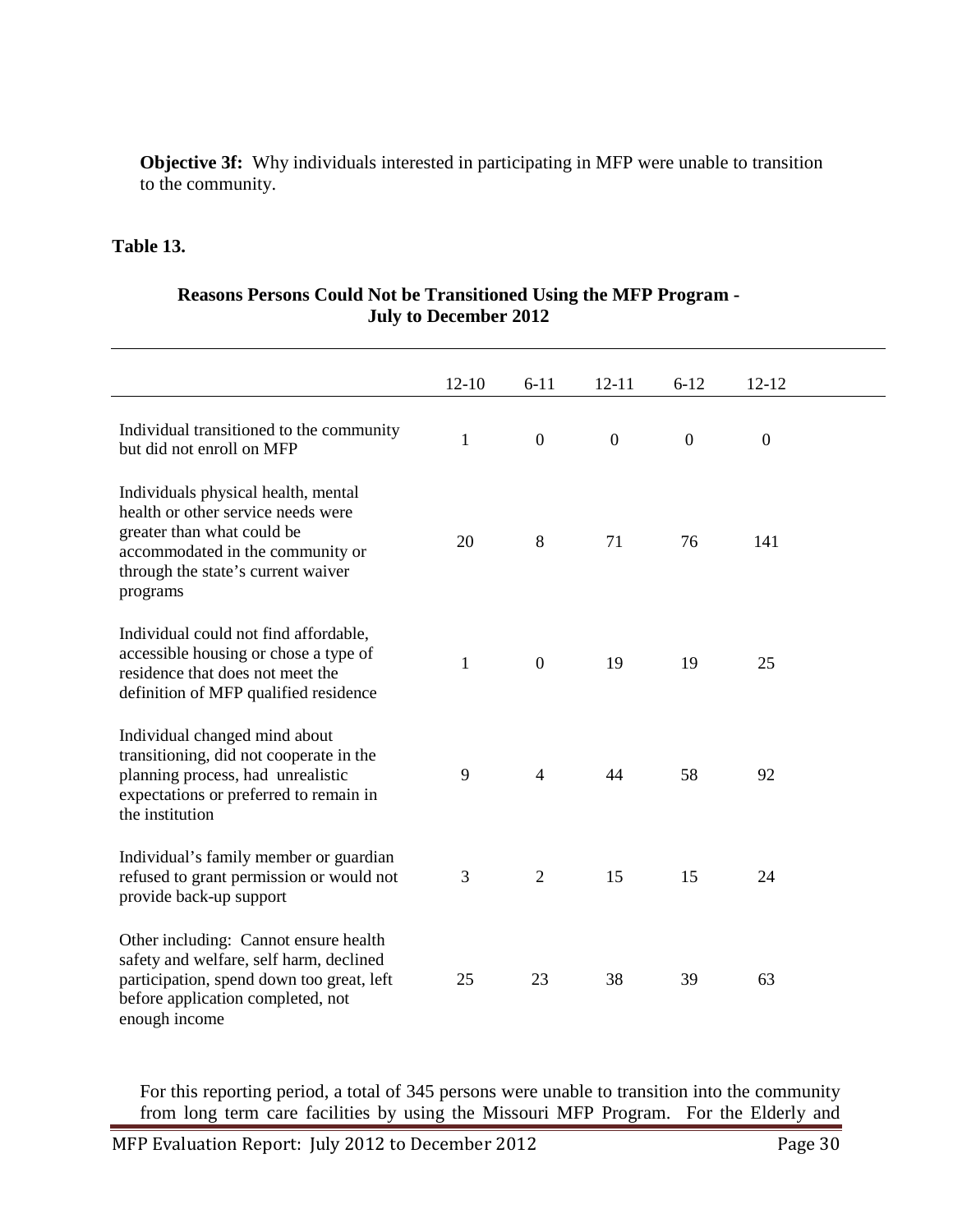Physically Disabled – Non-Elderly, the reasons for not transitioning were most often due to health and safety concerns in the community. Other denials were due to the individual requiring 24 hour oversight since Missouri's current state and waiver programs do not provide for this level of paid support. Other reasons were due to a lack of housing and past criminal action or abuse issues.

**Area 4:** Performance of a cost analysis on support service costs for individuals participating in the MFP Project.

Another major intent of the MFP program is to demonstrate that disabled and elderly persons can live in their communities with proper support and that this support would cost Medicaid less that it currently spends for institutional care. The purpose of this goal was to examine the financial costs of having individuals live and receive supports in their community. These expenses would be compared against the costs of similar services and supports in a long term care living facility. It is intended that this information might help form state policy regarding supporting individuals to reside in their home communities as opposed to living in an institutional setting.

**Objective 4a**: Medicaid costs prior to participation in MFP.

The data needed for this objective will be obtained from several different data sets maintained by various state agencies in Missouri. At the time of this report, the process and methodology was still being developed to obtain this information. As a result, the analyses needed to address this objective cannot be performed.

**Objective 4b**: Medicaid costs following transition.

The data needed for this objective will be obtained from several different data sets maintained by various state agencies in Missouri. At the time of this report, the process and methodology was still being developed to obtain this information. As a result, the analyses needed to address this objective cannot be performed.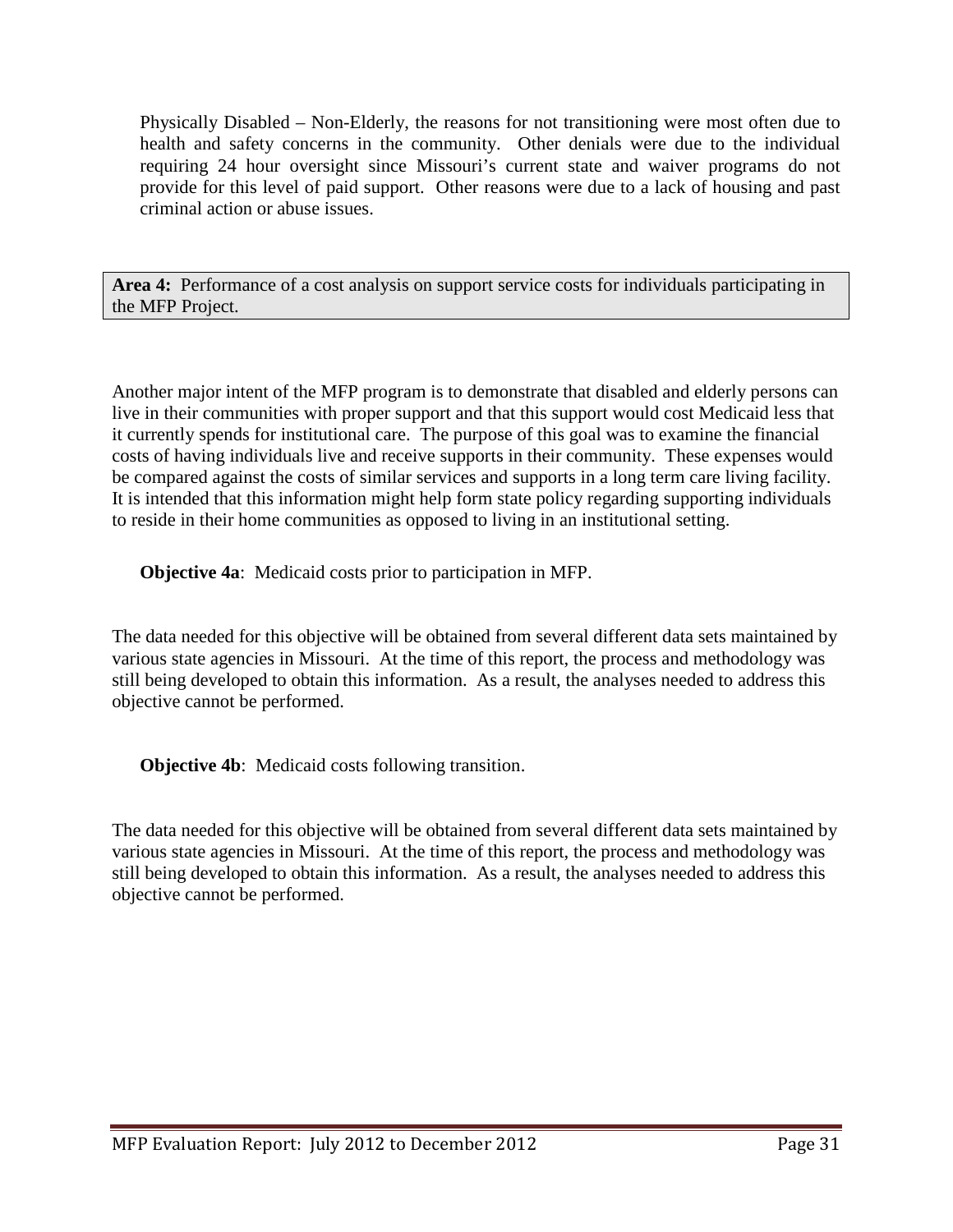Area 5: Development of policies and practices to improve quality management systems to monitor services and supports provided to participants in the MFP Project.

One of the intentions of the MFP Rebalancing Demonstration Grant was to create a system of changes in state policy and practices that would extend beyond the duration of the grant. The purpose of this goal is to examine the state of Missouri's ability to create a system of policies and practices that would ensure that support services delivered to consumers were of a consistent quality that addressed their needs and helped ensure their ability to fully participate in their communities.

During this reporting period, project staff at DSS, DHSS and DMH continued to work on intra / inter-departmental communication and coordination to provide opportunities to improve service delivery to consumers. At DSS and DHSS, staff worked closely to complete a new contract for options counseling, transition coordination and to establish mechanisms to track and monitor contracted services. At DMH, the state Quality Enhancement Team (QET) continues to meet monthly with Regional and State Operated Facility QE leadership members to review quality management systems. The state QET meets on a quarterly basis with MO HealthNet (the state Medicaid administrative agency) to review the assurances set forth by CMS for the 5 Division of DD Waivers. This information is shared with the Division Director and the Division of DD Management Team. The state QET has provided training to Behavior Resource Teams regarding available data and reports to assist with support planning.

Another component of the state of Missouri's intent to improve the delivery of quality services was the creation and implementation of web-based data collection systems. During this reporting period, the state of Missouri MFP project continued to use its Web System to collect MFP data. Enhancements to the system allow the MO MFP project to address issues as they are identified for example edits were put in place to eliminate duplicate referrals and referrals to multiple providers.

For the Aged and Physically Disabled target groups, the DHSS/DSDS continues to use its HCBS Cyber Access Web Tool. This tool contains the Inter RAI HC to help guide comprehensive care and service planning in community-based settings. It focuses on the person's functioning and quality of life by assessing individual needs, strengths and preferences. Another tracking tool is the MO Case Compass that is to be used by DSDS to monitor adult protective service investigations and the follow-up required for protective services. This system also addresses participant complaints as they relate to service delivery and health and welfare issues. The DHSS maintains data spreadsheets in the DHSS / DSDS central offices regarding transition and options counseling services.

The DMH has linked the Health Identification and Planning System (HIPS) directly into CIMOR, the DMH information management system. This will allow notification directly from the data system to service providers to improve follow-up as identified from nursing reviews. This will eliminate the paper system and create the ability to examine a person's health needs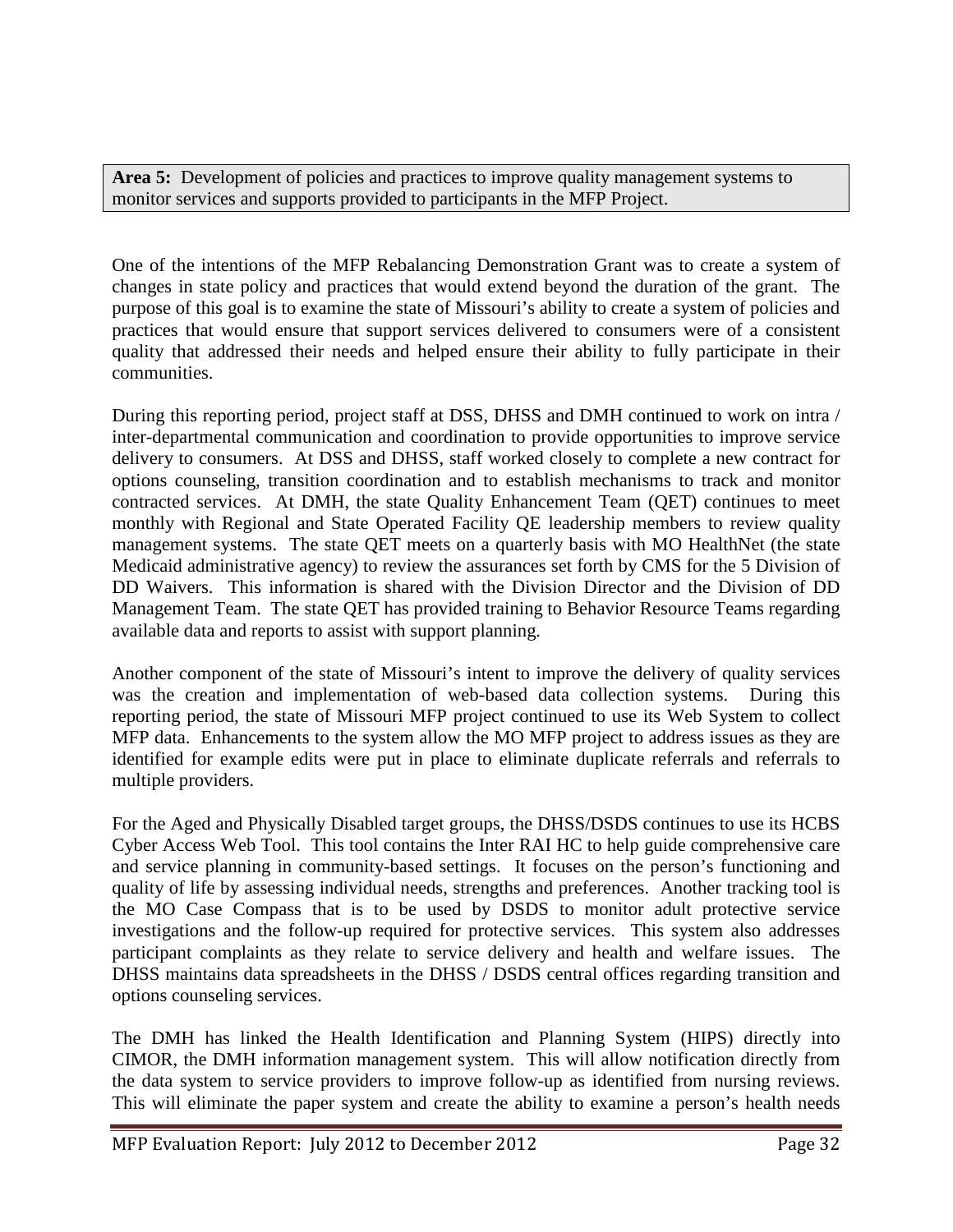over time. The Division of Developmental Disabilities has implemented a standardized webbased tool for reviewing quarterly and monthly data on service delivery and supports to analyze event data and develop intervention measures and system improvement strategies when indicated. One component of this web tool consists of the Action Planning and Tracking System (APTS). This program tracks trends and needs for quality improvement and individualized remediation.

During this reporting period, the DMH and the DHSS/DSDS have taken steps to meet with participants and related service providers to share information and monitor support needs. The DHSS awarded contracts to Centers for Independent Living (CILS) and Area Agencies on Aging (AAA) to provide transition coordination services. As part of this transition coordination, contractors are required to monitor MFP participants during the first year of transition. These contractors must meet face-to-face with participants; twice for the first three months of transition and monthly for the next nine months. The information gathered in these meetings will be shared with DHSS/DSDS. As part of this Continuous Quality Improvement process, DSDS and contracted staff that work with MFP persons attend monthly meetings to discuss relevant issues involving the delivery of services and supports. Quality meetings were held with the CEOs of provider agencies; DSDS central office staff and the five DSDS regional coordinators address contract implementation issues, barriers to delivery of services and identify best practices.

During this reporting period, DSDS implemented quality monitoring protocols that would apply to MFP participants during their one year transition period. DSDS also began a process to review transition cases that have been pending for longer than 6 months to identify barriers to transition. Another process was started to examine and review cases of MFP participants who were required to be re-institutionalized to identify what "lessons were learned" from these cases and what changes could be made to prevent future instances.

The DMH began enhanced quality monitoring protocols for the first year of transition. Here quality related outcomes using identified benchmarks or persons at risk for poor outcomes will be monitored for effectiveness. Critical Incidents and outcomes will be monitored with information on these incidents entered into the Event Management Tracking system (EMT). Individualized Service Plans will be reviewed and findings entered into the Action Plan Tracking System. The State Quality Enhancement Leadership Team has implemented a standardized tool for reviewing quarterly data for regional and state operated QE staff as well as for monthly event data. This process is designed to assist with the identification of themes and trends for overall quality improvement strategies that focus on service delivery and supports. Medical / health needs continue to be reviewed on a monthly basis by community registered nurses.

The state of Missouri continues to implement the use of the National Core Indicators survey across the state which will provide additional information on individuals with DD receiving services and supports. One key piece of information that will be obtained from this survey is the rate of direct support staff turnover. Maintaining a low rate of staff turnover has been identified as one of the key components in providing quality care to persons with disabilities. The state also continues to use the Support Intensity Scale (SIS) and the Safe Advocates and Families for Excellence (SAFE) and utilization reviews.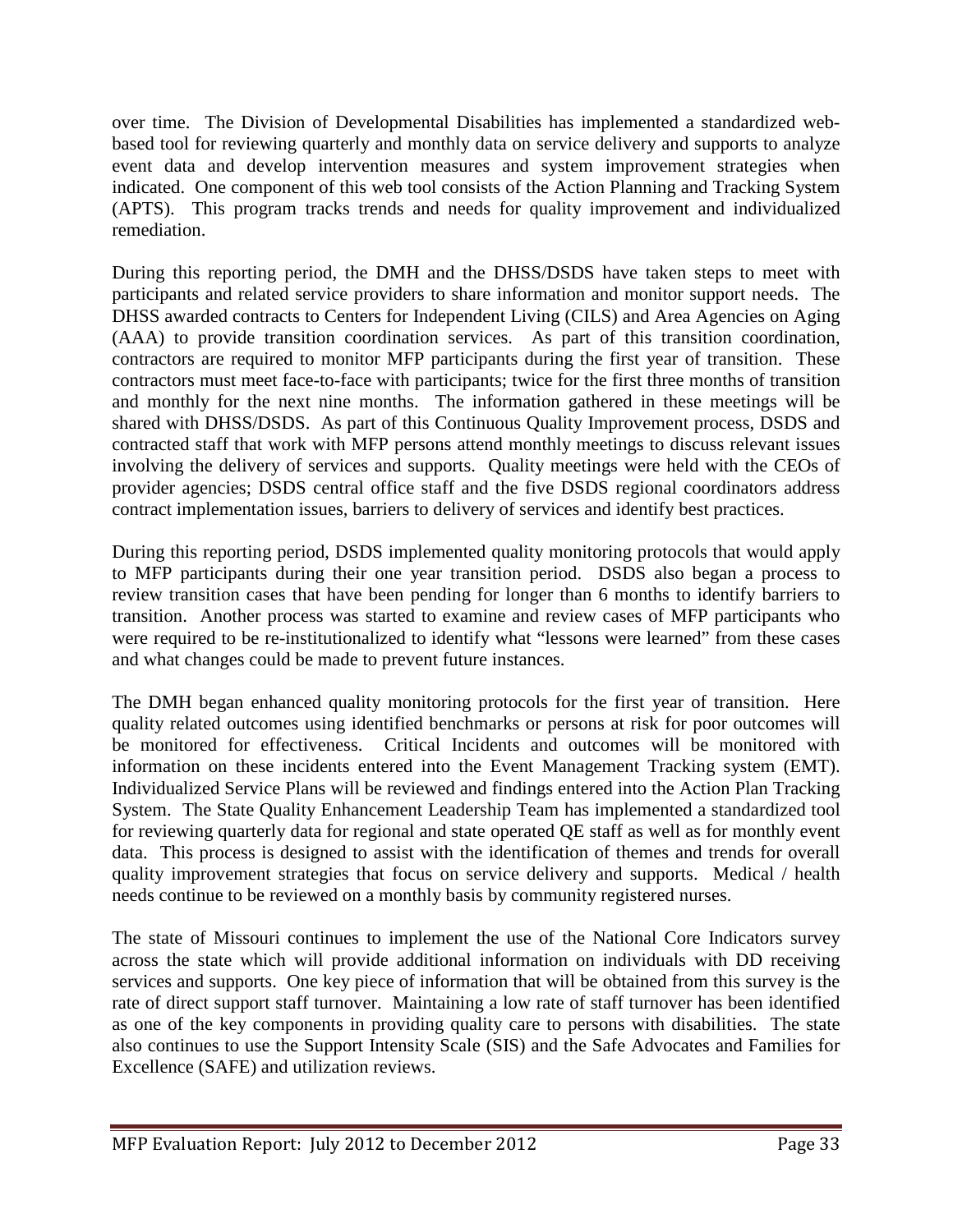#### **Objective 5a**: Level of satisfaction with home and community based services including living arrangements.

#### **Baseline Findings**

The MFP Quality of Life Survey (QLS) will be used to help measure consumer level of satisfaction with HCBS and living arrangements. The training of QLS administrators continues to take place and a system has been developed to ensure the ability to administer the survey throughout the state. The QLS continues to be administered to participants and the results sent to CMS. For this reporting period, 126 persons transitioned into the community as a result of MFP and were administered a baseline QLS.

For this reporting period, data from the QLS was obtained for a cumulative total of 672 persons on the Baseline Phase of transitioning into the community using MFP. Prior to transitioning to the community, 90.6% of these participants reported that they were living in long-term institutional settings and 9.4% were in other living arrangements. Only 47.3% of those living in an institutional setting reported that they liked where they lived. This compared to those living in an alternative setting where over 76% reported liking their living setting. 67.3% of persons living in group settings reported that they did not help select their current living setting. Similar results were indicated by those persons living in alternative settings where 72.6% reported that they also did not help select their current housing.

Approximately 16% of those living in an institutional setting reported that they did not feel safe where they lived. Of these, roughly 36% indicated that they felt this way most of the time. In other areas related to personal safety, of those who responded, over 4% of persons living in institutional settings reported that they had been physically hurt by care providers. Over 19% of institutional residents indicated that they had been yelled at or verbally abused. In addition, over 31% reported that they had money or personal items taken from them without permission.

Overall for those individuals about to transition into the community, 76% reported being happy with the help they currently received in their pre-transition living setting but only 64% indicated that they were happy with the way they were living their life. It should be noted that nearly 26% of those living in group living settings reported being unhappy with their services and 38% of persons living in these settings indicated being unhappy with how they were living their life.

Prior to transitioning, approximately 81% of MFP participants reported that they were treated with respect by their service providers. 80% said that their helpers listened carefully to their requests. Over 72% of pre-transition MFP participants indicated that they required assistance to perform their ADL behaviors. Nearly 21%% of respondents who required assistance indicated that they went without a shower or bath when they needed one and approximately 53% of these occurred because there was no one to help them. Over 11% of participants reported that they were unable to use the bathroom when needed and 39% of this group indicated that this was due to a lack of assistance.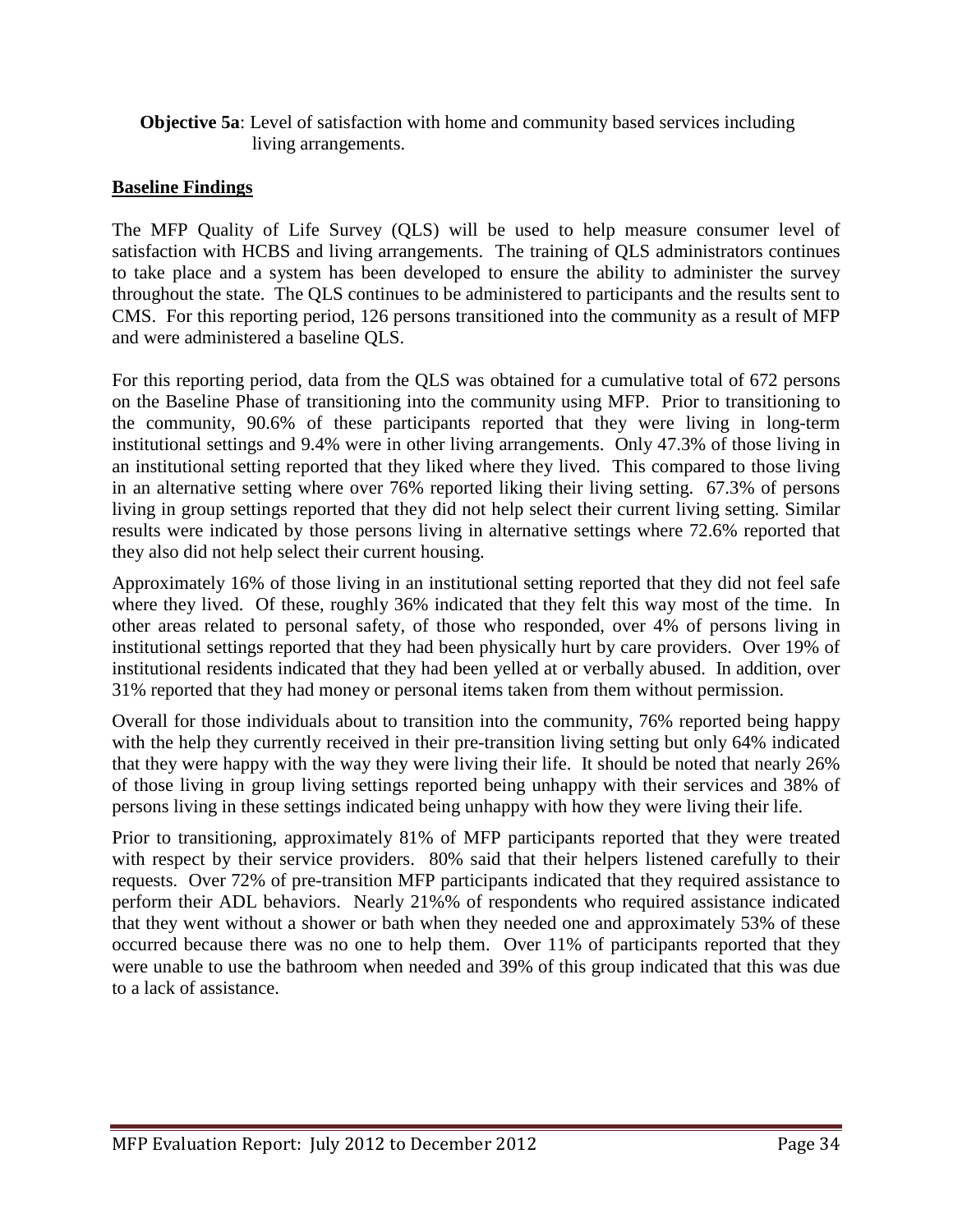#### **One Year Post-Transition Findings**

For this reporting period, available cumulative data from the QLS was obtained from 279 persons participating in MFP who had transitioned into the community and had been living in the community for 12 months. One year following a return to their communities, 94% of persons living in a group home setting and 92% if those in a non-group home setting reported that they liked where they were living. 52% of those in group homes and 68% of individuals living in a non-group setting reported that they helped select their current home.

At the first follow-up interview that occurred after 12 months of community residence, approximately only 5% of respondents indicated that they did not feel safe where they lived. Of these, only 4 persons reported that they felt this way most of the time. At the time of the 12 month follow-up interview, one person indicated that they had been physically hurt by their current care providers and seven individuals reported that they had been yelled at or verbally abused. Seven consumers also reported that they had either money or personal items taken without their permission.

One year after returning to their community, 93% of MFP participants reported being happy with the help they receive around their living setting. Nearly 90% stated that they were happy with the way they were living their life. At this first follow-up interview, over 96% of MFP participants stated that they were treated with respect by their service providers. Eight persons reported that they were not being treated the way they wished most of the time. Nearly 75% of participants stated that they required assistance to perform their ADL behaviors and 96% reported that these aid providers were paid to provide assistance. It was reported that 46% of MFP participants had the opportunity to pick their support staff. For respondents that required assistance, 15 persons (5%) indicated that they went without a shower or bath when they needed one, but only five persons stated that this was because no one was there to help them. Eight persons (3%) reported that they were unable to use the bathroom when needed but only one individual indicated that this was due a lack of available staff assistance.

During their first 12 months of living in the community, 86% of MFP participants reported that they were able to see family and friends when they wished. Participants also indicated that they were able to get to places they needed to go to like work, shopping and doctor appointments 95% of the time. These rates occurred even though 74% of these individuals needed help to go out.

Of those now living in the community for one year, over 25% indicated that they were working for pay. As Figure 5 shows, participants with DD represented the greatest proportion of paid workers (85%).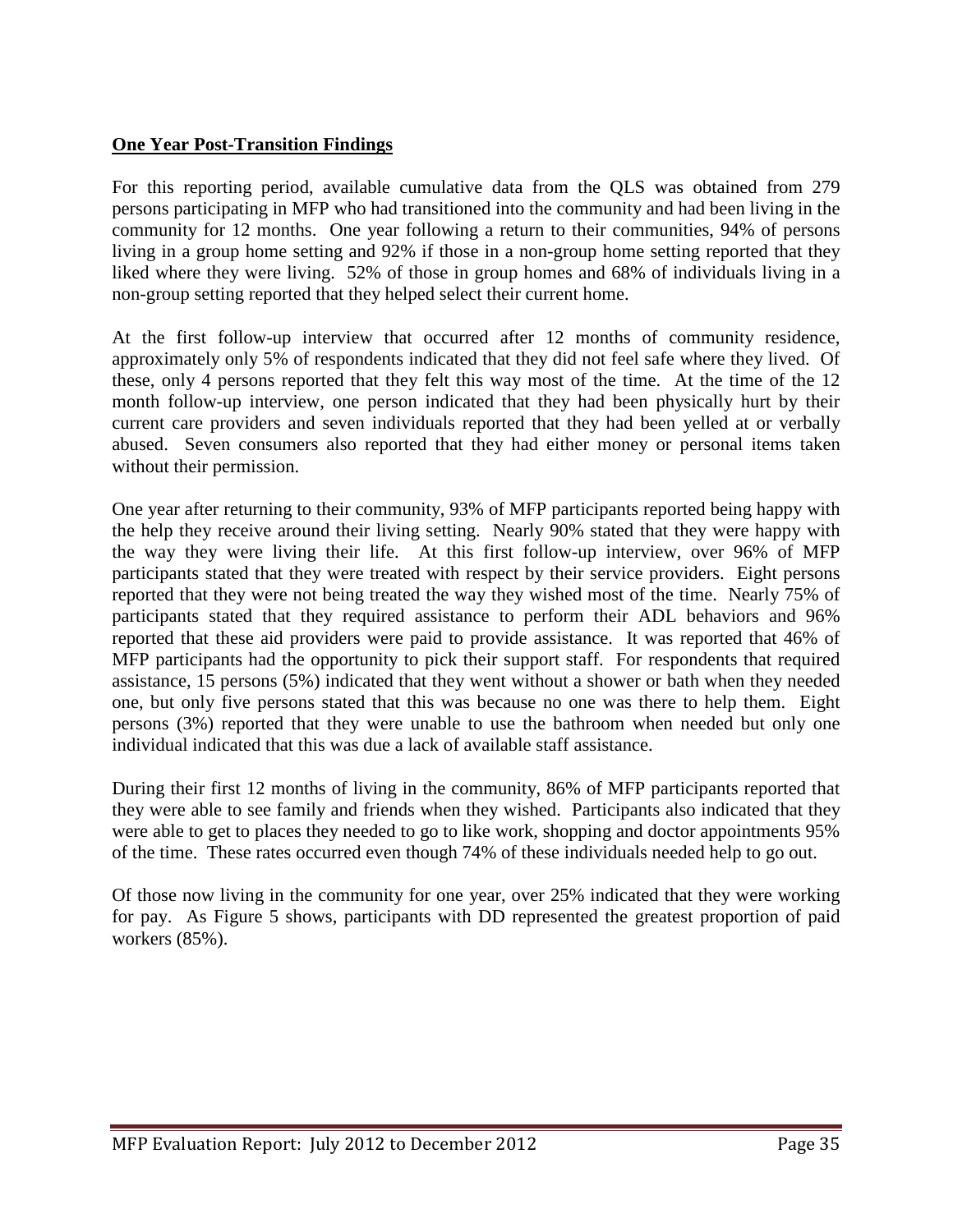#### Figure 5.



#### **MFP Participants Who Worked for Pay After One Year of Community Living July to December 2012**

Of those MFP participants who were not working for pay 35% indicated that they would like to find paying employment. A breakdown by target groups for individuals desiring paid employment can be seen in Figure 6 located below. As can be seen in Figure 6, participants with PD represented the greatest proportion not engaged in paid employment but willing to work for pay (59%). In addition to individuals who were working or desiring paid employment, 18 persons (7%) reported that they were doing volunteer work without getting paid and another 63 persons (29%) indicated that they would be willing to perform volunteer work without being paid.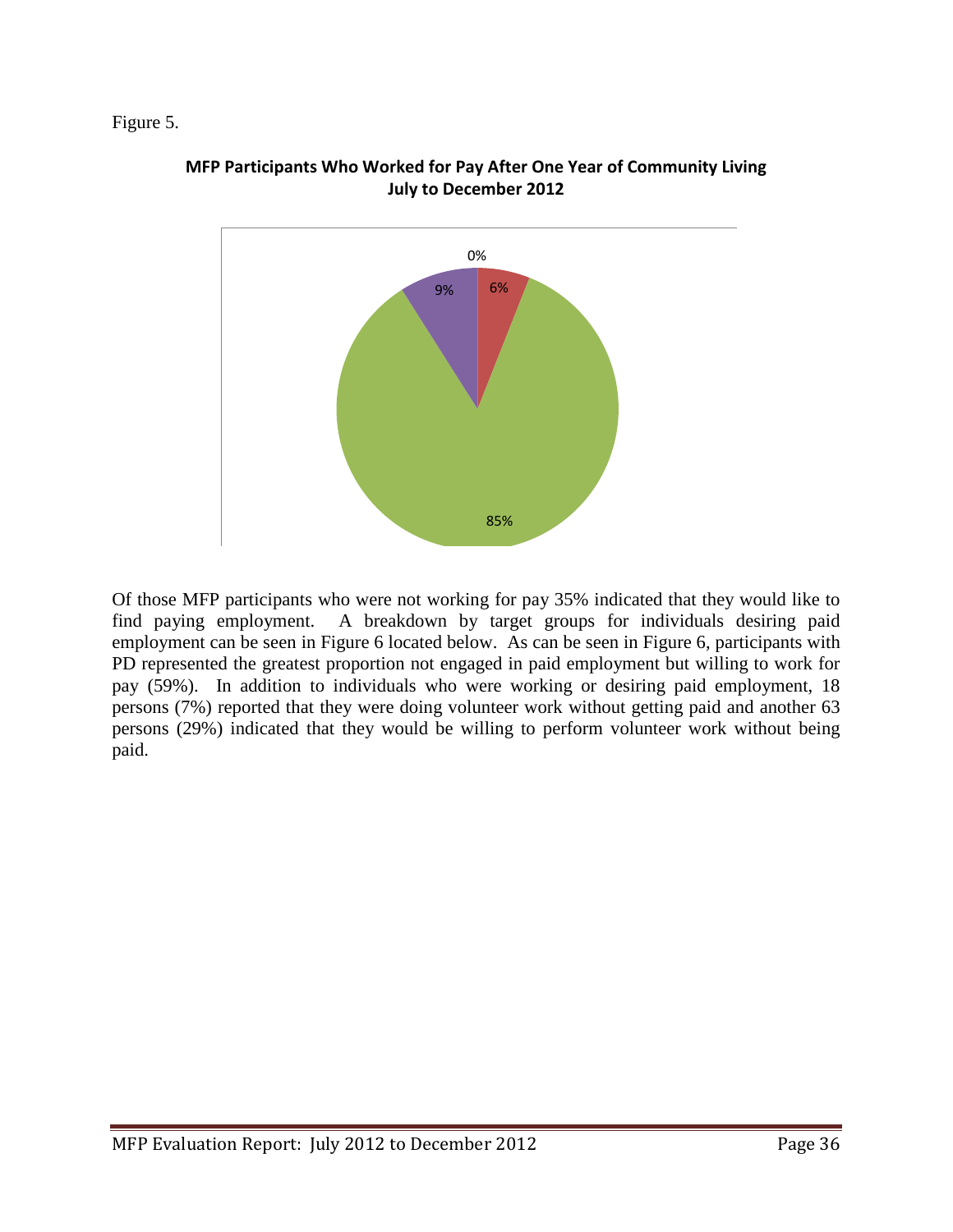#### Figure 6.



#### **MFP Participants Who Desired to Work for Pay After One Year of Community Living July to December 2012**

#### **Two Year Post-Transition Findings**

For this reporting period, available data from the QLS was obtained from 167 persons participating in the MO MFP project that had transitioned into the community and were living in the community for 24 months. After returning and living in their communities for 2 years, 81% of persons living in a group home setting and over 92% of those living in a non-group home setting indicated that they liked their current living arrangement. Nearly 44% of those in group homes and over 58% of those not in a group home setting indicated that they had helped select their living setting.

At the second follow-up interview that occurred after 24 months of community residence, only 4% of respondents indicated that they did not feel safe where they lived. Of these, 33% reported that they felt this way most of the time. At the time of the follow-up interview, one person indicated that they had been physically hurt by their current care providers and 11 individuals reported that they had been yelled at or verbally abused. In addition, seven consumers reported that they had either money or personal items taken without their permission.

Two years after returning to their communities, 92% of MFP participants reported being happy with the help they receive around their living setting. In addition, 86% stated that they happy with the way they were living their life. At this second follow-up interview, 95% of MFP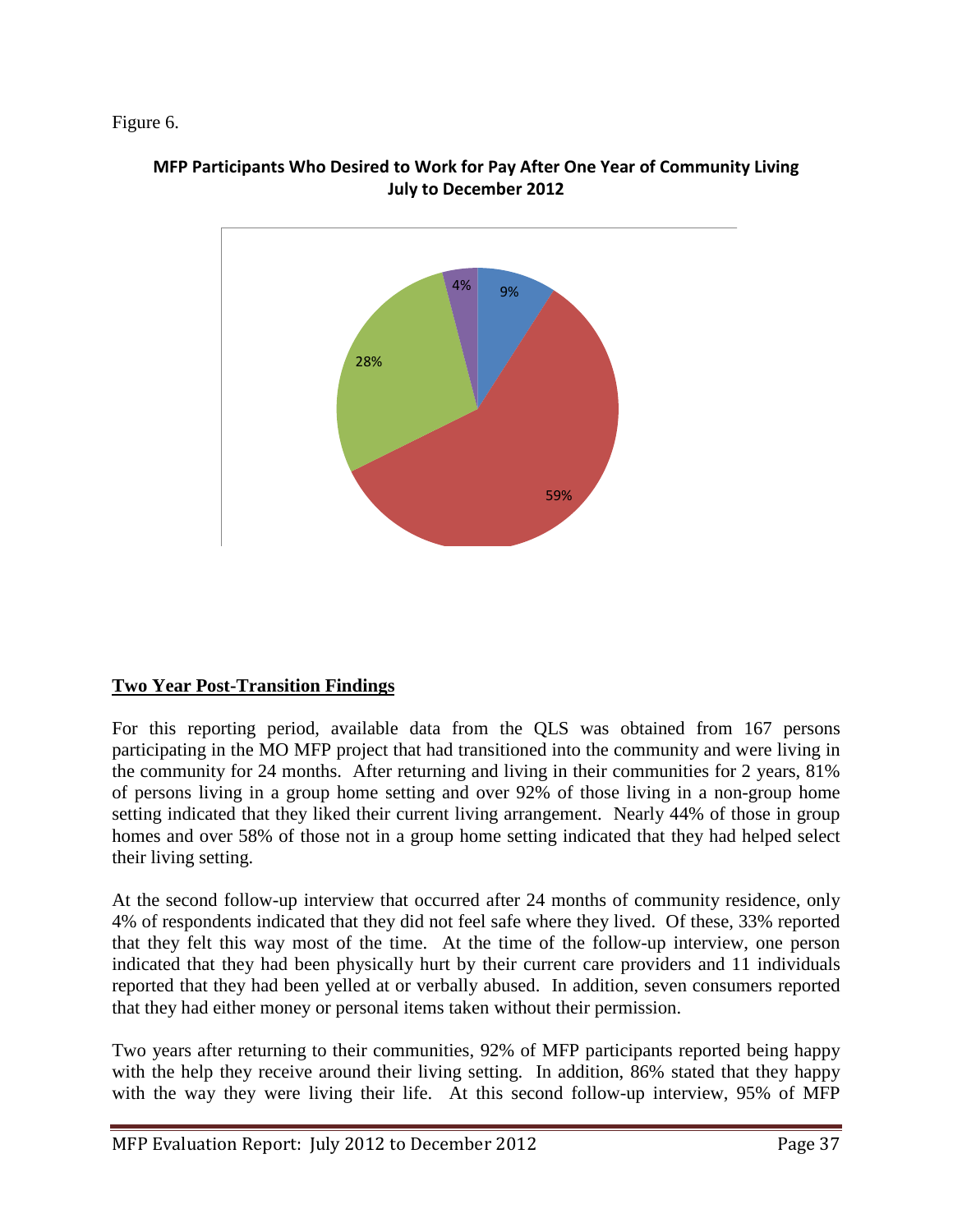participants stated that they were treated with respect by their service providers. 95% of respondents indicated that their support staff listened carefully to their requests. 79% of participants stated that they required assistance to perform their ADL behaviors and 39% had the opportunity to pick their support staff to assist them in these areas. For respondents that required assistance, 6 persons indicated that they went without a shower or bath when they needed one, but only two persons stated that this was because no one was there to help them. Six persons reported that they were unable to use the bathroom when needed but only one individual indicated that this was due a lack of staff assistance.

After living in the community for 24 months, 94% of MFP participants reported that they were able to go to places they needed to be and 88% indicated that they were able to do this most of the time. This rate occurred even though 78% of these individuals needed help to go out.

Of those now living in the community for two years, over 26% indicated that they were working for pay. As Figure 7 shows, participants with DD represented the greatest proportion of paid workers (83%).

Figure 7.



**MFP Participants Who Worked for Pay After Two Years of Community Living July to December 2012** 

Of those MFP participants who were not working for pay over 27% indicated that they would like to find paid employment. A breakdown by target groups for individuals desiring paid employment can be seen in Figure 8 located below. As can be seen in Figure 8, 50% of participants with PD or DD who were not engaged in paid employment were willing to work for pay. In addition to individuals who were working or desiring paid employment, 13 persons (9%)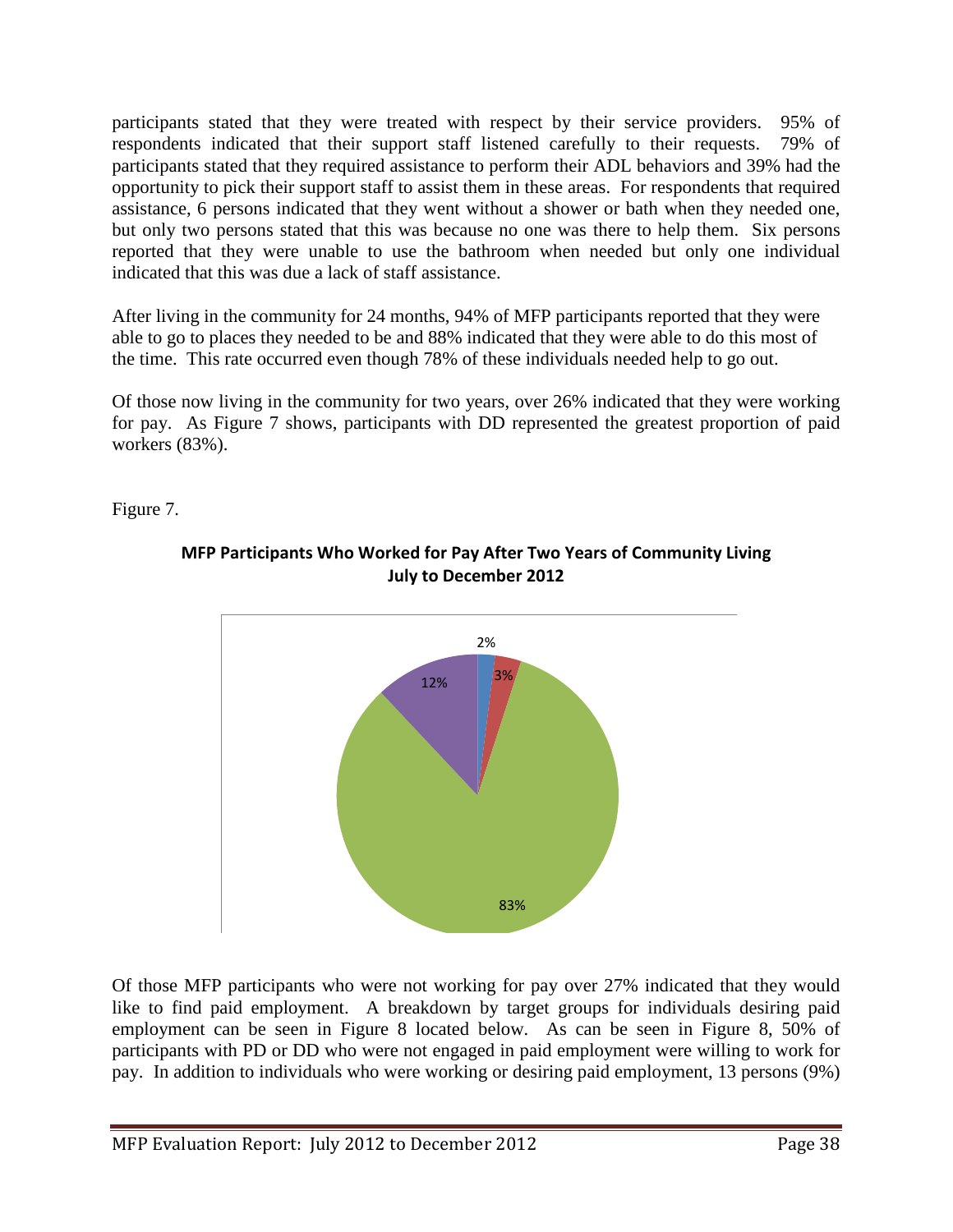reported that they were doing volunteer work without getting paid and another 23 persons (19%) indicated that they would be willing to perform volunteer work without being paid.

Figure 8.



**MFP Participants Who Desired to Work for Pay After Two Years of Community Living July to December 2012** 

Concern over quality of life in institutional settings has been a driving force in LTC policy for some time. The MFP program is based on the premise that many institutionalized Medicaid recipients prefer to live in the community and are able to do so with appropriate support. One of the main assumptions of the MFP program is that community based care would improve participants Quality of Life (QoL). As a result the monitoring of Quality of Life is a critical aspect of the evaluation of the MFP project.

The MFP Quality of Life Survey (QoLS) will be used to help examine changes in consumer quality of life as the result of participation in MFP. This survey is intended to be administered prior to a consumer leaving their institutional setting and again in 12 and 24 months after returning to the community. The QoLS is designed to be administered to consumers and the results sent to CMS. For this reporting period, a cumulative total of 785 persons were eligible for the baseline QoLS, 279 participants in the MFP project were eligible for and administered the 12 month quality of life follow-up survey and 167 individuals were administered the 24 month follow-up QLS .

**Objective 5b:** Changes in quality of life.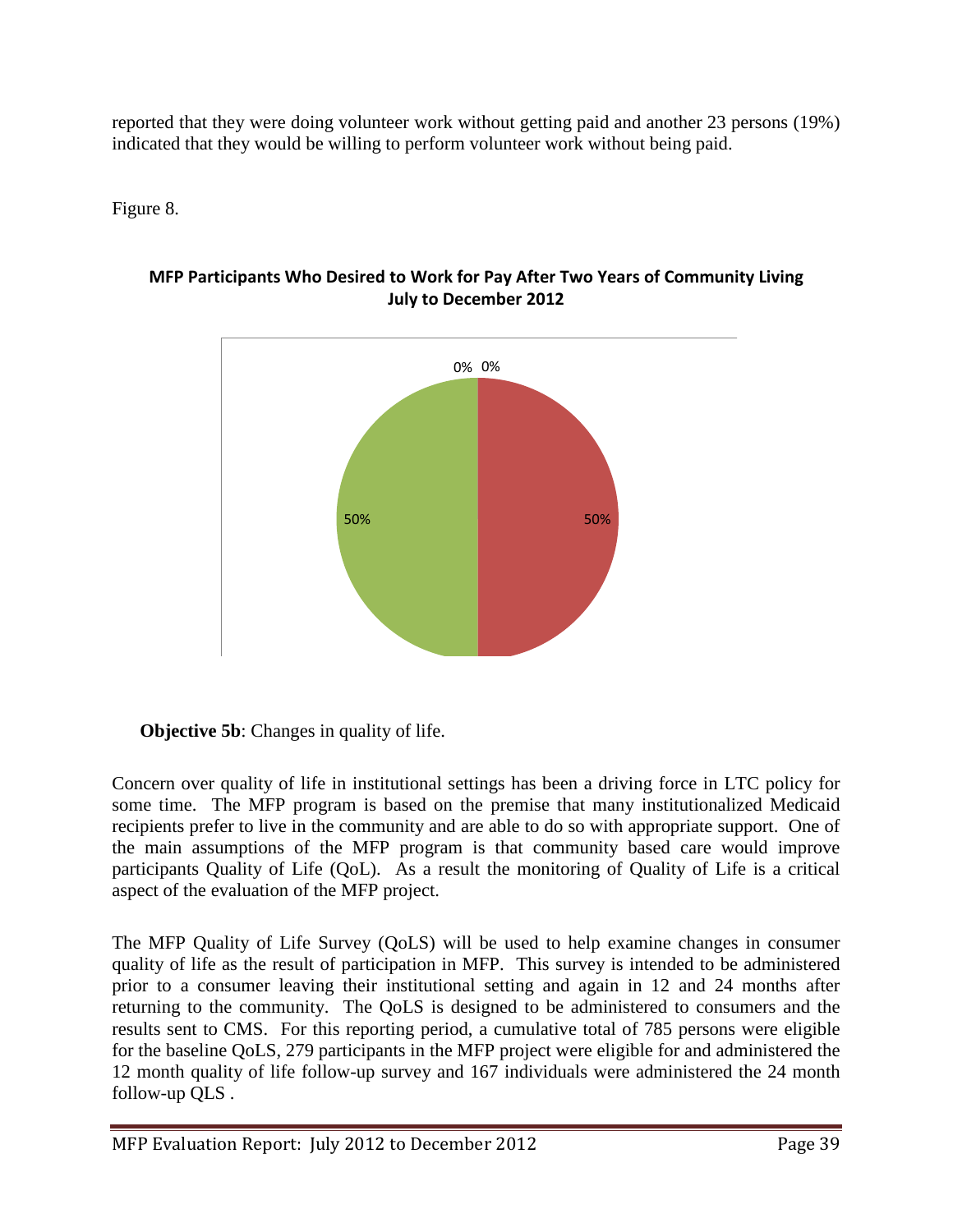The QoLS is intended to collect information on participants in the following domains: 1. Satisfaction with living arrangement; 2. Unmet need for personal care; 3. Respect and dignity; 4. Choice and control; 5. Community integration and inclusion; 6. Overall satisfaction with life, and 7. Psychosocial health status. Results for each domain will be measured by the summative counts of similar items that constitute the domain.

An examination of the reported changes in domain scores for MFP participants after approximately one year of living in the community indicated that improvements were reported across all summary domains. See Table 14.

Table 14.

| Domain                              | Number | Percent |
|-------------------------------------|--------|---------|
| Living Arrangement                  | 187    | 67%     |
| Personal Care                       | 38     | 14%     |
| Respect / Dignity                   | 51     | 22%     |
| Choice and Control                  | 198    | 71%     |
| Community Integration and Inclusion | 128    | 46%     |
| Satisfaction                        | 86     | 33%     |
| Mood & Health Concerns              | 84     | 31%     |

#### **Percent of Participants Who Reported Improvements in Quality of Life Domains After One Year of Community Living**

An analysis of these summary domain change scores from baseline to the first year follow-up indicated that significant changes were reported for MFP participants on: Living Arrangement, Personal Care Needs, Respect and Dignity, Choice and Control, Community Integration and Satisfaction. Mood & Health Concerns was the only domain where MFP participants did not report significant improvement from Baseline assessment to the 12 month follow-up report.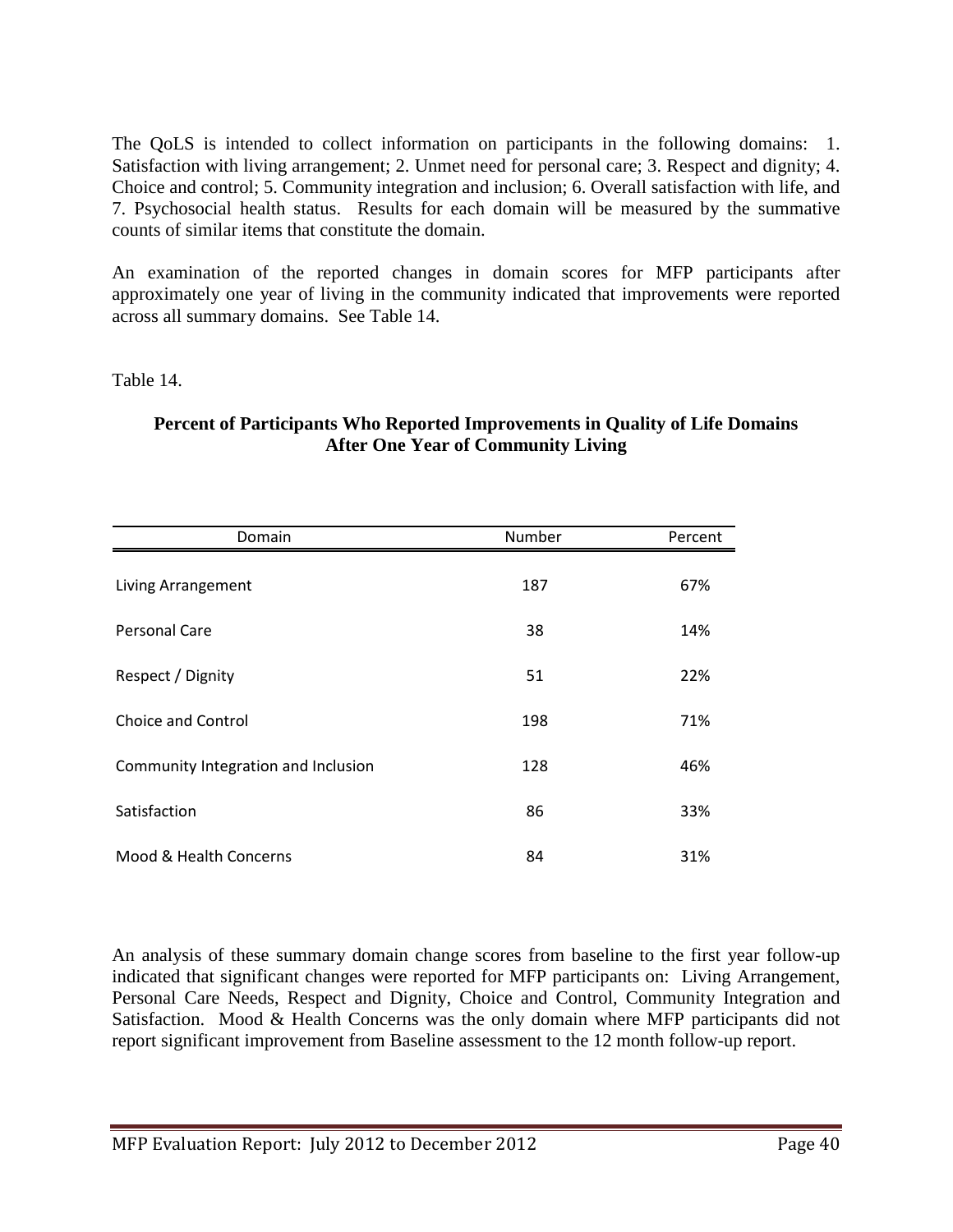In examining the changes in measured summary domains across time, a more complicated picture begins to emerge. A visual description of the changes in domains across target groups and over time can be found in the following series of Figures 7 - 13.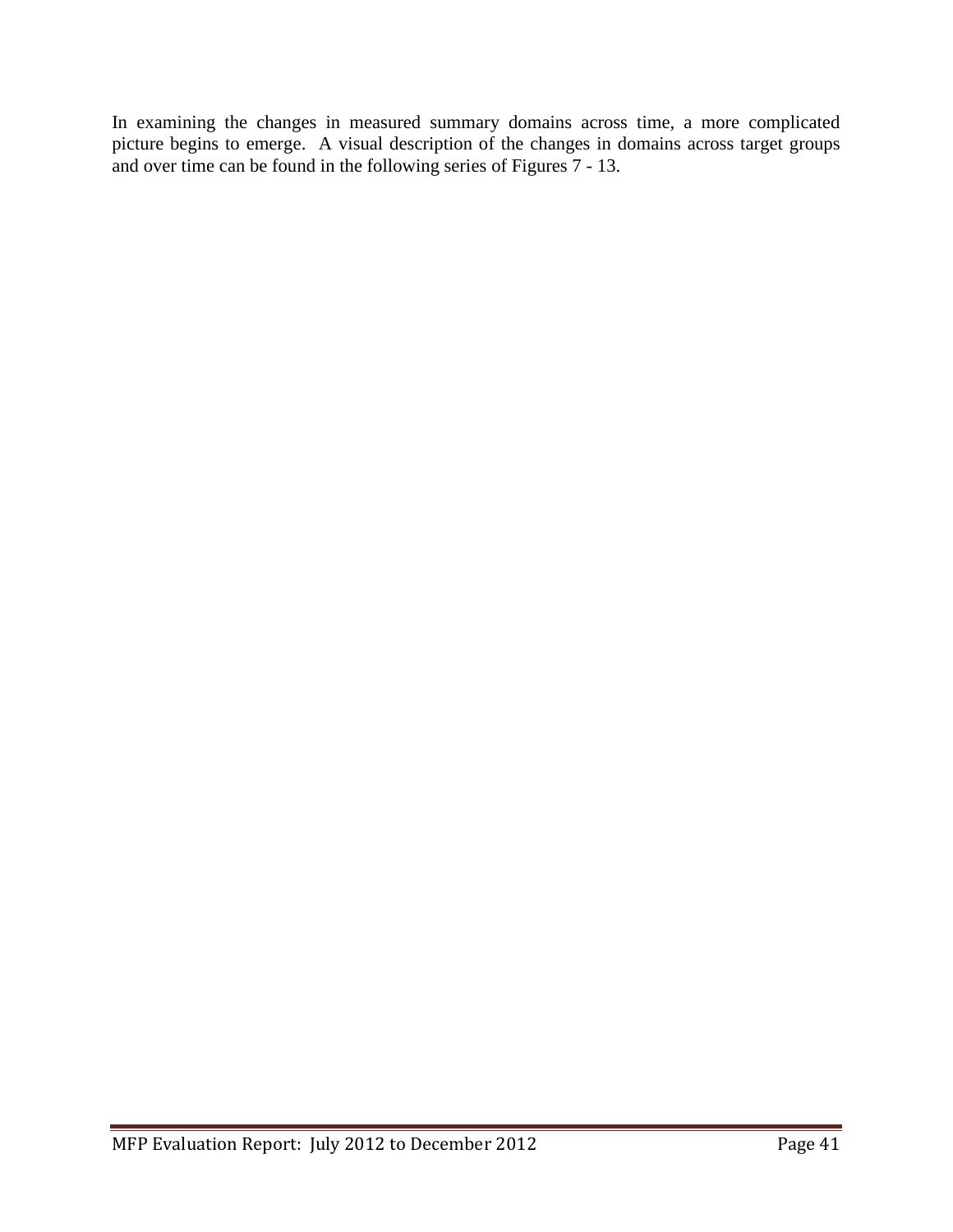



**Choice and Control**

Figure 10.

**Living Arrangements**

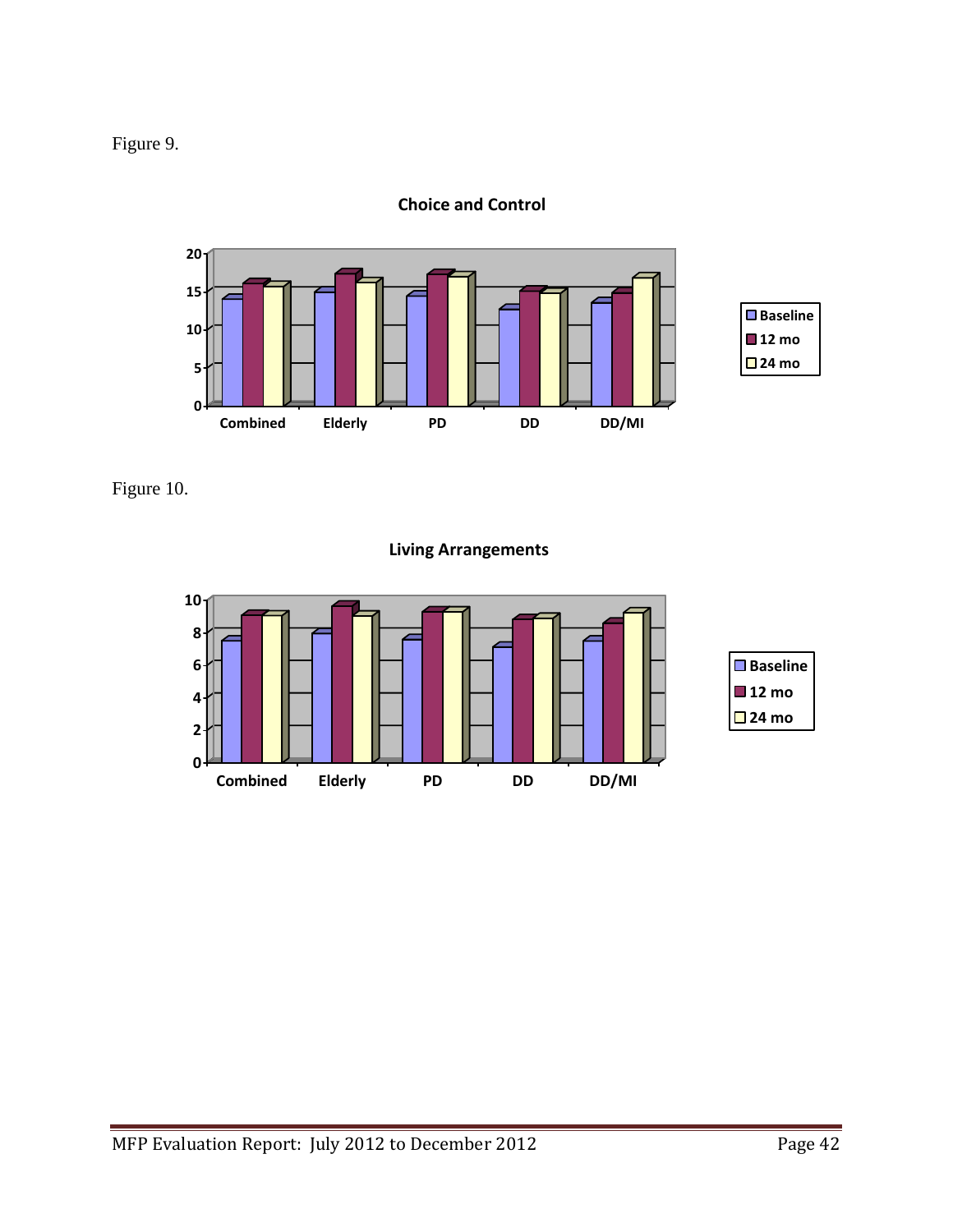

**Satisfaction**

Figure 12.



#### **Community Integration**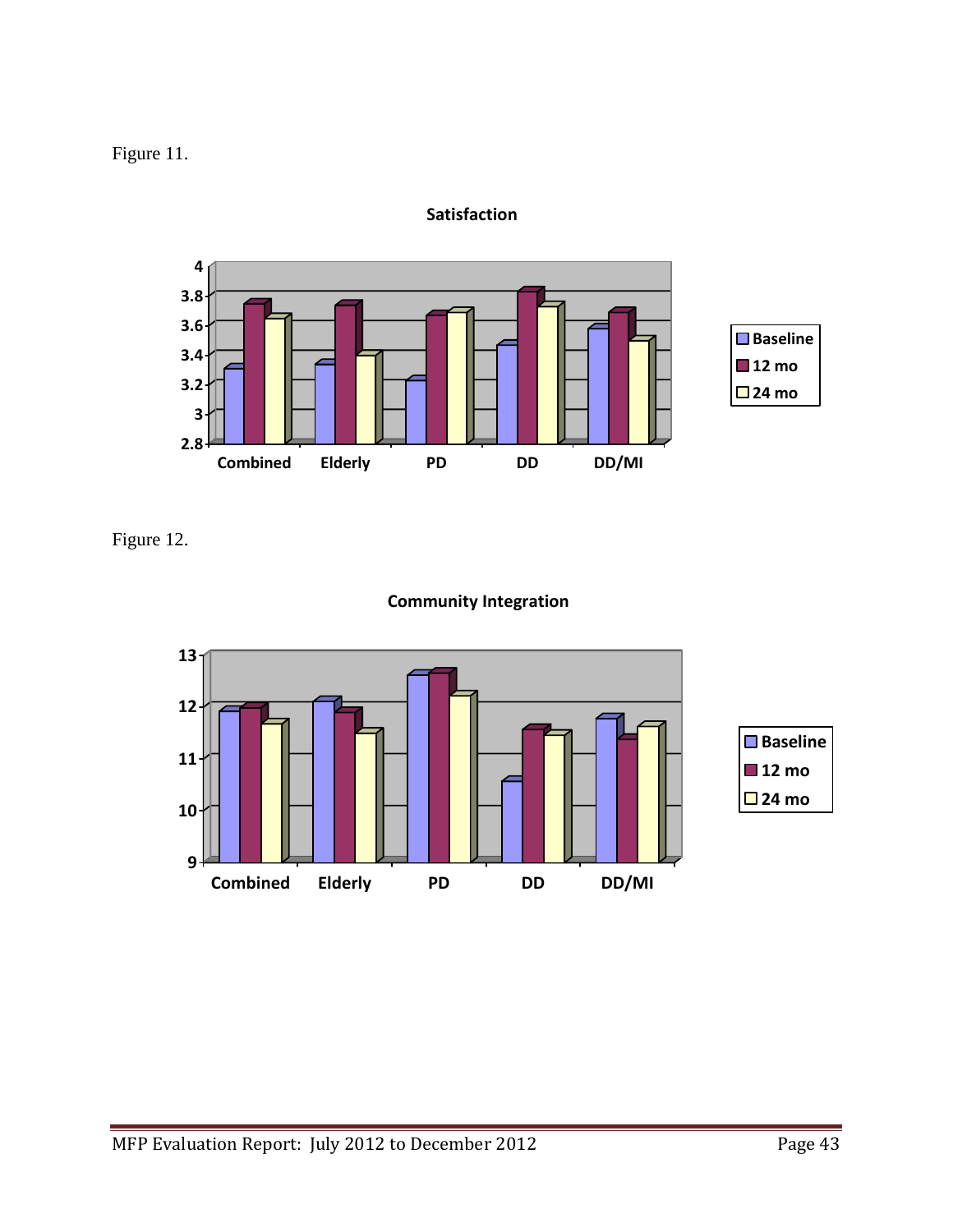Figure 13.



**Respect and Dignity**

Figure 14.



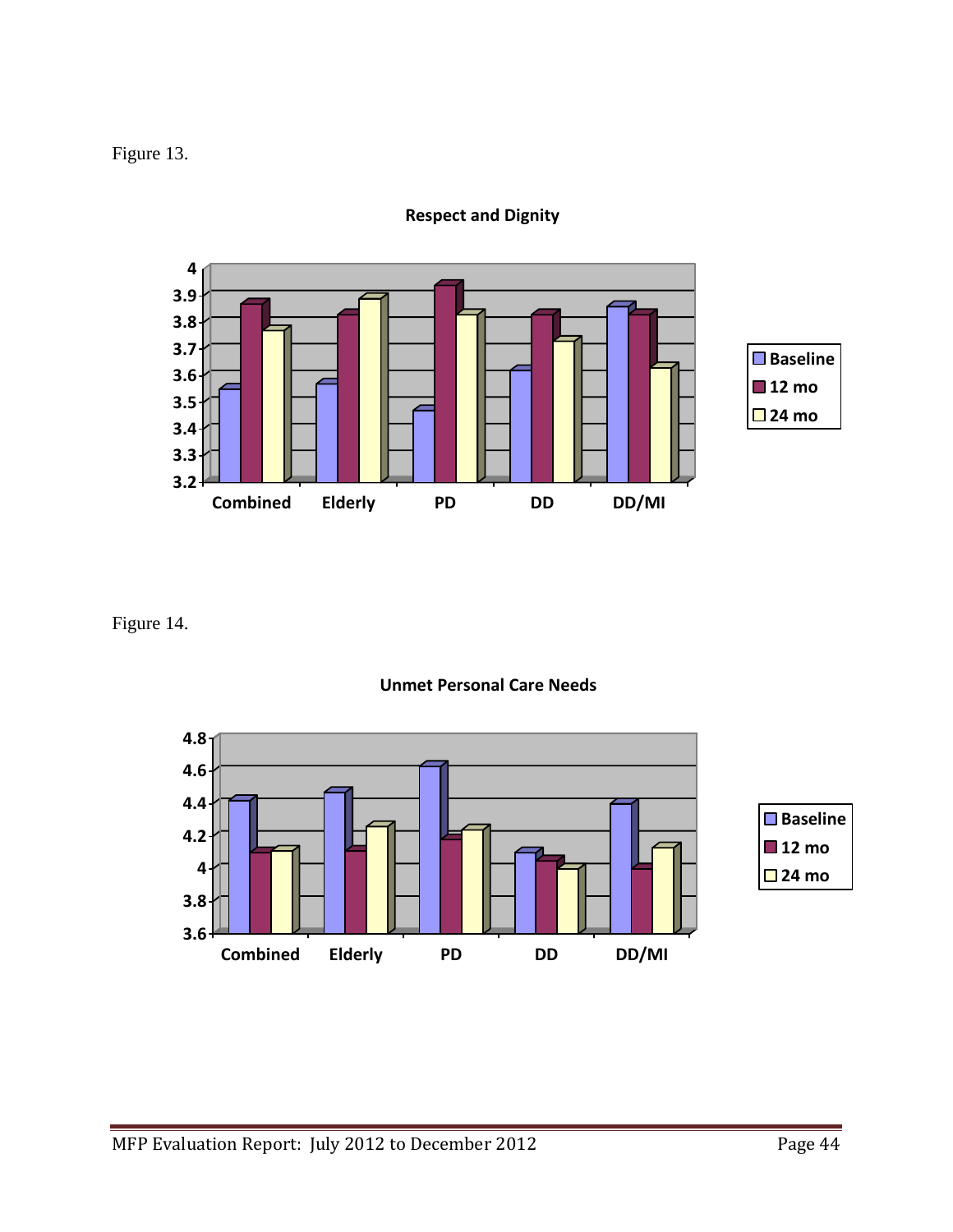#### Figure 15.



#### **Mood and Health Concerns**

An analysis of the significance of changes in domains across target groups and over time can be found in the following table (See Table 15). When considering all participants in the MO MFP Project, significant improvements from Baseline to first year follow-up surveys were found for six of the measured domains. The only reported exception being for the Mood and Health domain. Results on the Quality of Life domains from Baseline to the two year follow-up survey found continued significant improvements for all MO MFP participants across measured domains. However at the two year follow-up there was a drop in the area of Community Integration where participants no longer reported significant differences in community activities from their baseline measures to the two year reports. Again, no significant differences were found for the Mood and Health domain.

Different patterns are noted when examining MO MFP participants in their respective target groups. For the Elderly, significant changes from Baseline to the one year follow-up were found for the domains of Living Arrangements, Choice and Control, Personal Care and Community Integration. For the two year measurement, long term significant differences were reported form Living Arrangements and Personal Care.

In the non-elderly, Physically Disabled target group, significant improvements from Baseline to one year of community living were reported for the domains of Life Satisfaction, Living Arrangements, Choice and Control, Respect and Dignity and Personal Care. All of these quality of life improvements were again found on the two year follow-up measure. No changes in Mood and Health were reported on either the one or two year assessments.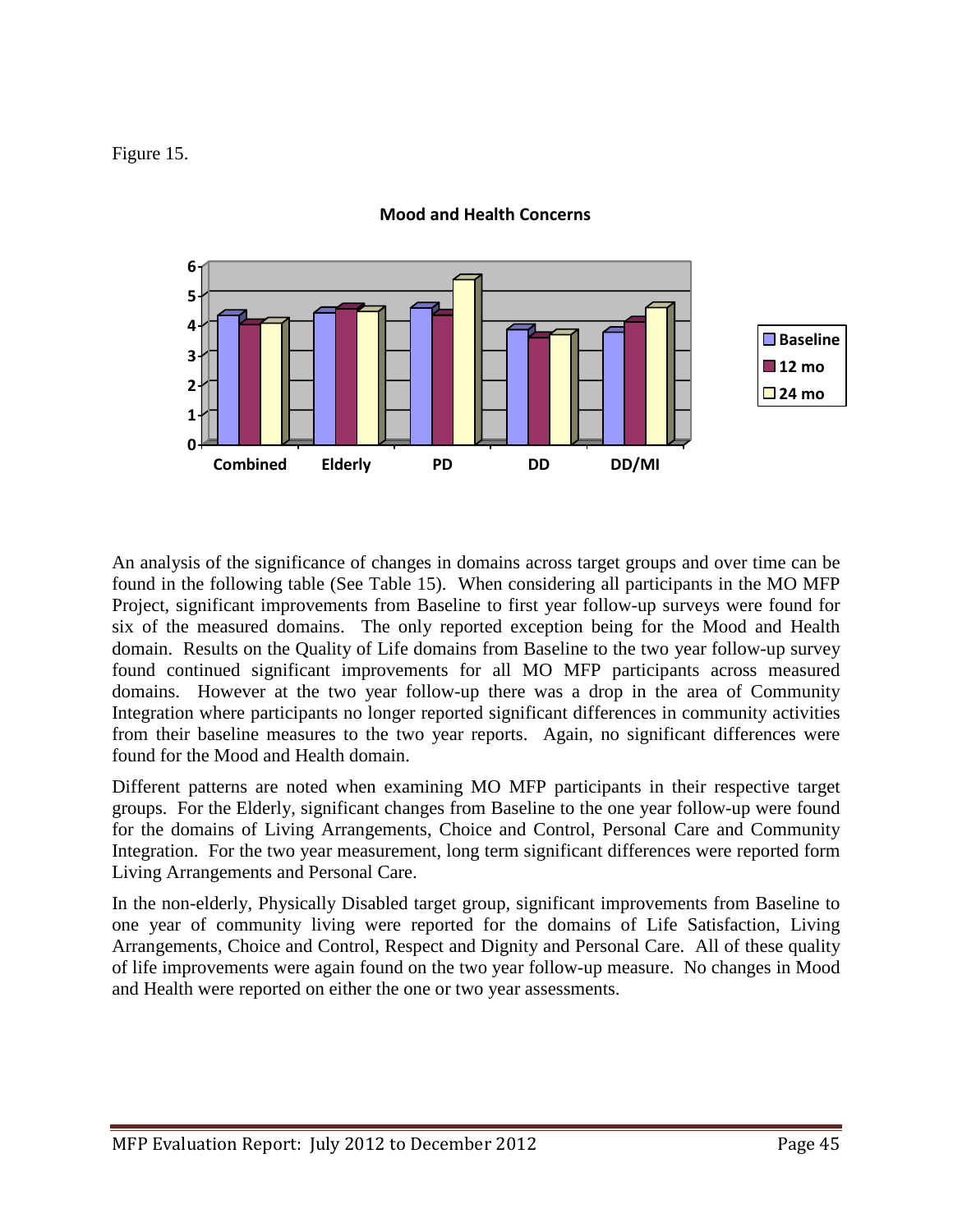Those individuals in the Intellectual and Developmental Disability target group reported significant improvements in Life Satisfaction, Living Arrangements, Choice and Control and Community Integration at the one year follow-up assessment. These improvements were found again on the two year follow-up survey.

Persons in the comorbid DD / MI target group reported significant QoL improvements from Baseline to the one year assessment on the domains of Living Arrangements and Choice and Control. These improvements were maintained on the two year follow-up.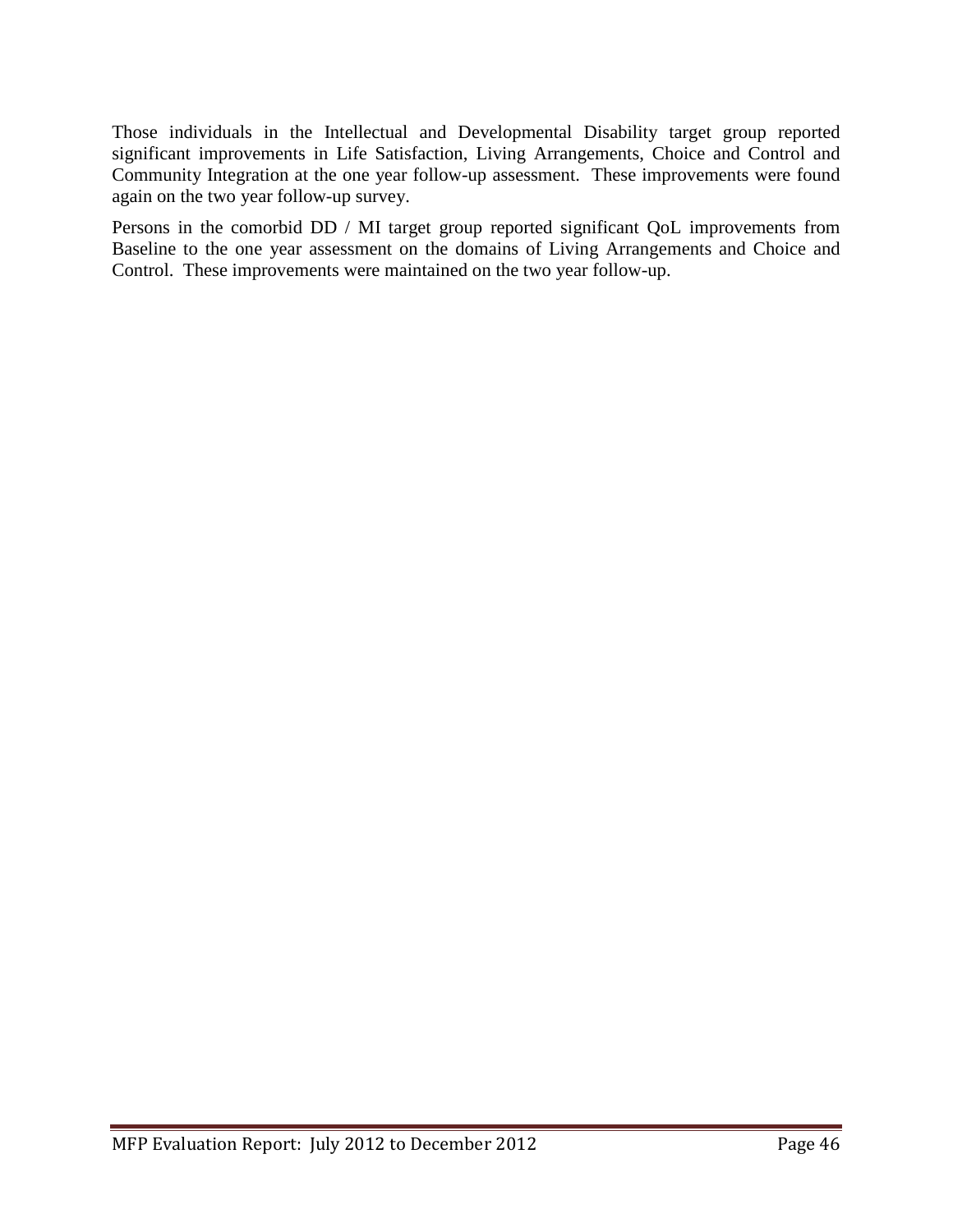#### Table 15.

|                              | All<br><b>Participants</b> | Elderly   | PD        | <b>DD</b> | DD/MI     |
|------------------------------|----------------------------|-----------|-----------|-----------|-----------|
|                              |                            |           |           |           |           |
| <b>Life Satisfaction</b>     |                            |           |           |           |           |
| Baseline vs 12 mo            | ***                        | <b>NS</b> | ***       | ***       | <b>NS</b> |
| Baseline vs 24 mo            | $***$                      | <b>NS</b> | $\ast$    | **        | <b>NS</b> |
| <b>Living Arrangement</b>    |                            |           |           |           |           |
| Baseline vs 12 mo            | $***$                      | ***       | ***       | ***       | $\ast$    |
| Baseline vs 24 mo            | ***                        | $\ast$    | ***       | ***       | $\ast$    |
| <b>Choice and Control</b>    |                            |           |           |           |           |
| Baseline vs 12 mo            | ***                        | ***       | ***       | ***       | $\ast$    |
| Baseline vs 24 mo            | ***                        | <b>NS</b> | ***       | ***       | $**$      |
| <b>Respect and Dignity</b>   |                            |           |           |           |           |
| Baseline vs 12 mo            | ***                        | <b>NS</b> | ***       | <b>NS</b> | <b>NS</b> |
| Baseline vs 24 mo            | *                          | <b>NS</b> | $\ast$    | <b>NS</b> | <b>NS</b> |
| <b>Personal Care</b>         |                            |           |           |           |           |
| Baseline vs 12 mo            | ***                        | ***       | ***       | <b>NS</b> | <b>NS</b> |
| Baseline vs 24 mo            | $***$                      | $\ast$    | $***$     | <b>NS</b> | <b>NS</b> |
| <b>Community Integration</b> |                            |           |           |           |           |
| Baseline vs 12 mo            | $***$                      | $\ast$    | <b>NS</b> | ***       | <b>NS</b> |
| Baseline vs 24 mo            | <b>NS</b>                  | <b>NS</b> | <b>NS</b> | ***       | <b>NS</b> |
| <b>Mood and Health</b>       |                            |           |           |           |           |
| Baseline vs 12 mo            | <b>NS</b>                  | <b>NS</b> | <b>NS</b> | <b>NS</b> | <b>NS</b> |
| Baseline vs 24 mo            | <b>NS</b>                  | <b>NS</b> | <b>NS</b> | <b>NS</b> | <b>NS</b> |

| Significant Differences Between Assessments: Quality of Life Measures by Target Group |  |
|---------------------------------------------------------------------------------------|--|
|---------------------------------------------------------------------------------------|--|

\* p < .05 \*\* p < .01

\*\*\* p < .001

NS = Not Significant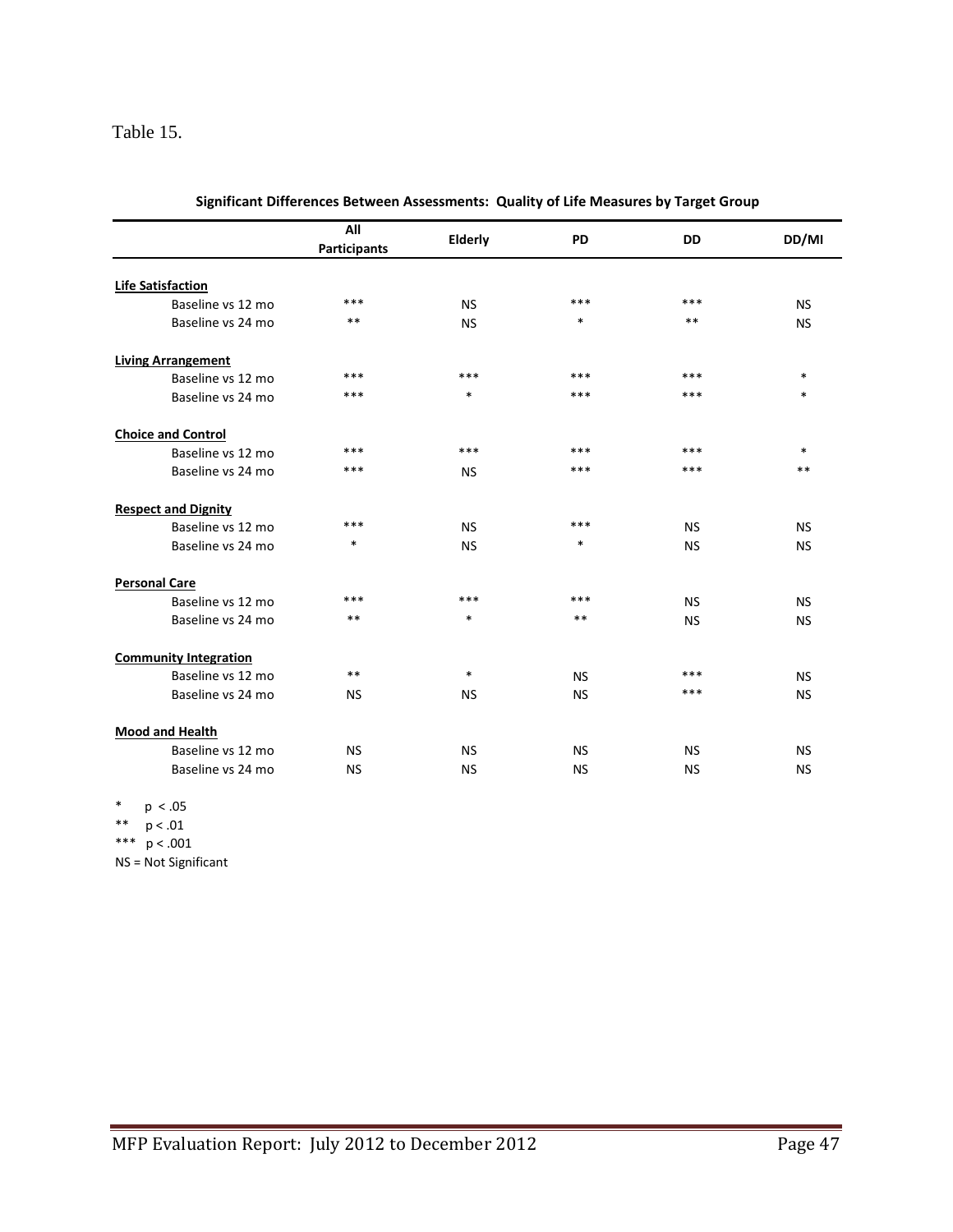**Area 6:** Persons eligible to participate in MFP and who decline or those persons enrolled in MFP and who cease participation in MFP will be evaluated to determine the reasons for their decisions. Individuals who die while participating in MFP will also have their cause of death examined.

**Objective 6a**: Rates of re-institutionalization of MFP participants and reasons cited.

Of the individuals currently enrolled in the MO MFP project, a total of 61 persons were reinstitutionalized from July 2012 to December 2012. 52 MFP participants required a reinstitutionalization of 30 days or less: 30 were physically disabled but non-elderly, 13 were elderly, 8 were in the DD target group and one was in the DD/MI group. For this reporting period, three persons with a PD and one participant in the elderly group were required to be reinstitutionalized for more than 30 days. One elderly, two PD and two persons in the DD target groups had a length of stay as yet unknown. The majority of persons, who chose or had to return to an institutionalized setting, either did so for health related issues that did not allow them to remain in the community or because they had Medicaid spend-down issues.

**Objective 6b:** Frequency of deaths of MFP participants and reasons cited.

For the time period covered by this evaluation, there were no reported deaths for persons participating in the Missouri MFP program. Using the newly developed and implemented webbased data system the reasons for participant deaths will now be captured and reported in the future. Previously the MO MFP project was unable to capture the reason for participant deaths.